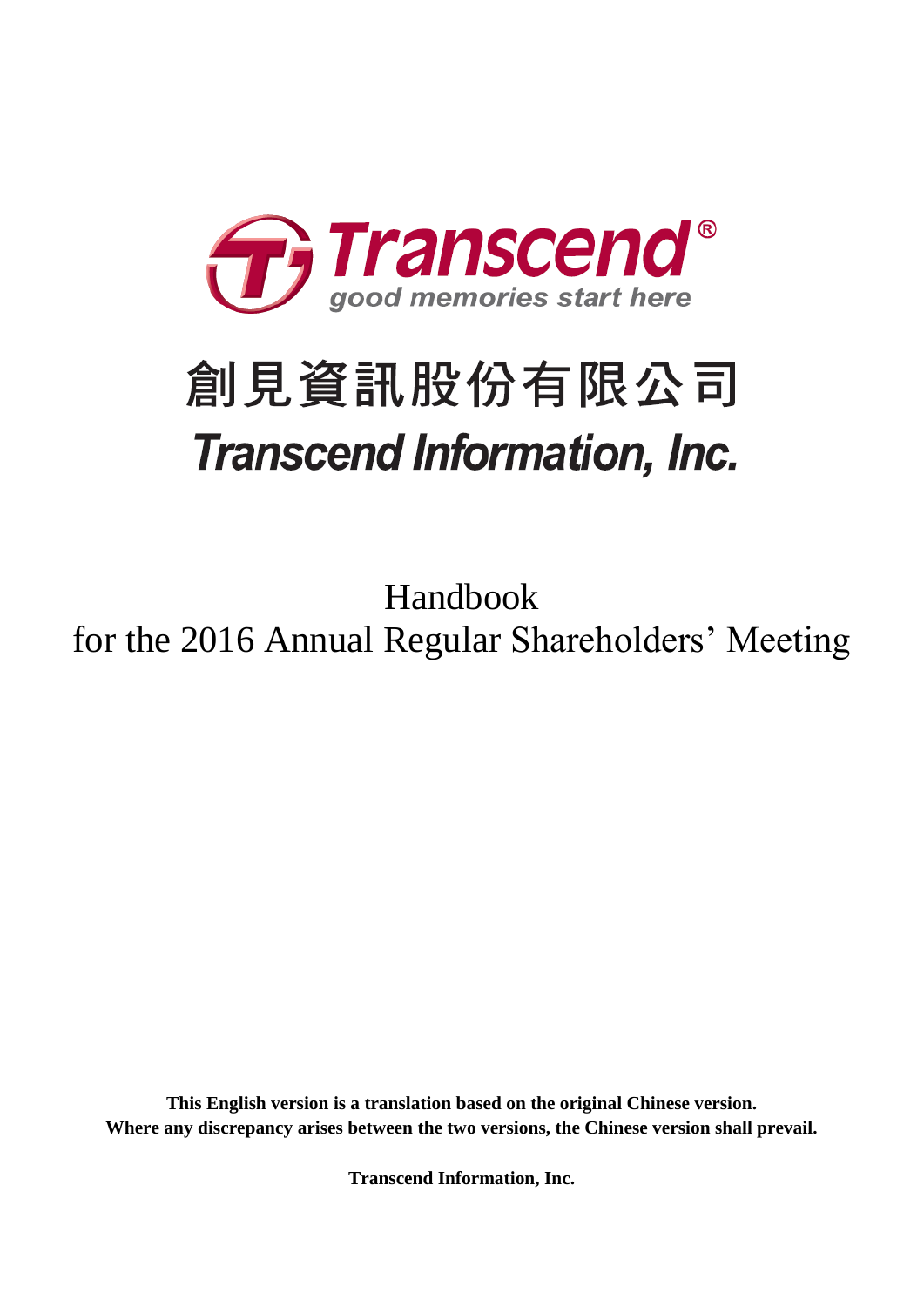# Handbook for the 2016 Annual Regular Shareholders' Meeting **TABLE OF CONTENTS**

# **ATTACHMENT**

| $II$ :  |                                                                  |  |
|---------|------------------------------------------------------------------|--|
| $III$ : |                                                                  |  |
| IV:     | 2015 SEPARATE FINANCIAL STATEMENTS AND INDEPENDENT AUDITORS'     |  |
|         |                                                                  |  |
| V:      | 2015 CONSOLIDATED FINANCIAL STATEMENTS AND INDEPENDENT AUDITORS' |  |
|         |                                                                  |  |

## **APPENDIX**

| $\mathbf{I}$ : |  |
|----------------|--|
|                |  |
|                |  |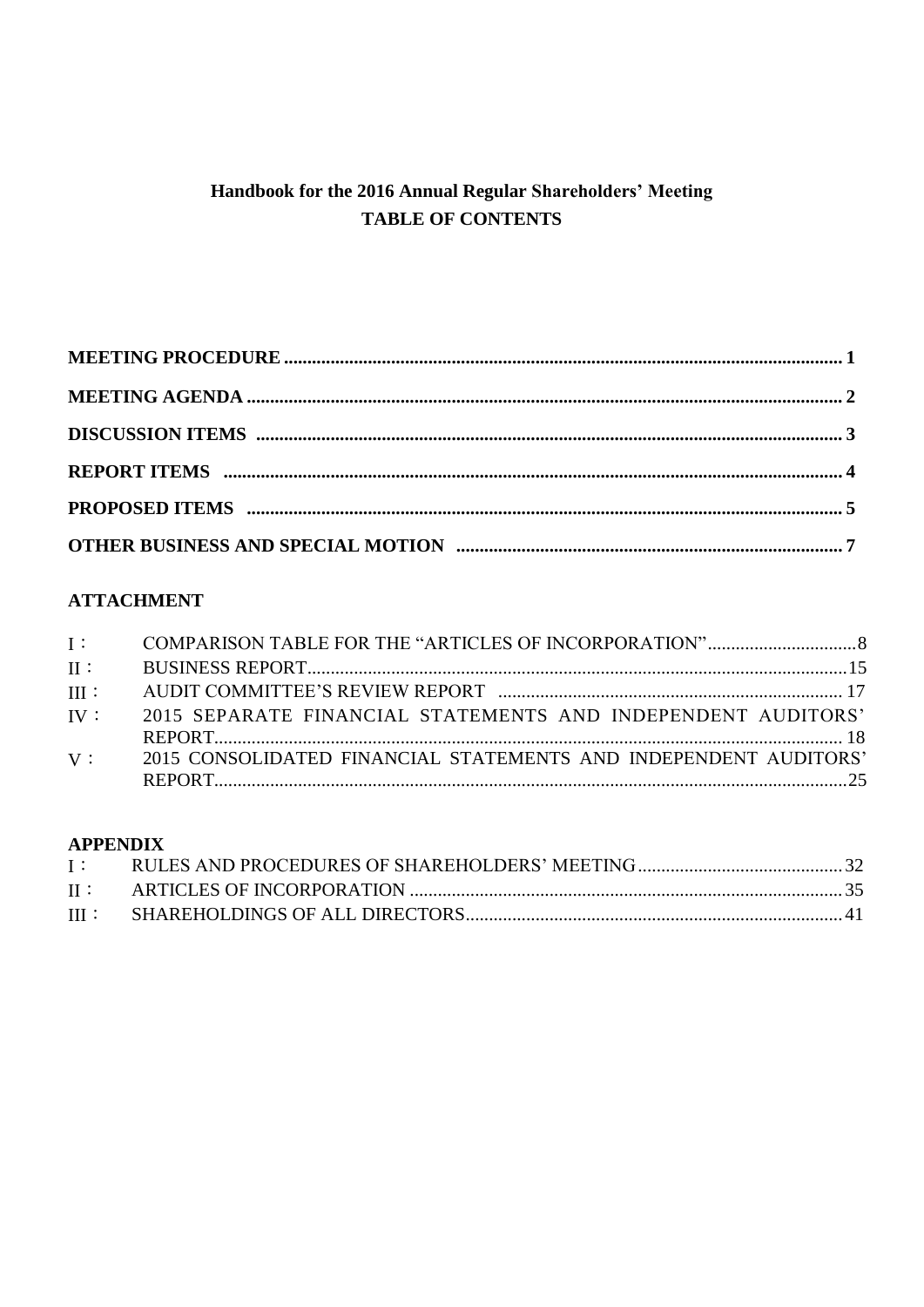## **Transcend Information, Inc.**

# **2016 ANNUAL REGULAR SHAREHOLDERS' MEETING PROCEDURE**

- 1. Call the Meeting to Order
- 2. Chairman's Remarks
- 3. Discussion Items
- 4. Report Items
- 5. Proposed Items
- 6. Special Motions
- 7. Meeting Adjourned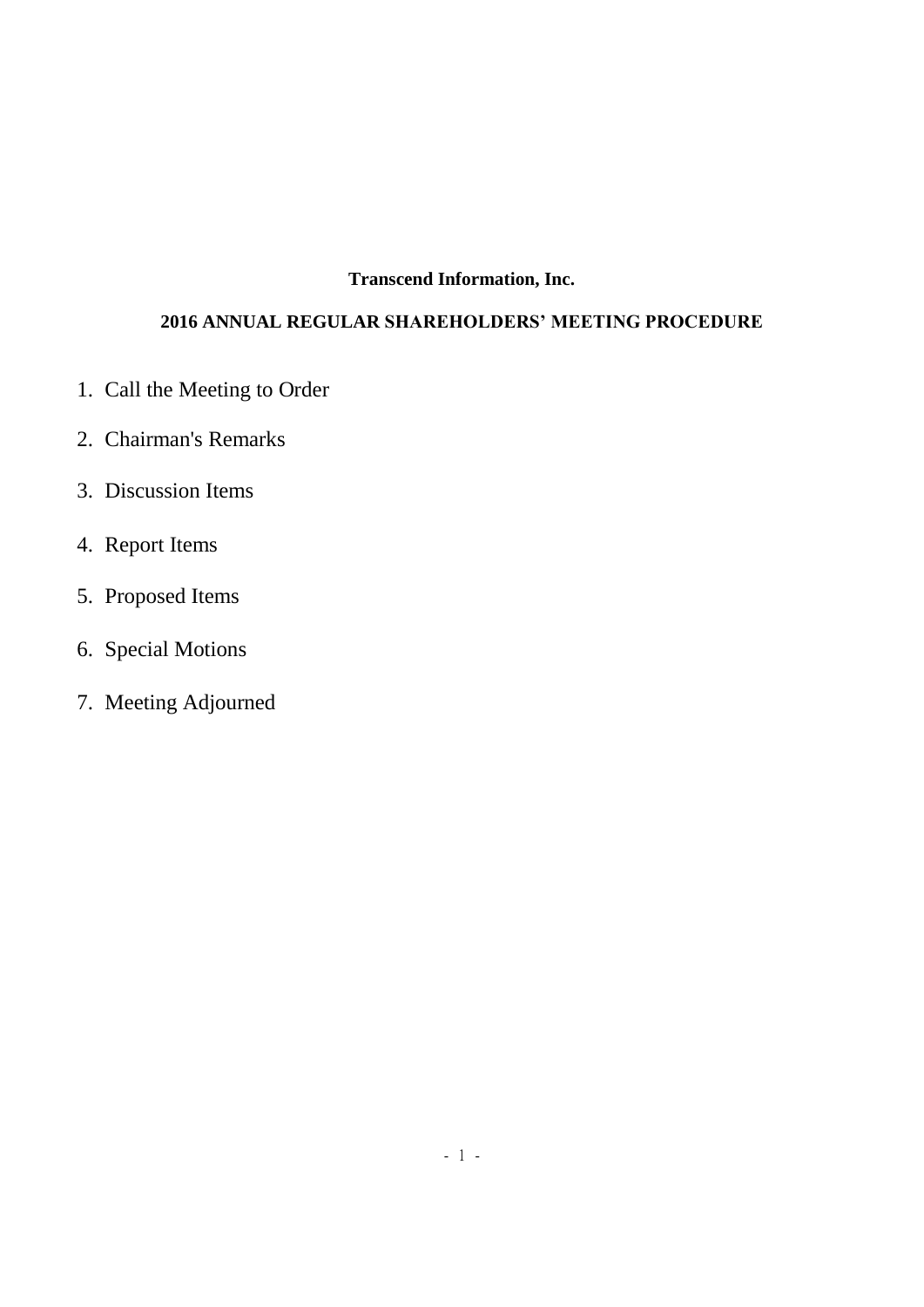## **Transcend Information, Inc.**

# **2016 ANNUAL REGULAR SHAREHOLDERS' MEETING AGENDA** (Translation)

Time: 9:00 a.m., Tuesday, June 14, 2016

Place: No. 70, XingZhong Rd., NeiHu Dist., Taipei 114, Taiwan (Transcend Information, Inc.)

Chairman's Remarks

- I. Discussion Items
- (1) Amend the Articles of Incorporation.
- II. Report Items
- (1) The operating result of 2015
- (2) Audit Committee's review report
- (3) 2015 remuneration report of employees and directors
- (4) The status of endorsements and guarantees
- III. Proposed Items
- (1) Adoption of 2015 Business Report and Financial Statements
- (2) Adoption of the proposal for distribution of 2015 earnings
- IV. Special Motions
- V. Meeting Adjourned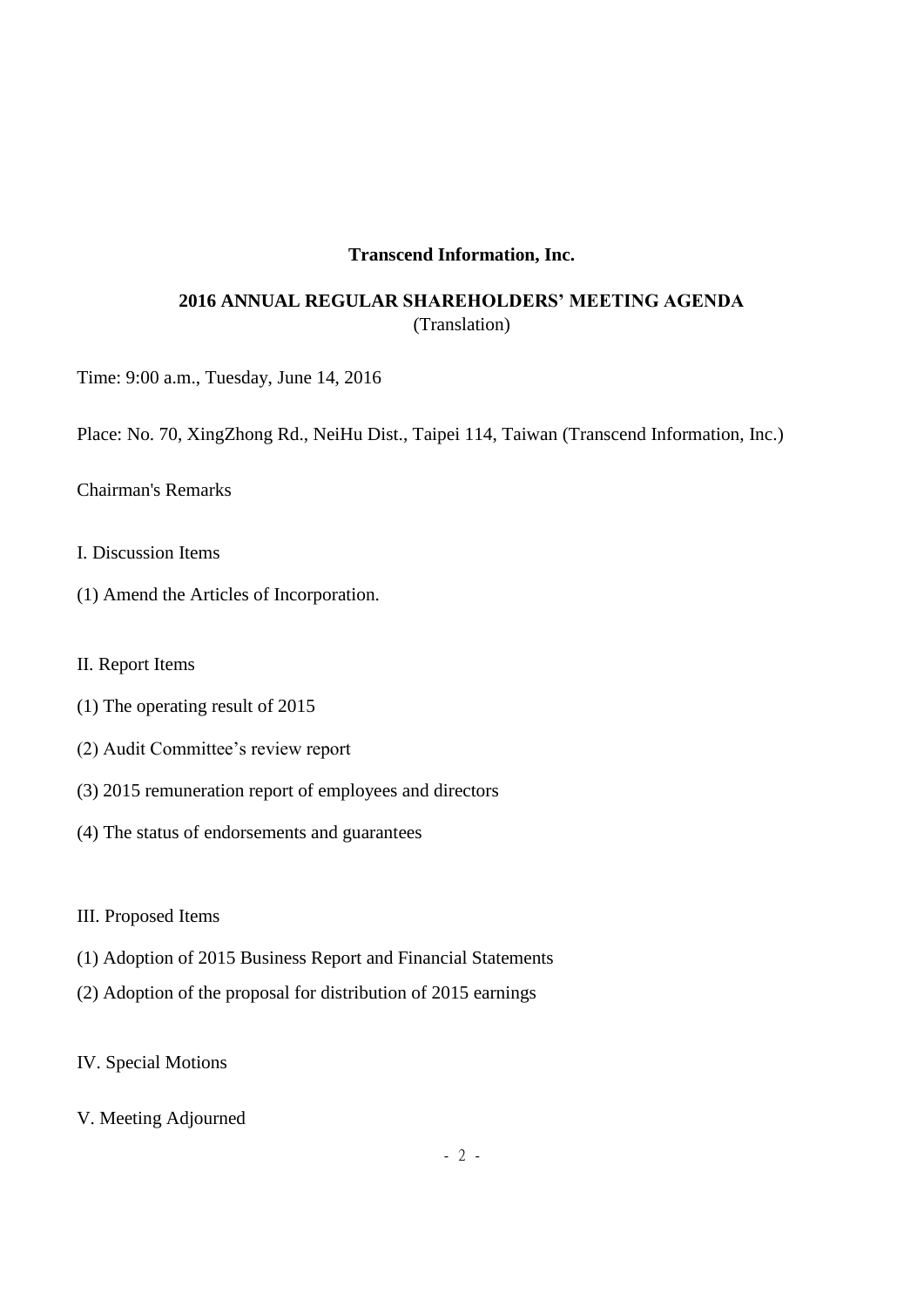## I. Discussion Items

**Subject:** Amend the Articles of Incorporation. (Proposed by the Board of Directors)

## **Explanatory Notes:**

- a. To comply with Article 170 of the Company Act.
- b. To comply with Article 235, 235-1 and 240 of the Company Act.
- c. The date of the annual meeting of the shareholders is confirmed and the company hereby proposes to amend Article 24 of the Articles of Incorporation.
- d. Please refer to page 8-14 Attachment I, Comparison table for the Articles of Incorporation.
- e. It is submitted for approval.

## **Resolution:**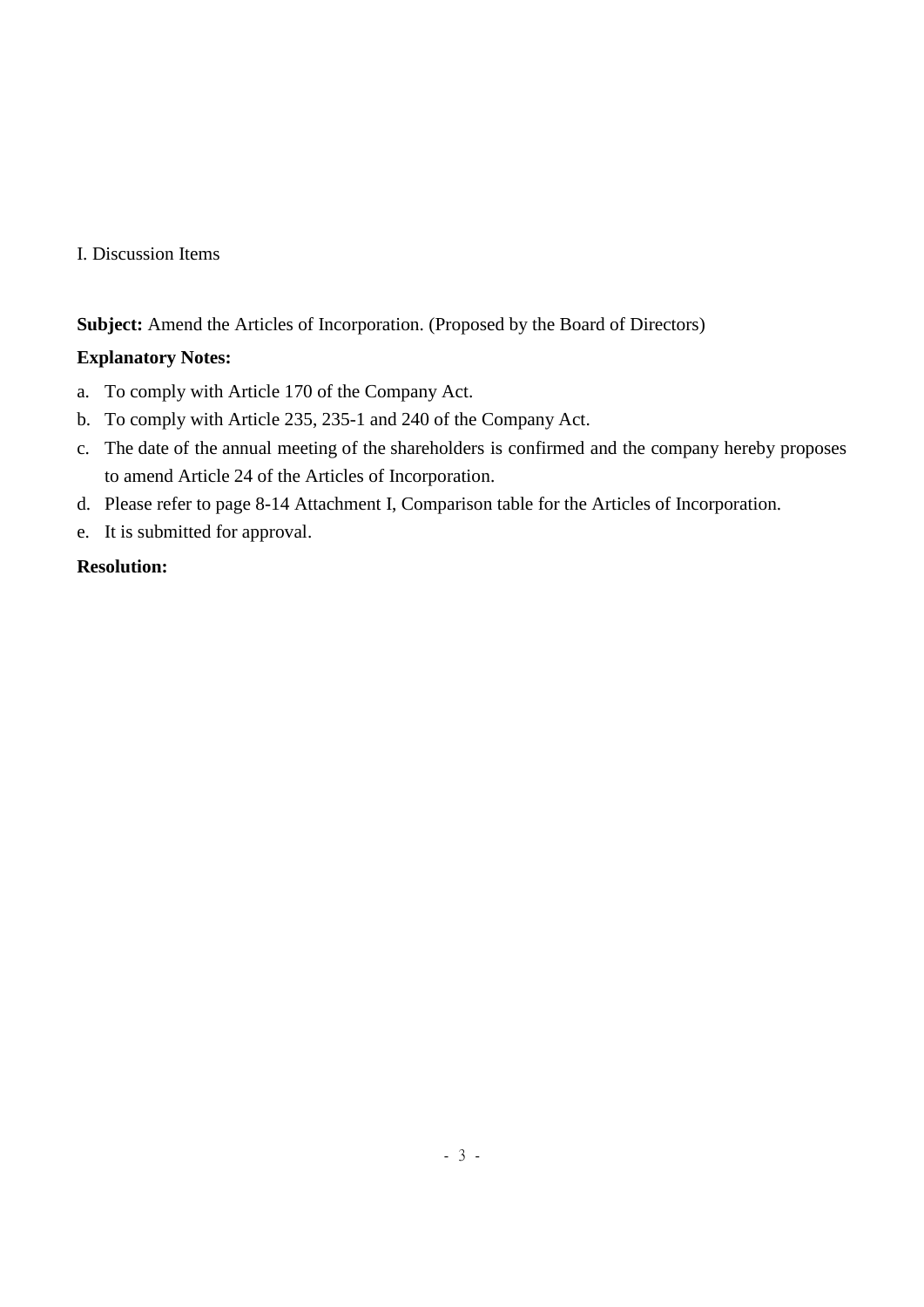## II. Report Items

(1) The operating result of 2015 **Explanatory Notes:** For the operating result of 2015, please refer to page 15 to 16 for Attachment II.

(2) Audit Committee's review report

**Explanatory Notes:** For Audit Committee's review report, please refer to page 17 for Attachment III.

## (3) 2015 remuneration report of employees and directors

**Explanatory Notes:** The remuneration of 2015 profit to employees would be NTD 35,703,755 (distributed by cash); and that to directors would be NTD 5,040,000. The estimated remuneration to employees is NTD 34,908,959 and the different amount should be NTD 794,796; the estimated remuneration to directors is NTD 6,328,785 and the different amount should be NTD 1,288,785. The difference will be recognized as expense in the statement of income in 2016.

(4) The status of endorsements and guarantees

**Explanatory Notes:** The Company provided a guarantee for Transcend Japan Inc. amounting to JPY 2,000,000 thousand, and the actual amount of guarantee draw down is JPY 1,500,000 thousand by the end of 2015. Pursuant to the Company's "Procedures for Endorsement and Guarantee", the limit of guarantee was NTD 8,200,832 thousand (approximate JPY 28,400,000 thousand).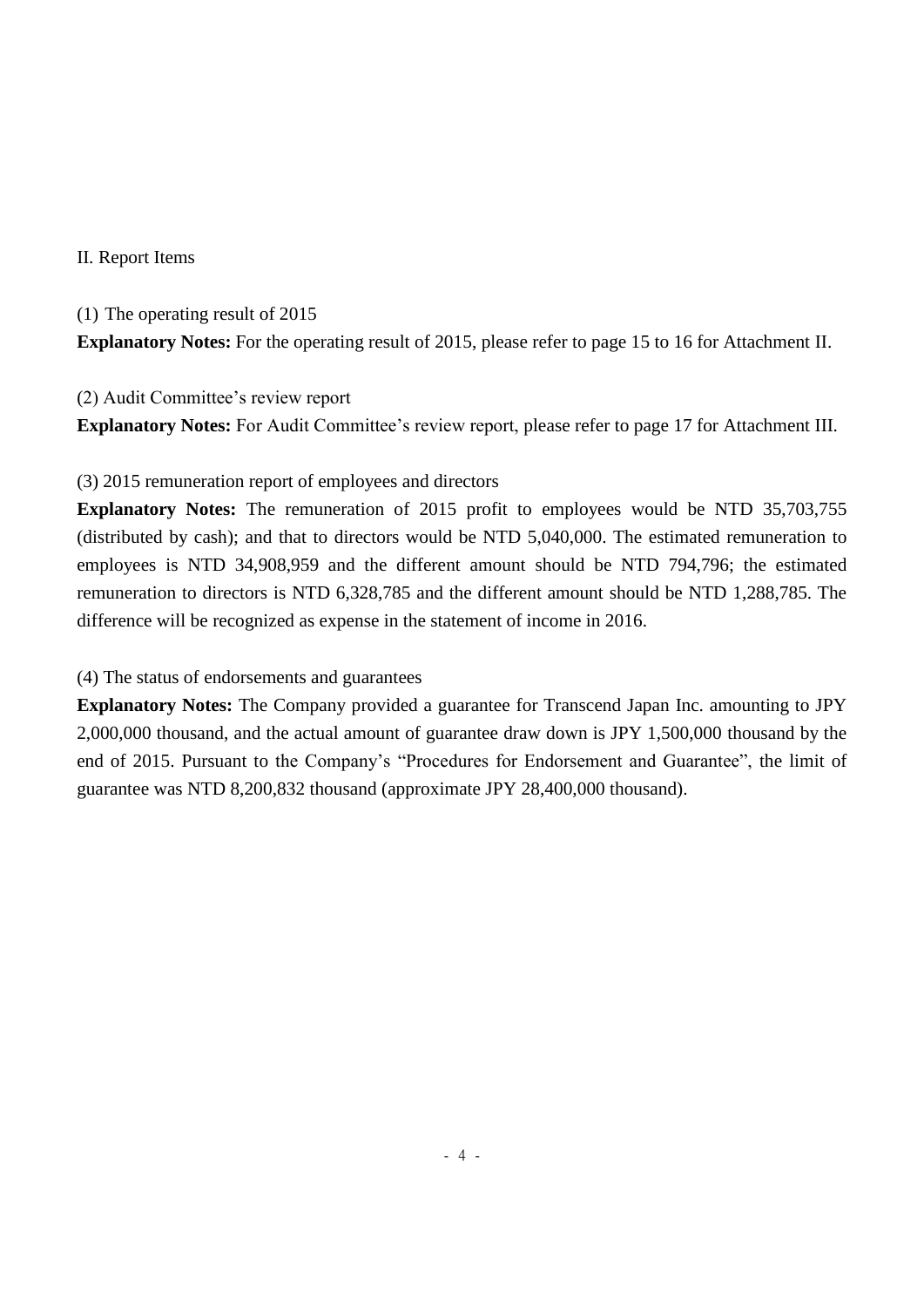## III. Proposed Items

## (1) Adoption of 2015 Business Report and Financial Statements (Proposed by the Board of Directors)

## **Explanatory Notes:**

- a. The separate financial statement and consolidated financial statement of the Company for the year of 2015 have been audited by independent auditors, Mr. Chun - Yao, Lin and Mr. Chien - Hung Chou, of the Pricewaterhouse Coopers. The Business Report, Independent Auditors' Report and Financial Statements are hereby also attached. (Please refer to page 15 to 16 for Attachment II, and page 18 to 31 for Attachment IV and V)
- b. It is submitted for ratification.

## **Resolution:**

(2) Adoption of the proposal for distribution of 2015 earnings (Proposed by the Board of Directors)

## **Explanatory Notes:**

- a. For appropriations of 2015 earnings, the Company will distribute cash dividend of NTD 2,929,179,390 from the available retained earnings of 2015 after setting aside legal reserve and special reserve.
- b. Please refer to page 6 for the chart of 2015 earnings distribution.
- c. Cash dividends will be distributed proportionately according to shareholders' shares ownership registered in the Common Stockholders' Roster as of the date of record.
- d. To avoid the change in the total amount of common shares outstanding resulting from buyback of company shares, or transfer or cancellation of treasury stock, it is proposed that the Chairman of the Board be authorized to adjust the cash to be distributed to each common share.
- e. It is submitted for ratification.

## **Resolution:**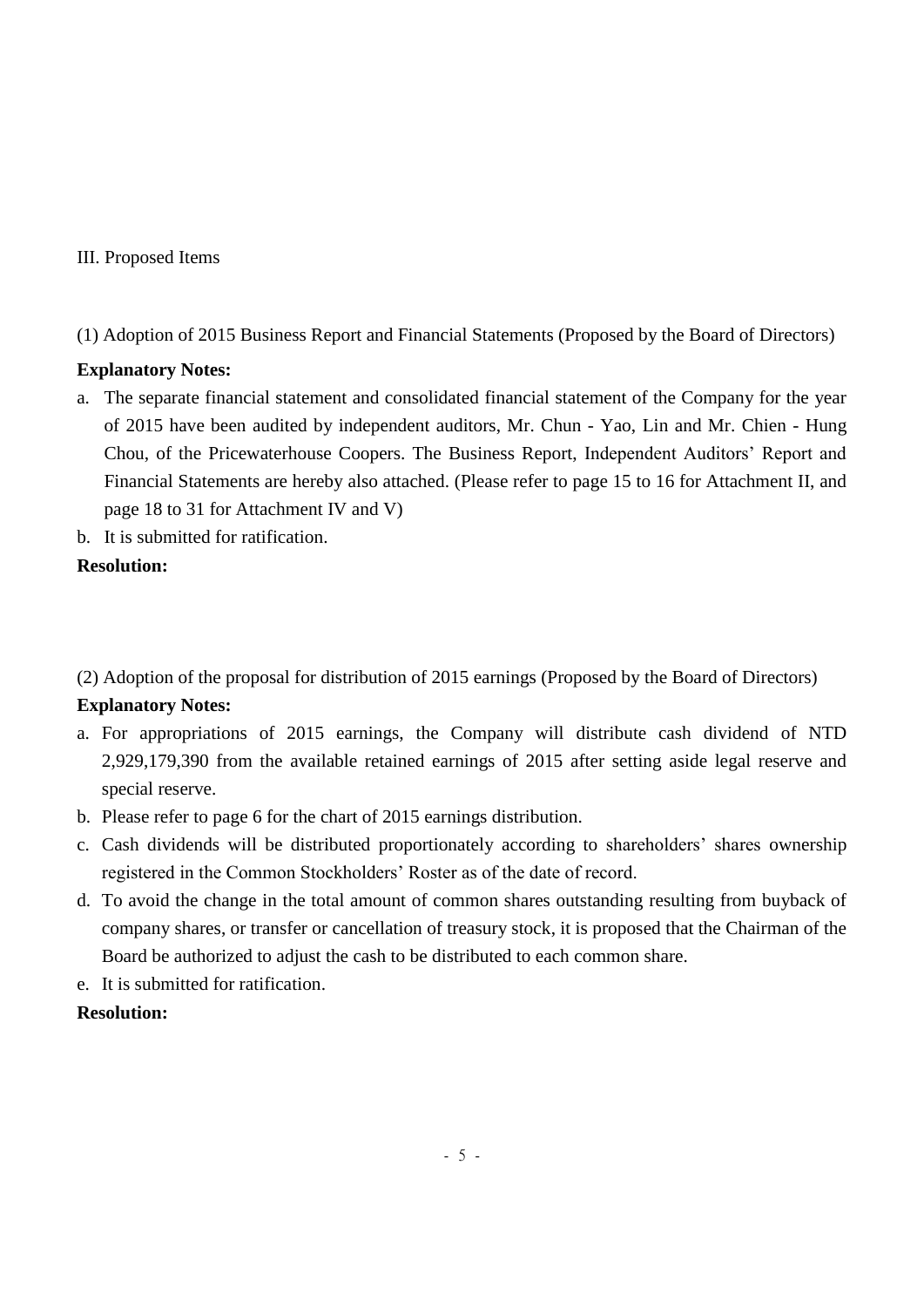# **Transcend Information, Inc. The Chart of 2015 Earnings Distribution For the year ended December 31, 2015 (Expressed in New Taiwan dollar)**

| <b>Item</b>                                                              | Amount        | <b>Remarks</b>        |
|--------------------------------------------------------------------------|---------------|-----------------------|
| Unappropriated retained earnings at beginning                            | 4,770,705,070 |                       |
| <b>Add:</b> Adjustment on unappropriated earnings for<br>2015            | 2,282,862)    |                       |
| Adjusted unappropriated retained earnings                                | 4,768,422,208 |                       |
| <b>Add:</b> Net income for 2015                                          | 3,221,902,194 |                       |
| <b>Less:</b> Legal reserve $(10\%)$                                      | 322,190,219   |                       |
| <b>Less:</b> Special reserve                                             | 21,690,772    |                       |
| Retained earnings available for appropriation as<br>of December 31, 2015 | 7,646,443,411 |                       |
| <b>Less:</b> Items of distribution -                                     |               | Cash dividend         |
| Cash dividend to shareholders                                            | 2,929,179,390 | (NTD \$6.8 per share) |
| Unappropriated retained earnings at end                                  | 4,717,264,021 |                       |

Chairman:Shu, Chung-Wan General Manager:Shu, Chung-Cheng Accounting Supervisor:Lu, Chih-Yuan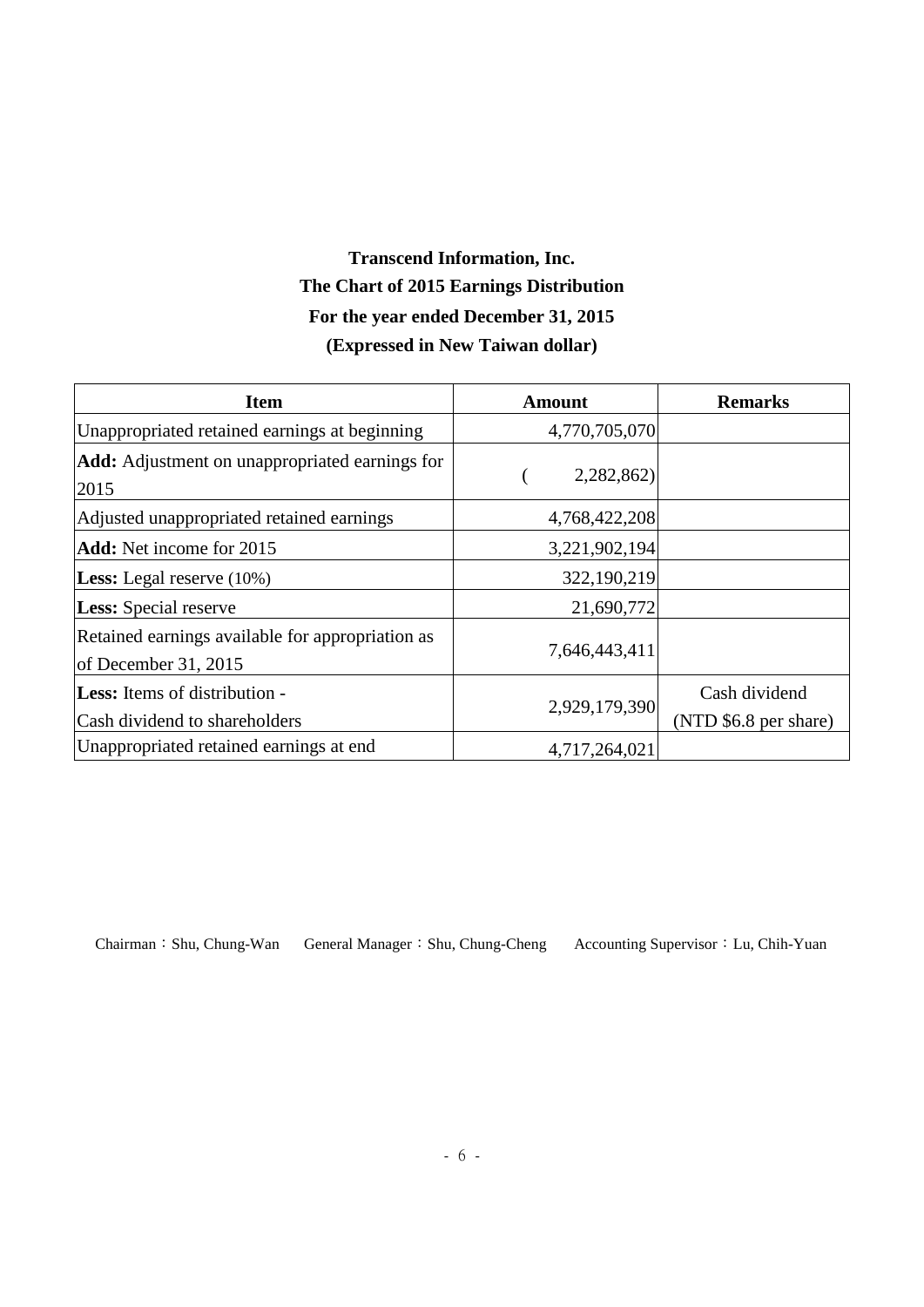IV. Special Motions

V. Meeting Adjourned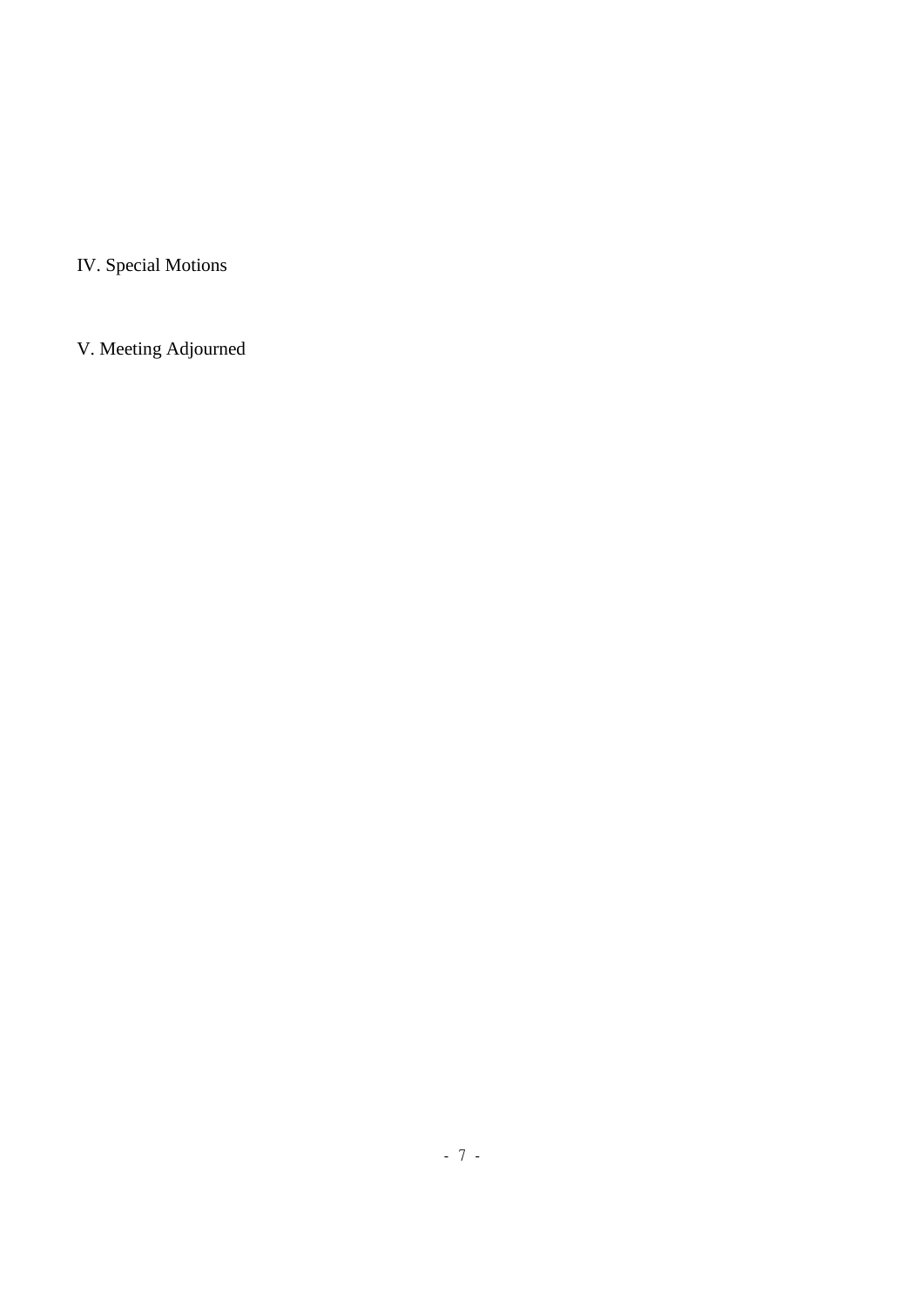# **Attachment I**

# TRANSCEND INFORMATION INC.

## COMPARISON TABLE FOR THE "ARTICLES OF INCORPORATION"

| <b>Proposed Amendment</b>                   | Currently in Effect                         | Explanation                               |  |
|---------------------------------------------|---------------------------------------------|-------------------------------------------|--|
| <b>Section III - Shareholders' meetings</b> | <b>Section III - Shareholders' meetings</b> | To comply with Article 170 of the         |  |
| Article 9:                                  | Article 9:                                  | Company Act.                              |  |
| Shareholders' meetings of the               | Shareholders' meetings of the               |                                           |  |
| Corporation are of two types, namely:       | Corporation are of two types, namely:       |                                           |  |
| $(1)$ regular meetings and $(2)$ special    | $(1)$ regular meetings and $(2)$ special    |                                           |  |
| meetings.                                   | meetings.                                   |                                           |  |
| Regular meetings shall be convened at       | Regular meetings shall be convened          |                                           |  |
| least once a year, and within 6 months      | within 6 months after the close of each     |                                           |  |
| after the close of each fiscal year.        | fiscal year. Special meetings may be        |                                           |  |
| Special meetings shall be convened in       | convened in accordance with                 |                                           |  |
| accordance with applicable laws and         | applicable laws and regulations             |                                           |  |
| regulations whenever necessary.             | whenever necessary. Written notices         |                                           |  |
| Written notices shall be sent to all        | shall be sent to all shareholders for the   |                                           |  |
| shareholders, at least 30 days in           | convening of shareholders' meetings,        |                                           |  |
| advance; and at least 15 days in            | at least 30 days in advance, in case of     |                                           |  |
| advance, in case of special meetings.       | regular meetings; and at least 15 days      |                                           |  |
|                                             | in advance, in case of special meetings.    |                                           |  |
| <b>Section VI - Accounting</b>              | <b>Section VI - Accounting</b>              | For the trend for expenditure of          |  |
| Article 22:                                 | Article 22:                                 | employee bonus shares, employees are      |  |
| If the Company has earnings after the       | If the Company has earnings after the       | not the subject of earnings distribution. |  |
| annual final accounting, it shall pay       | annual final accounting, it shall be        | To comply with Article 235, 235-1 and     |  |
| remuneration to employees at the            | allocated in the following order:           | 240 of the Company Act, an fixed          |  |
| minimum of 1% of the profit, and pay        | 1. To pay taxes.                            | amount or ratio of distributable profit   |  |
| remuneration to directors at the            | 2. To cover accumulated losses, if any.     | by the current year as employees' and     |  |
| maximum of 0.2% of the profit.              | 3. To appropriate 10% legal reserve         | directors' compensation shall be          |  |
| However, the Company's accumulated          | unless the total legal reserve              | definitely specified in the Articles of   |  |
| losses shall have been covered.             | accumulated has already reached the         | Incorporation.                            |  |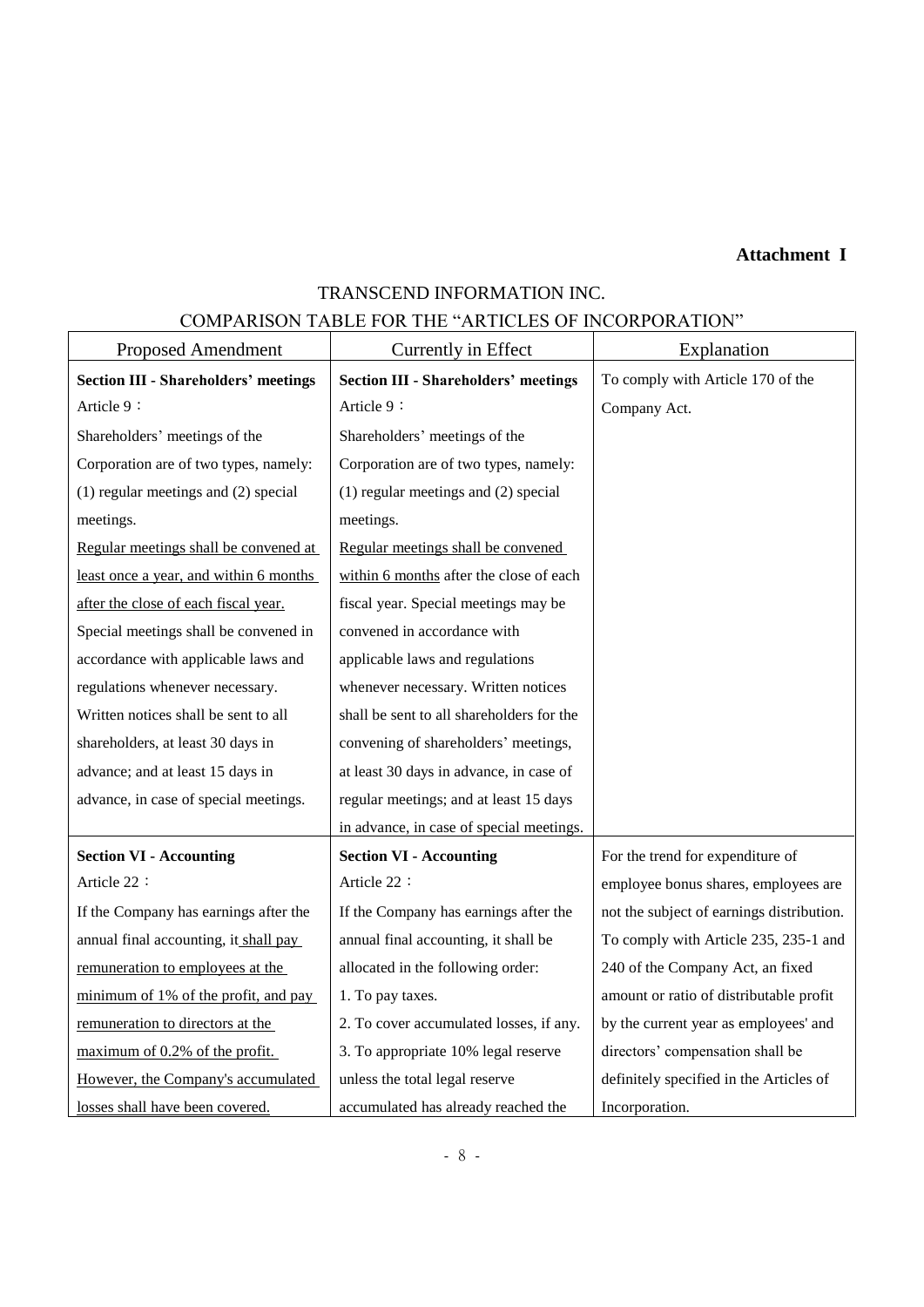| <b>Proposed Amendment</b>               | Currently in Effect                       | Explanation                             |
|-----------------------------------------|-------------------------------------------|-----------------------------------------|
| Employees' remuneration could be        | amount of the Company's authorized        | To comply with Rule No.                 |
| paid by cash or stock, and in the event | capital.                                  | 10402427800 issued by the MEA, the      |
| of stock payment, employees shall       | 4. To set aside special reserve in        | Company shall definitely specify a      |
| mean the Company's employees and        | accordance with the regulations           | maximum ratio of distributable profit   |
| employees serving with affiliates who   | 5. To reserve certain amount, on the      | by the current year as directors'       |
| meet specific requirements. Such        | premise that there is no effect on the    | compensation.                           |
| specific requirements shall be          | Company's normal operations and no        | The Policy about employees' and         |
| prescribed by the board of directors.   | violation of regulations, for             | directors' compensation is defined in   |
|                                         | maintaining stability of dividends.       | Article 22; the original Paragraph 1 to |
|                                         | 6. To pay remuneration to directors       | 5 and 8 of Article 22 are defined in    |
|                                         | and supervisors at 0.2% of the balance    | Article 22-1; original Article 22-1 is  |
|                                         | after withholding the amounts under       | defined in Article 22-2                 |
|                                         | subparagraphs 1 to 5.                     |                                         |
|                                         | 7. To pay bonus to employees at 1%        |                                         |
|                                         | minimum of the balance after              |                                         |
|                                         | withholding the amounts under             |                                         |
|                                         | subparagraphs 1 to 5. (The employees      |                                         |
|                                         | to receive stock bonus may include        |                                         |
|                                         | Transcend's employees and employees       |                                         |
|                                         | serving with affiliates who meet          |                                         |
|                                         | specific requirements. Such specific      |                                         |
|                                         | requirements shall be prescribed by the   |                                         |
|                                         | board of directors.)                      |                                         |
|                                         | 8. For any remainder, the board of        |                                         |
|                                         | directors shall propose allocation ratios |                                         |
|                                         | and propose them at the shareholders'     |                                         |
|                                         | meeting.                                  |                                         |
|                                         | Regarding the special reserve under       |                                         |
|                                         | subparagraphs 4, the Company shall        |                                         |
|                                         | set aside special reserve, equal to the   |                                         |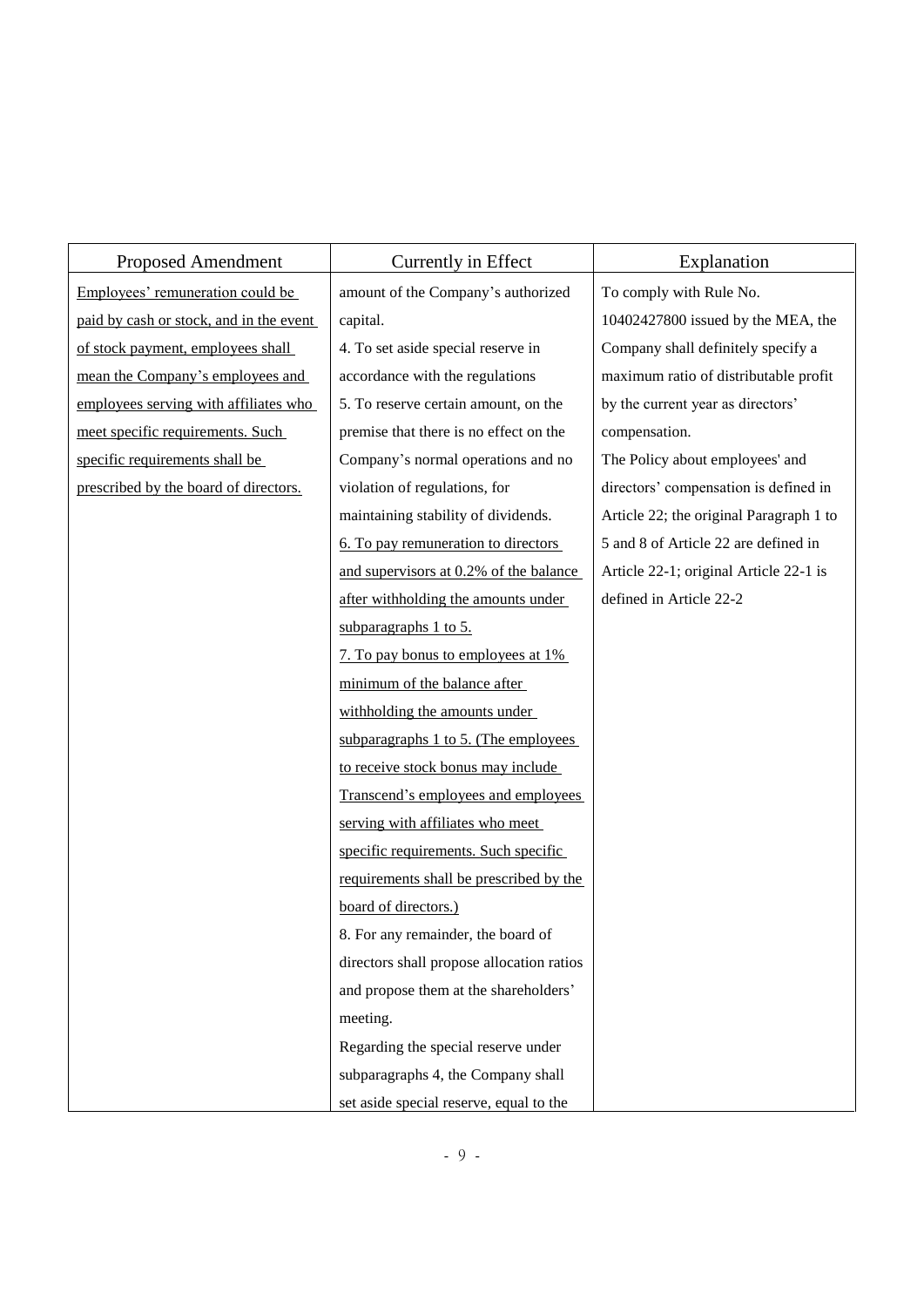| <b>Proposed Amendment</b>               | Currently in Effect                     | Explanation                               |
|-----------------------------------------|-----------------------------------------|-------------------------------------------|
|                                         | debit balance which happen at the       |                                           |
|                                         | current year on other equity items      |                                           |
|                                         | (including Unrealized loss on financial |                                           |
|                                         | instrument, cumulative translation      |                                           |
|                                         | adjustment, and unrecognized pension    |                                           |
|                                         | cost, which can be combined if there    |                                           |
|                                         | are unrealized gain.), from the current |                                           |
|                                         | earnings after tax and unappropriated   |                                           |
|                                         | retained earnings prior year. If the    |                                           |
|                                         | debit balance is cumulative before, the |                                           |
|                                         | Company shall set aside special         |                                           |
|                                         | reserve not to distribute it from the   |                                           |
|                                         | unappropriated retained earnings prior  |                                           |
|                                         | year. When debit balance on other       |                                           |
|                                         | equity items is reversed subsequently,  |                                           |
|                                         | the reversed amount could be included   |                                           |
|                                         | in the distributable earnings.          |                                           |
| Article 22-1                            | Original Paragraph 1 to 5 and 8 of      | For the trend for expenditure of          |
| If the Company has earnings after the   | Article 22.                             | employee bonus shares, employees are      |
| annual final accounting, it shall be    |                                         | not the subject of earnings distribution. |
| allocated in the following order:       |                                         | To comply with Article 235, 235-1 and     |
| 1. To pay taxes.                        |                                         | 240 of the Company Act, an fixed          |
| 2. To cover accumulated losses, if any. |                                         | amount or ratio of distributable profit   |
| 3. To appropriate 10% legal reserve     |                                         | by the current year as employees' and     |
| unless the total legal reserve          |                                         | directors' compensation shall be          |
| accumulated has already reached the     |                                         | definitely specified in the Articles of   |
| amount of the Company's authorized      |                                         | Incorporation.                            |
| capital.                                |                                         | To comply with Rule No.                   |
| 4. To set aside special reserve in      |                                         | 10402427800 issued by the MEA, the        |
| accordance with the regulations         |                                         | Company shall definitely specify a        |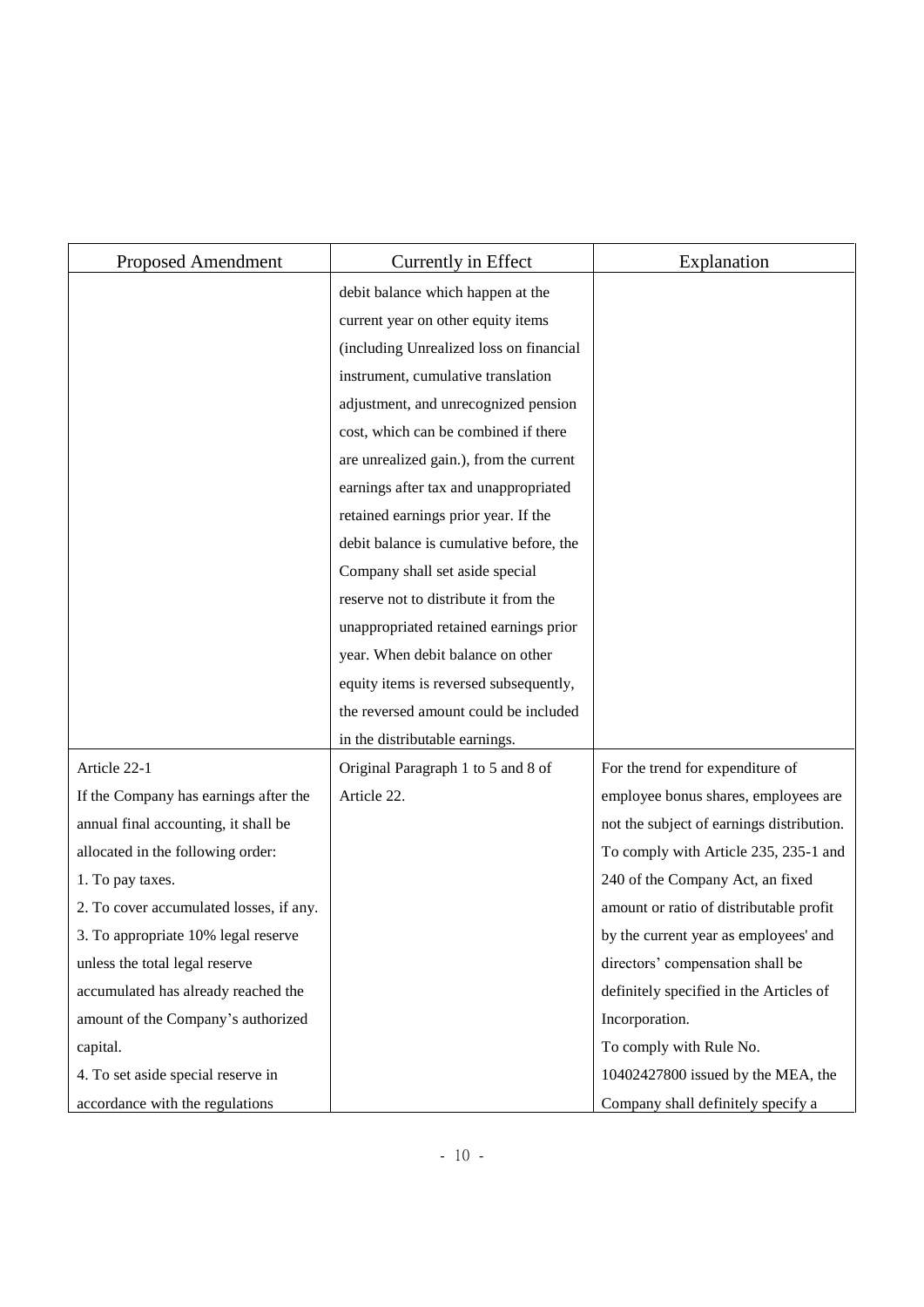| <b>Proposed Amendment</b>                 | Currently in Effect | Explanation                             |
|-------------------------------------------|---------------------|-----------------------------------------|
| 5. To reserve certain amount, on the      |                     | maximum ratio of distributable profit   |
| premise that there is no effect on the    |                     | by the current year as directors'       |
| Company's normal operations and no        |                     | compensation.                           |
| violation of regulations, for             |                     | The Policy about employees' and         |
| maintaining stability of dividends.       |                     | directors' compensation is defined in   |
| 6. For any remainder, the board of        |                     | Article 22; the original Paragraph 1 to |
| directors shall propose allocation ratios |                     | 5 and 8 of Article 22 are defined in    |
| and propose them at the shareholders'     |                     | Article 22-1; original Article 22-1 is  |
| meeting.                                  |                     | defined in Article 22-2                 |
| Regarding the special reserve under       |                     |                                         |
| subparagraphs 4, the Company shall        |                     |                                         |
| set aside special reserve, equal to the   |                     |                                         |
| debit balance which happens at the        |                     |                                         |
| current year on other equity items        |                     |                                         |
| (including Unrealized loss on financial   |                     |                                         |
| instrument, cumulative translation        |                     |                                         |
| adjustment, and unrecognized pension      |                     |                                         |
| cost, which can be combined if there      |                     |                                         |
| are unrealized gain.), from the current   |                     |                                         |
| earnings after tax and unappropriated     |                     |                                         |
| retained earnings prior year. If the      |                     |                                         |
| debit balance is cumulative before, the   |                     |                                         |
| Company shall set aside special           |                     |                                         |
| reserve not to distribute it from the     |                     |                                         |
| unappropriated retained earnings prior    |                     |                                         |
| year. When debit balance on other         |                     |                                         |
| equity items is reversed subsequently,    |                     |                                         |
| the reversed amount could be included     |                     |                                         |
| in the distributable earnings.            |                     |                                         |
|                                           |                     |                                         |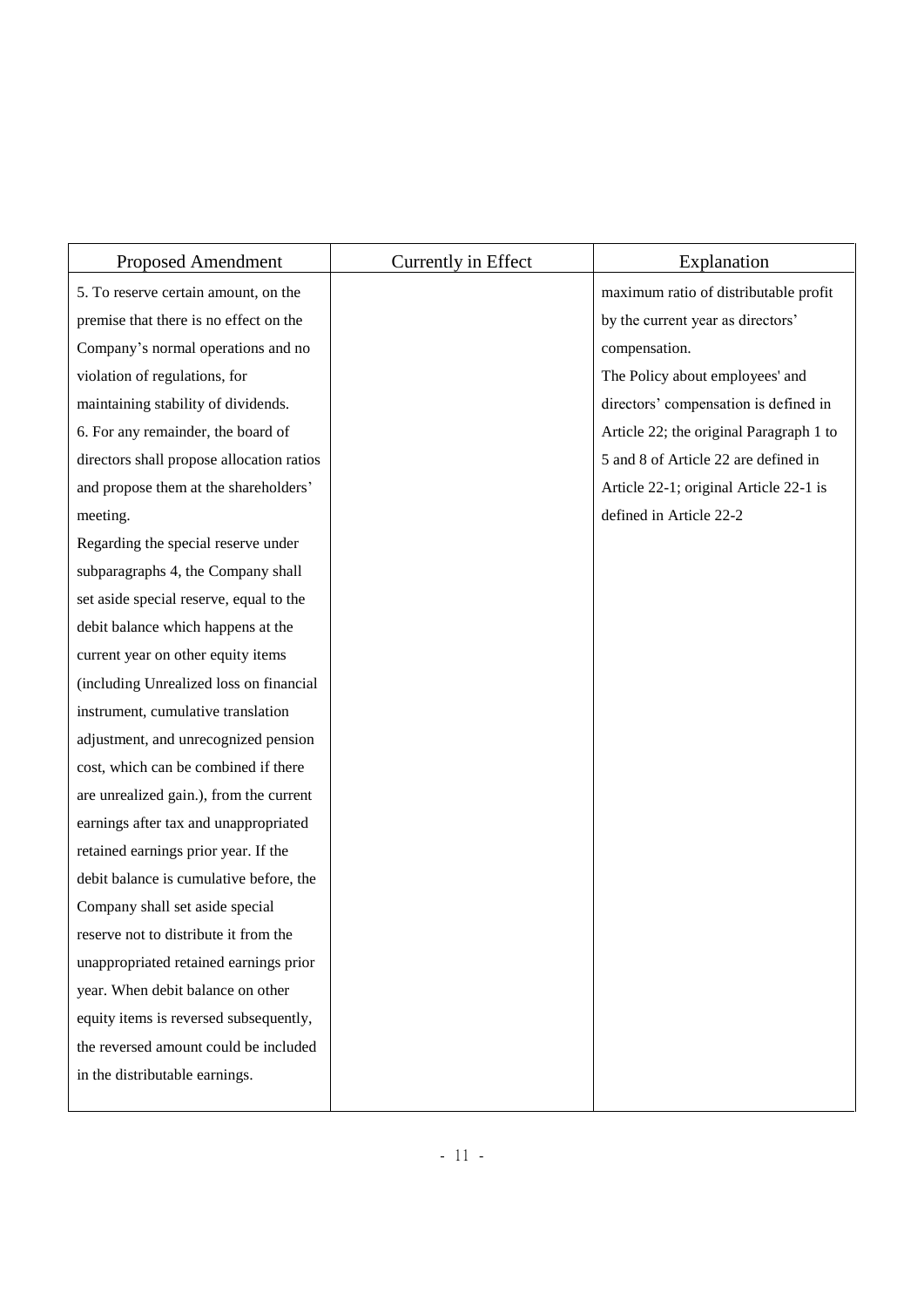| <b>Proposed Amendment</b>            | Currently in Effect                  | Explanation                                      |
|--------------------------------------|--------------------------------------|--------------------------------------------------|
| Article 22-2                         | Original Article 22-1.               | For the trend for expenditure of                 |
| The Company distributes dividends    |                                      | employee bonus shares, employees are             |
| taking into consideration the        |                                      | not the subject of earnings distribution.        |
| Company's economic environment and   |                                      | To comply with Article 235, 235-1 and            |
| growth phases, future demands of     |                                      | 240 of the Company Act, an fixed                 |
| funds, long-term financial planning, |                                      | amount or ratio of distributable profit          |
| and the cash flows that the          |                                      | by the current year as employees' and            |
| stockholders desire. Cash dividends  |                                      | directors' compensation shall be                 |
| shall account for at least 5% of the |                                      | definitely specified in the Articles of          |
| total dividend distributed.          |                                      | Incorporation.                                   |
|                                      |                                      | To comply with Rule No.                          |
|                                      |                                      | 10402427800 issued by the MEA, the               |
|                                      |                                      | Company shall definitely specify a               |
|                                      |                                      | maximum ratio of distributable profit            |
|                                      |                                      | by the current year as directors'                |
|                                      |                                      | compensation.                                    |
|                                      |                                      | The Policy about employees' and                  |
|                                      |                                      | directors' compensation is defined in            |
|                                      |                                      | Article 22; the original Paragraph 1 to          |
|                                      |                                      | 5 and 8 of Article 22 are defined in             |
|                                      |                                      | Article 22-1; original Article 22-1 is           |
|                                      |                                      | defined in Article 22-2                          |
| Article 24                           | Article 24                           | Article 9, 22 and 22-1 of the Articles           |
| These Articles of Incorporation were | These Articles of Incorporation were | of Incorporation were amended and                |
| adopted on August 23, 1989.          | adopted on August 23, 1989.          | Article 22-2 of the Articles of                  |
| The first amendment was made on      | The first amendment was made on      | Incorporation was added by the                   |
| January 28, 1991.                    | January 28, 1991.                    | resolution of 5 <sup>th</sup> Board of Directors |
| The second amendment was made on     | The second amendment was made on     | Meeting in 2015.                                 |
| May 25, 1992.                        | May 25, 1992.                        |                                                  |
| The third amendment was made on      | The third amendment was made on      |                                                  |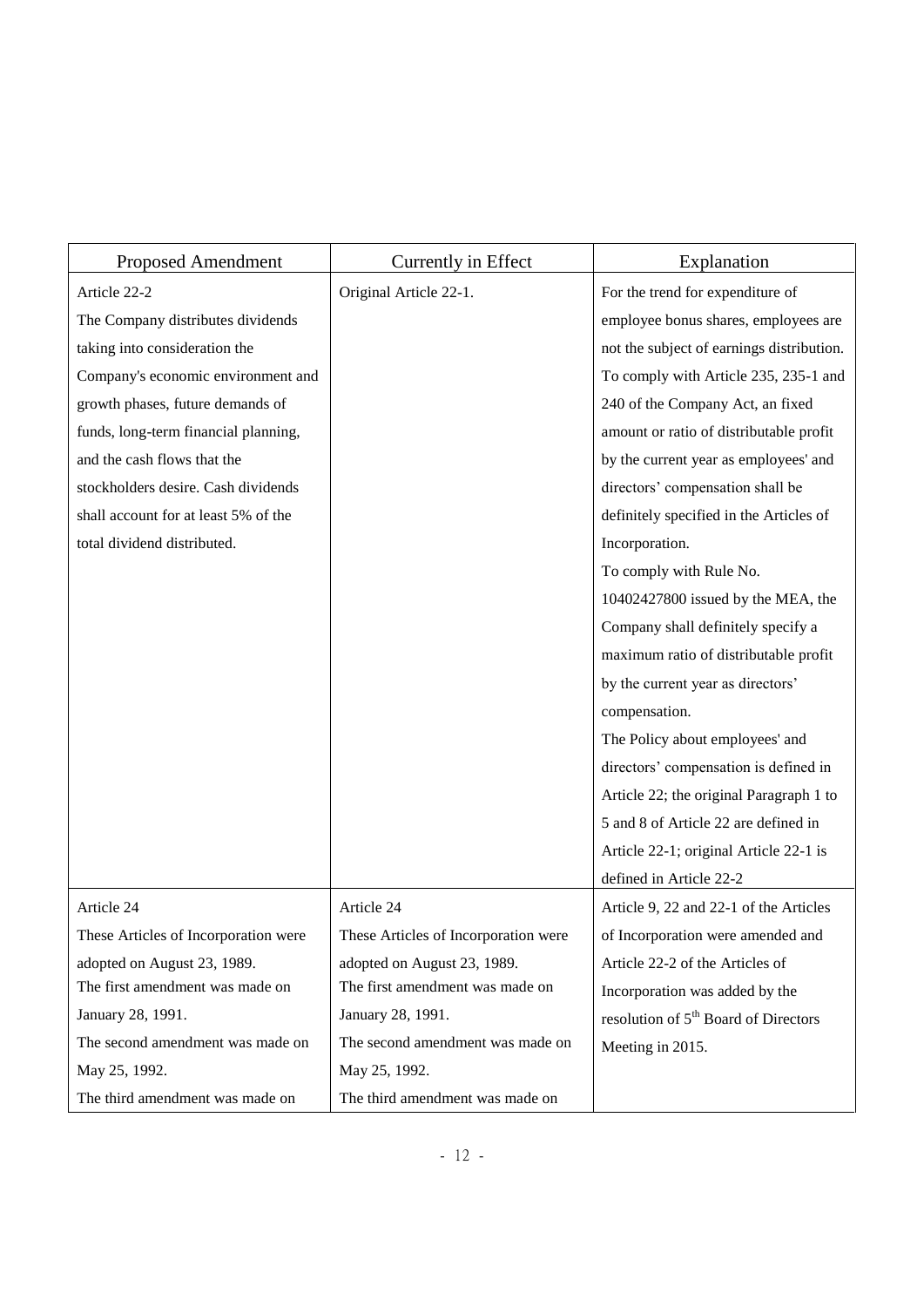| <b>Proposed Amendment</b>         | Currently in Effect               | Explanation |
|-----------------------------------|-----------------------------------|-------------|
| September 1, 1992.                | September 1, 1992.                |             |
| The fourth amendment was made on  | The fourth amendment was made on  |             |
| July 30, 1994.                    | July 30, 1994.                    |             |
| The fifth amendment was made on   | The fifth amendment was made on   |             |
| June 8, 1995.                     | June 8, 1995.                     |             |
| The sixth amendment was made on   | The sixth amendment was made on   |             |
| July 8, 1997.                     | July 8, 1997.                     |             |
| The seventh amendment was made on | The seventh amendment was made on |             |
| August 15, 1997.                  | August 15, 1997.                  |             |
| The eighth amendment was made on  | The eighth amendment was made on  |             |
| September 12, 1997.               | September 12, 1997.               |             |
| The ninth amendment was made on   | The ninth amendment was made on   |             |
| June 20, 1998.                    | June 20, 1998.                    |             |
| The 10th amendment was made on    | The 10th amendment was made on    |             |
| September 15, 1998.               | September 15, 1998.               |             |
| The 11th amendment was made on    | The 11th amendment was made on    |             |
| June 12, 1999.                    | June 12, 1999.                    |             |
| The 12th amendment was made on    | The 12th amendment was made on    |             |
| April 15, 2000.                   | April 15, 2000.                   |             |
| The 13th amendment was made on    | The 13th amendment was made on    |             |
| April 9, 2001.                    | April 9, 2001.                    |             |
| The 14th amendment was made on    | The 14th amendment was made on    |             |
| June 10, 2002.                    | June 10, 2002.                    |             |
| The 15th amendment was made on    | The 15th amendment was made on    |             |
| June 3, 2003.                     | June 3, 2003.                     |             |
| The 16th amendment was made on    | The 16th amendment was made on    |             |
| June 11, 2004.                    | June 11, 2004.                    |             |
| The 17th amendment was made on    | The 17th amendment was made on    |             |
| June 13, 2005.                    | June 13, 2005.                    |             |
| The 18th amendment was made on    | The 18th amendment was made on    |             |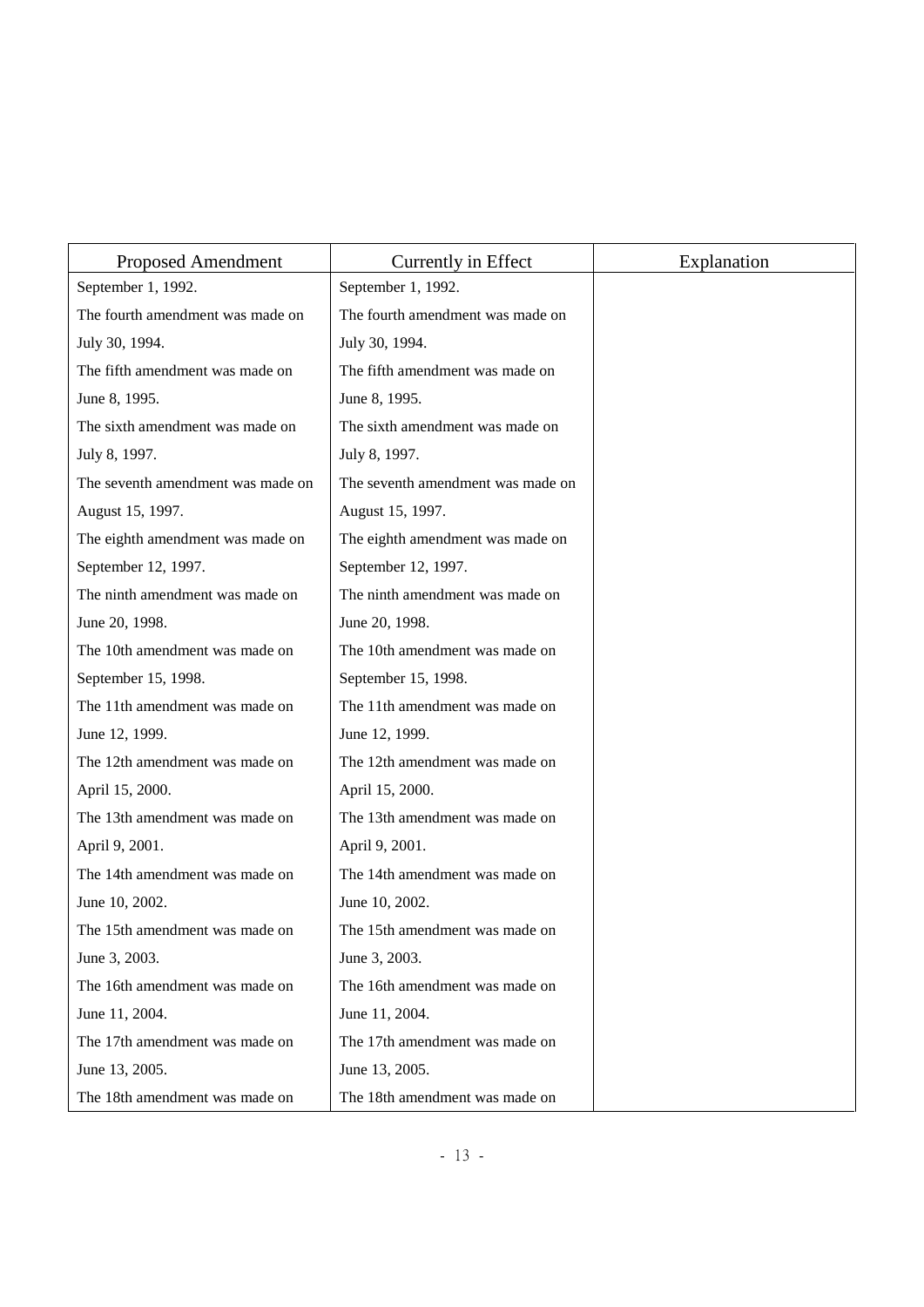| <b>Proposed Amendment</b>      | Currently in Effect            | Explanation |
|--------------------------------|--------------------------------|-------------|
| June 14, 2006.                 | June 14, 2006.                 |             |
| The 19th amendment was made on | The 19th amendment was made on |             |
| June 11, 2007.                 | June 11, 2007.                 |             |
| The 20th amendment was made on | The 20th amendment was made on |             |
| June 13, 2008.                 | June 13, 2008.                 |             |
| The 21th amendment was made on | The 21th amendment was made on |             |
| June 16, 2009.                 | June 16, 2009.                 |             |
| The 22th amendment was made on | The 22th amendment was made on |             |
| June 17, 2010.                 | June 17, 2010.                 |             |
| The 23th amendment was made on | The 23th amendment was made on |             |
| June 10, 2011.                 | June 10, 2011.                 |             |
| The 24th amendment was made on | The 24th amendment was made on |             |
| January 5, 2012.               | January 5, 2012.               |             |
| The 25th amendment was made on | The 25th amendment was made on |             |
| June 13, 2013.                 | June 13, 2013.                 |             |
| The 26th amendment was made on | The 26th amendment was made on |             |
| June 12, 2014.                 | June 12, 2014.                 |             |
| The 27th amendment was made on |                                |             |
| June 14, 2016.                 |                                |             |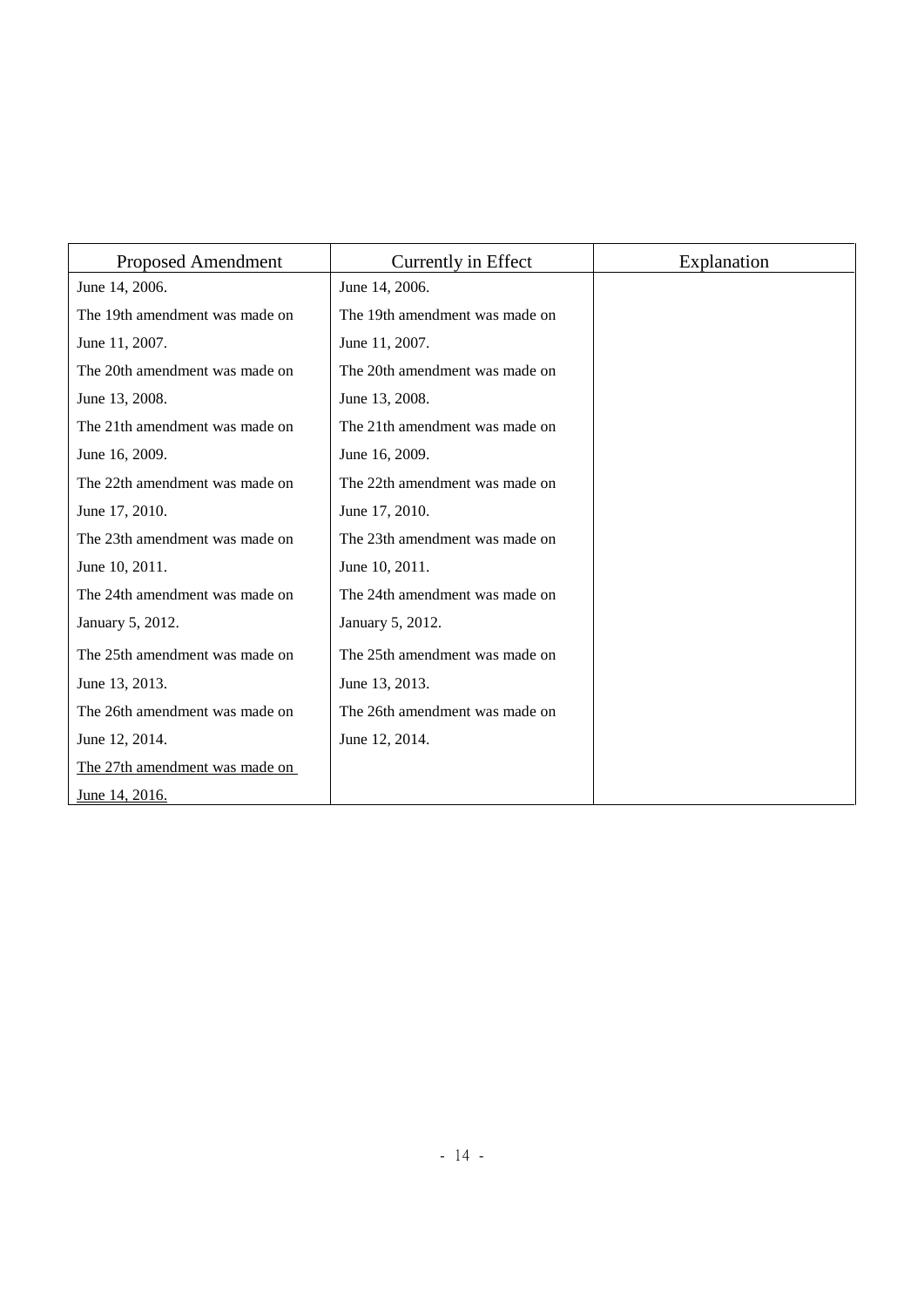## **Attachment II**

# TRANSCEND INFORMATION INC. BUSINESS REPORT

2015 was a year with significant challenges for memory module industry. As Flash and DRAM market supply exceeded demand, the prices of Flash and DRAM steadily decreased, therefore driving down profit margin of the end-user products. Transcend, as a leading manufacturer of storage and industrial-grade products, has executed our business strategy of deriving a greater portion of revenue from high-margin projects, especially in industrial and embedded applications, and developing new products to fulfill the demands of various applications needs. Despite that memory market was shrinking in 2015, Transcend's profit remained at the leading position in Taiwan. Hereby, we would like to thank our valued shareholders, clients, suppliers and employees for your continued supports of Transcend.

Transcend's consolidated revenue totaled NT\$24.9 billion in 2015. Consolidated gross profit totaled NT\$4.7 billion. Gross profit rate is 18.9 percent. Operating income totaled 3.05 billion. Income before tax totaled 3.71 billion. Net income totaled 3.22 billion. EPS is NT\$ 7.48 calculated at the weighted average of outstanding share capital amounting to 4.3 billion.

With our excellent brand operation, Transcend has been awarded by its innovative products and superior product quality. For the ninth year in a row, Transcend Information appears on Interbrand's Best Taiwan Global Brands ranking. Our cutting-edge products have won Taiwan Excellence Award for eleventh consecutive year. Moreover, Transcend's DrivePro 520 Dual Lens Car Video Recorder and JetDrive Lite Expansion Cards received the prestigious "Good Design Award 2015" for the top design quality.

As a leading brand in the market, Transcend has managed to satisfy the fast-changing industrial environment and demands of customers. This year, the solid state drives (SSD) market is expected to grow due to their advantages over traditional hard disk drives. Since the price of SSD dropped to a sweet spot that stimulate surging demands, Transcend's sales revenue of SSD has reached record high. Meanwhile, by broadening industrial product portfolio and offering customized solutions, Transcend has generated steady profit growth with consistent increase of market share of industrial and embedded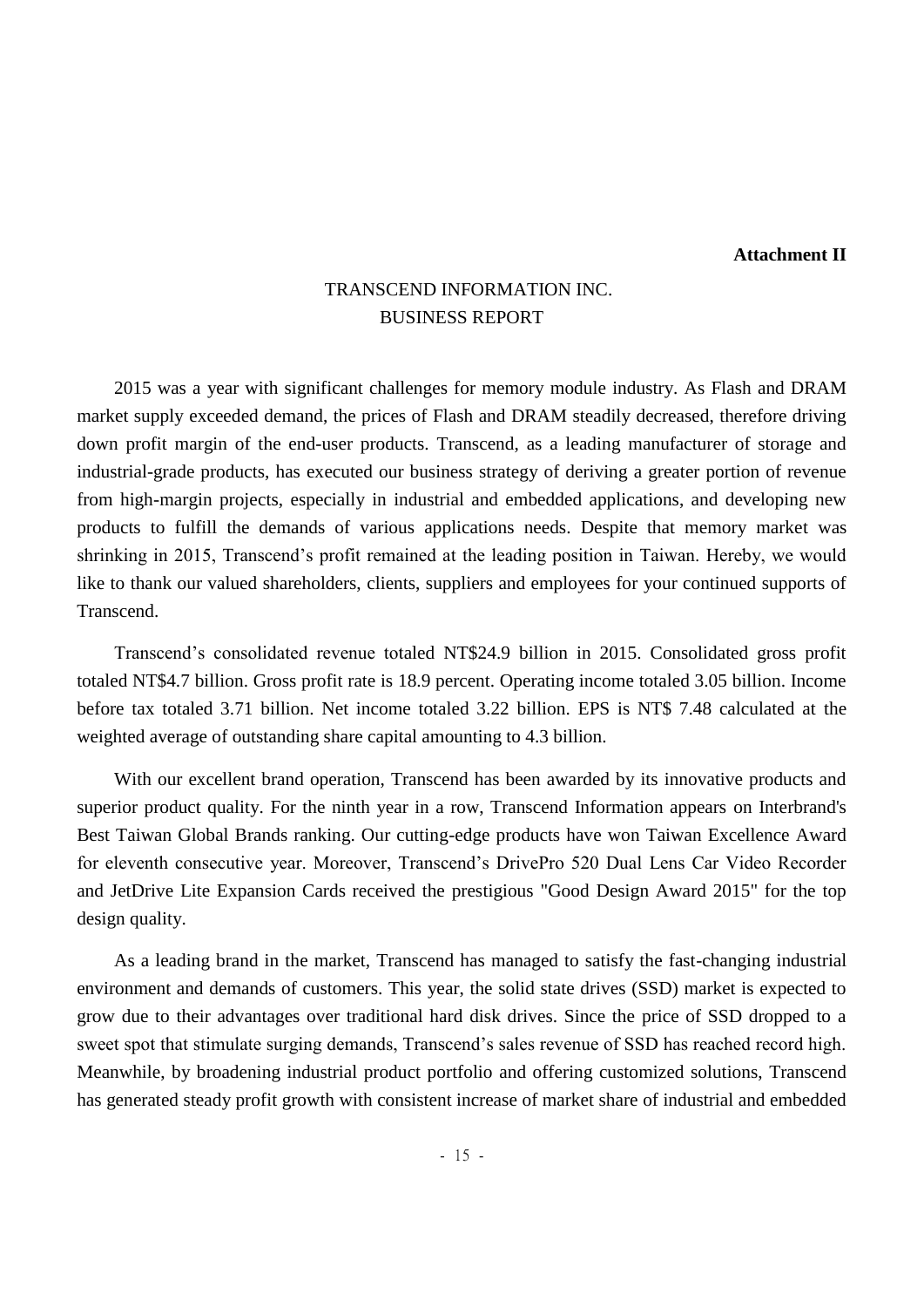applications. In addition to industrial products, we also invest in strategic products such as body cameras and car video recorders to expand the memory applications in the multimedia market.

Transcend focuses not only on sales performance, but also on corporate social responsibility. Through a concerted effort to strengthen information disclosure, Transcend ranked in the top 20% of listed company on "Corporate Governance Evaluation" conducted by the Securities and Futures Institute (SFI) in 2014. Besides, we have sponsored sport activities in high school and universities, including the High School Basketball League (HBL) and the Black Panther High School Baseball Tournament, for over five years. We also kicked off a long-term Basball Mentoring Program aimed at underprivileged school children last year, expecting to serve as a platform for young promising athletes to fulfill their baseball dreams. Last year was the second year we received the "Sports Activists Award" from the Sports Affairs Council as our continuing contribution to promote sports in Taiwan.

Looking to 2016, memory market will still struggle with the oversupply problem and falling DRAM and NAND Flash prices. Besides, the rising China supply chain competing in the market may also be an influential factor to the future memory industry. Thus, the ability to quickly respond to the market's changing needs is the key to remain a company's revenue and profit.

In addition to implementing effective inventory management and purchasing strategy, Transcend will continue to invest in research and development, as well as provide integrated service to our clients through our 13 branches worldwide. Owing to the drastic drops in SSD pricing and its rising popularity, we think we have a good opportunity for profitable growth during the year to come. Also, we will continue to innovate with strategy product lines in consumer market to fulfill a broad range of multimedia applications.

Here again we sincerely thank all of our shareholders, for your continued support and for the confidence that you have placed in us. We will make every effort to keep Transcend operational excellence and look forward to sharing our progress with you.

Chairman:Shu, Chung-Wan General Manager:Shu, Chung-Cheng Accounting Supervisor:Lu, Chih-Yuan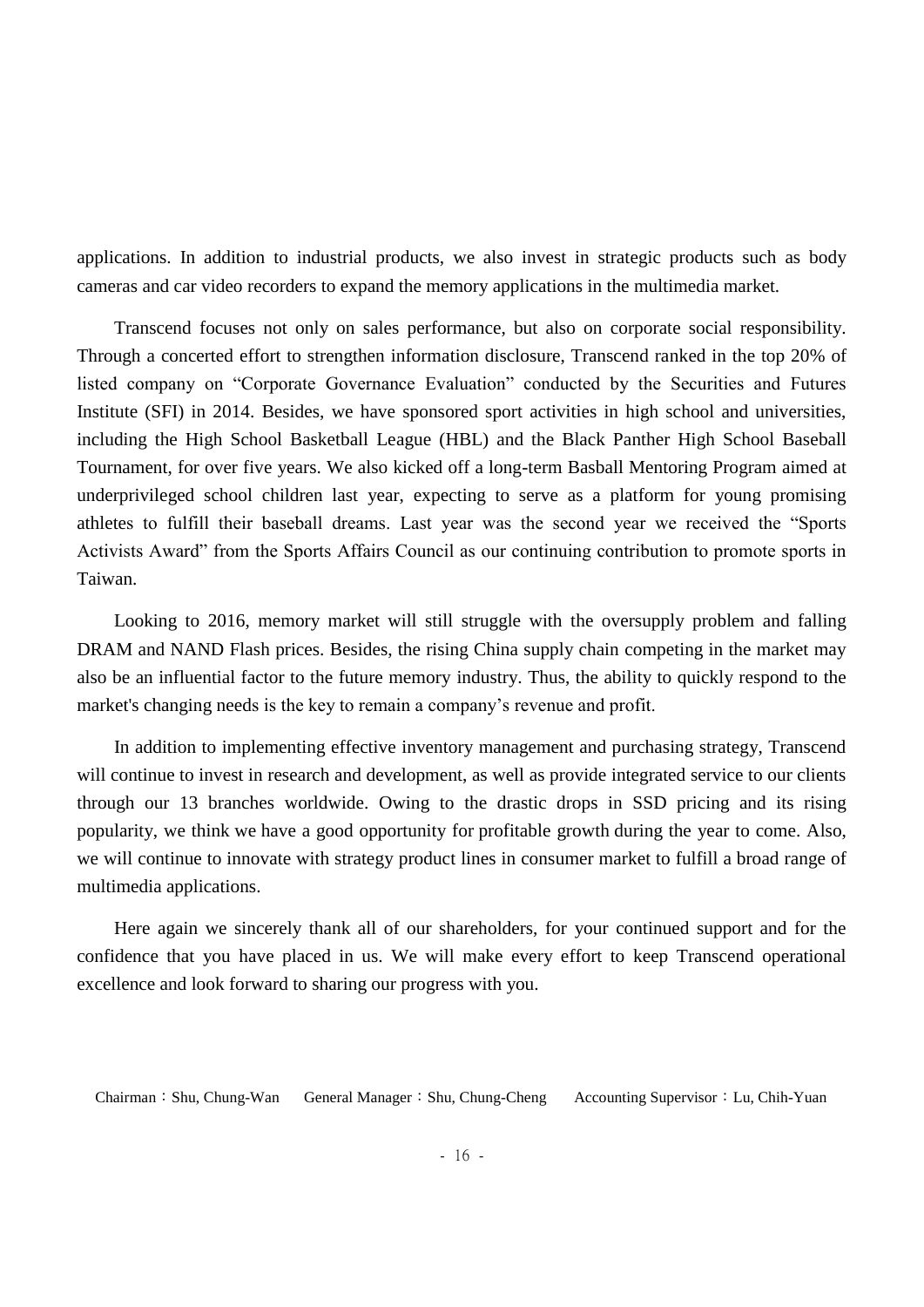**Attachment III**

Audit Report of Audit Committee

The Board of Directors has prepared the Company's 2015 Business Report, Financial Statements and Earnings Distribution Proposal. Transcend Corporation's Financial Statements have been audited and certified by Mr. Chun-Yao, Lin and Mr. Chien - Hung Chou, the CPA of the Pricewaterhouse Coopers. The Business Report, Financial Statements and Earnings Distribution Proposal have been reviewed and considered to be complied with relevant rules by the undersigned, the audit committee of Transcend Corporation. Pursuant to Article 14-4 of the Securities and Exchange Act and Article 219 of the Company Act, we hereby submit this report.

The audit Committee of Transcend Corporation

Chairman of the audit Committee: Wang, Yi-Shin

March 10, 2016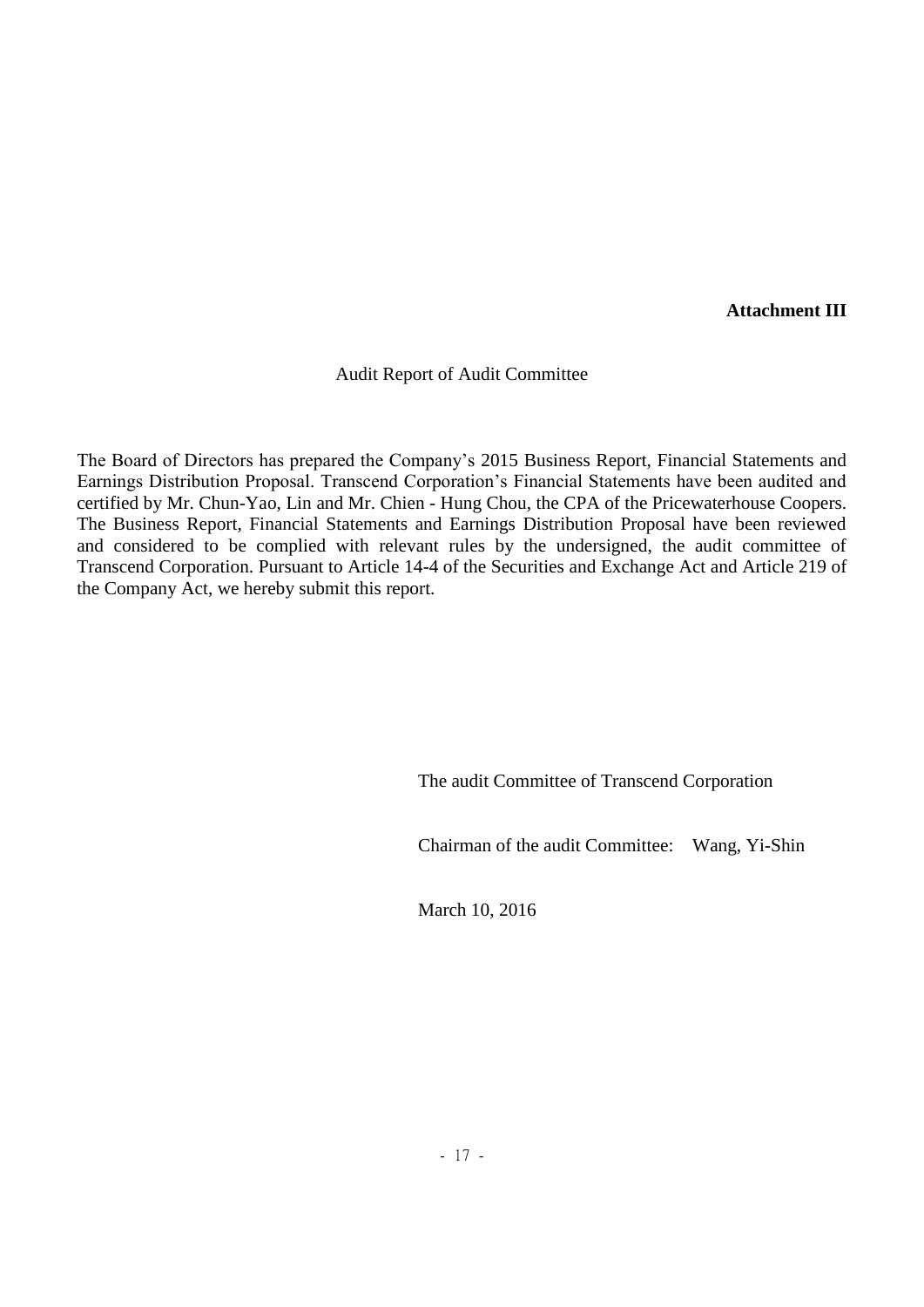## **Attachment IV**

## REPORT OF INDEPENDENT ACCOUNTANTS TRANSLATED FROM CHINESE

To the Board of Directors and Stockholders of Transcend Information, Inc.

We have audited the accompanying separate balance sheets of Transcend Information, Inc. as of December 31, 2015 and 2014 and the related separate statements of comprehensive income, of changes in equity, and of cash flows for the years ended December 31, 2015 and 2014. These separate financial statements are the responsibility of the Company's management. Our responsibility is to express an opinion on these consolidated financial statements based on our audits.

We conducted our audits in accordance with the "Regulations Governing Auditing and Attestation of Financial Statements by Certified Public Accountants" and generally accepted auditing standards in the Republic of China. Those standards require that we plan and perform the audit to obtain reasonable assurance about whether the financial statements are free of material misstatement. An audit includes examining, on a test basis, evidence supporting the amounts and disclosures in the financial statements. An audit also includes assessing the accounting principles used and significant estimates made by management, as well as evaluating the overall financial statement presentation. We believe that our audits provide a reasonable basis for our opinion.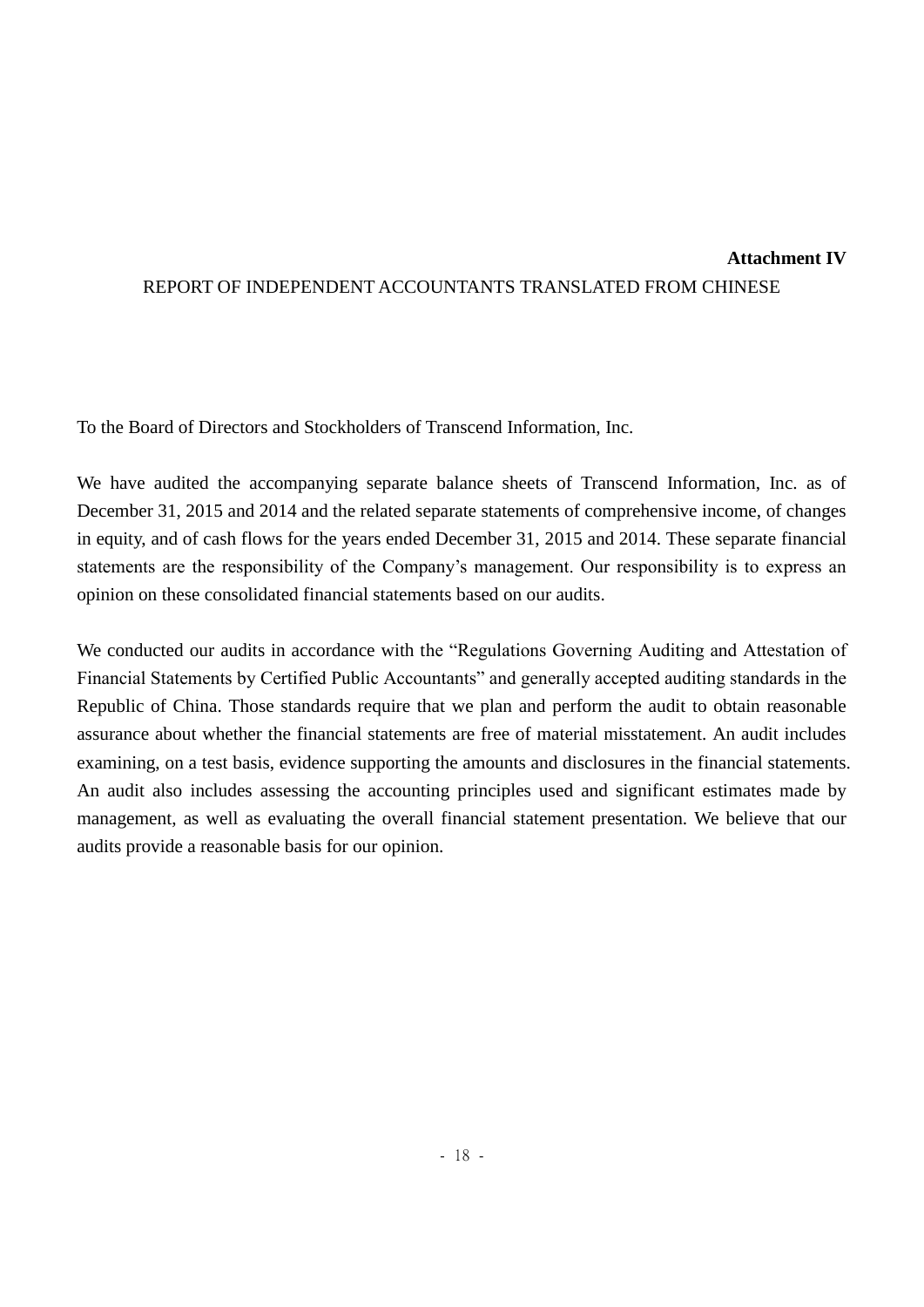In our opinion, the separate financial statements referred to in the first paragraph present fairly, in all material respects, the financial position of Transcend Information, Inc. as of December 31, 2015, and December 31, 2014, and financial performance and cash flows for the years then ended in conformity with the "Rules Governing the Preparation of Financial Statements by Securities Issuers".

March 10, 2016 Taipei, Taiwan Republic of China

<sup>-----------------------------------------------------------------------------------------------------------------------------</sup> -------------------- The accompanying separate financial statements are not intended to present the financial position and results of operations and cash flows in accordance with accounting principles generally accepted in countries and jurisdictions other than the Republic of China. The standards, procedures and practices in the Republic of China governing the audit of such financial statements may differ from those generally accepted in countries and jurisdictions other than the Republic of China. Accordingly, the accompanying separate financial statements and report of independent accountants are not intended for use by those who are not informed about the accounting principles or auditing standards generally accepted in the Republic of China, and their applications in practice.

As the financial statements are the responsibility of the management, PricewaterhouseCoopers cannot accept any liability for the use of, or reliance on, the English translation or for any errors or misunderstandings that may derive from the translation.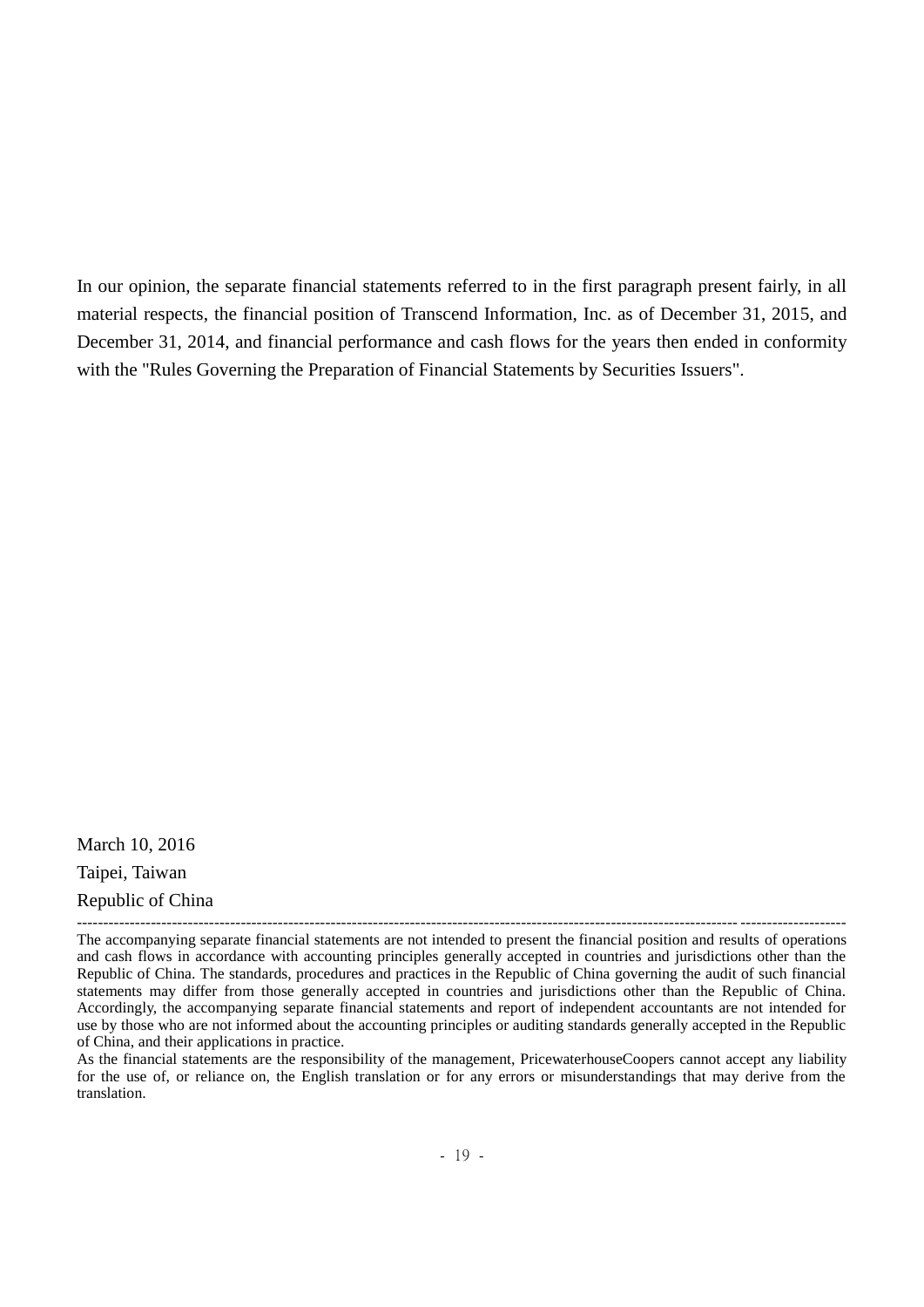#### TRANSCEND INFORMATION, INC. SEPARATE BALANCE SHEETS (Expressed in New Taiwan thousand Dollar)

|                                         | December 31, 2015<br><b>AMOUNT</b><br>$\%$ |            |                          | December 31, 2014<br><b>AMOUNT</b><br>$\%$ |            |                          |
|-----------------------------------------|--------------------------------------------|------------|--------------------------|--------------------------------------------|------------|--------------------------|
| Assets                                  |                                            |            |                          |                                            |            |                          |
| <b>Current assets</b>                   |                                            |            |                          |                                            |            |                          |
| Cash and cash equivalents               | \$                                         | 10,867,629 | 45                       | \$                                         | 10,807,417 | 40                       |
| Current financial assets at fair value  |                                            |            |                          |                                            |            |                          |
| through profit or loss                  |                                            | 15,768     |                          |                                            | 53,545     |                          |
| Current bond investments without active |                                            |            |                          |                                            |            |                          |
| market                                  |                                            | 607,917    | 3                        |                                            | 585,525    | $\overline{c}$           |
| Notes receivable, net                   |                                            | 959        | $\overline{\phantom{a}}$ |                                            |            |                          |
| Accounts receivable, net                |                                            | 2,000,096  | 8                        |                                            | 1,709,341  | 6                        |
| Accounts receivable due from related    |                                            |            |                          |                                            |            |                          |
| parties, net                            |                                            | 914,017    | 4                        |                                            | 1,178,290  | 5                        |
| Other receivables                       |                                            | 128,738    | $\mathbf{1}$             |                                            | 254,029    | $\mathbf{1}$             |
| Inventories, net                        |                                            | 4,219,148  | 18                       |                                            | 6,041,633  | 22                       |
| Other current assets                    |                                            | 15,568     | $\overline{\phantom{a}}$ |                                            | 14,175     | $\overline{\phantom{a}}$ |
| <b>Current Assets</b>                   |                                            | 18,769,840 | 79                       |                                            | 20,643,955 | 76                       |
| Non-current assets                      |                                            |            |                          |                                            |            |                          |
| Available-for-sale financial            |                                            |            |                          |                                            |            |                          |
| assets-non-current                      |                                            | 184,304    | $\mathbf{1}$             |                                            | 232,639    | $\mathbf{1}$             |
| Investments accounted for using equity  |                                            |            |                          |                                            |            |                          |
| method                                  |                                            | 2,928,897  | 12                       |                                            | 4,087,977  | 15                       |
| Property, plant and equipment           |                                            | 1,718,153  | $\boldsymbol{7}$         |                                            | 1,798,337  | 7                        |
| Investment property, net                |                                            | 213,296    | $\,1$                    |                                            | 214,878    | $\mathbf{1}$             |
| Deferred tax assets                     |                                            | 42,780     |                          |                                            | 64,006     |                          |
| Other non-current assets                |                                            | 46,592     |                          |                                            | 88,941     |                          |
| <b>Non-current Assets</b>               |                                            | 5,133,950  | $21\,$                   |                                            | 6,486,778  | 24                       |
| <b>Total Assets</b>                     | \$                                         | 23,903,790 | 100                      | \$                                         | 27,130,733 | 100                      |
|                                         |                                            |            |                          |                                            |            |                          |

(Continued)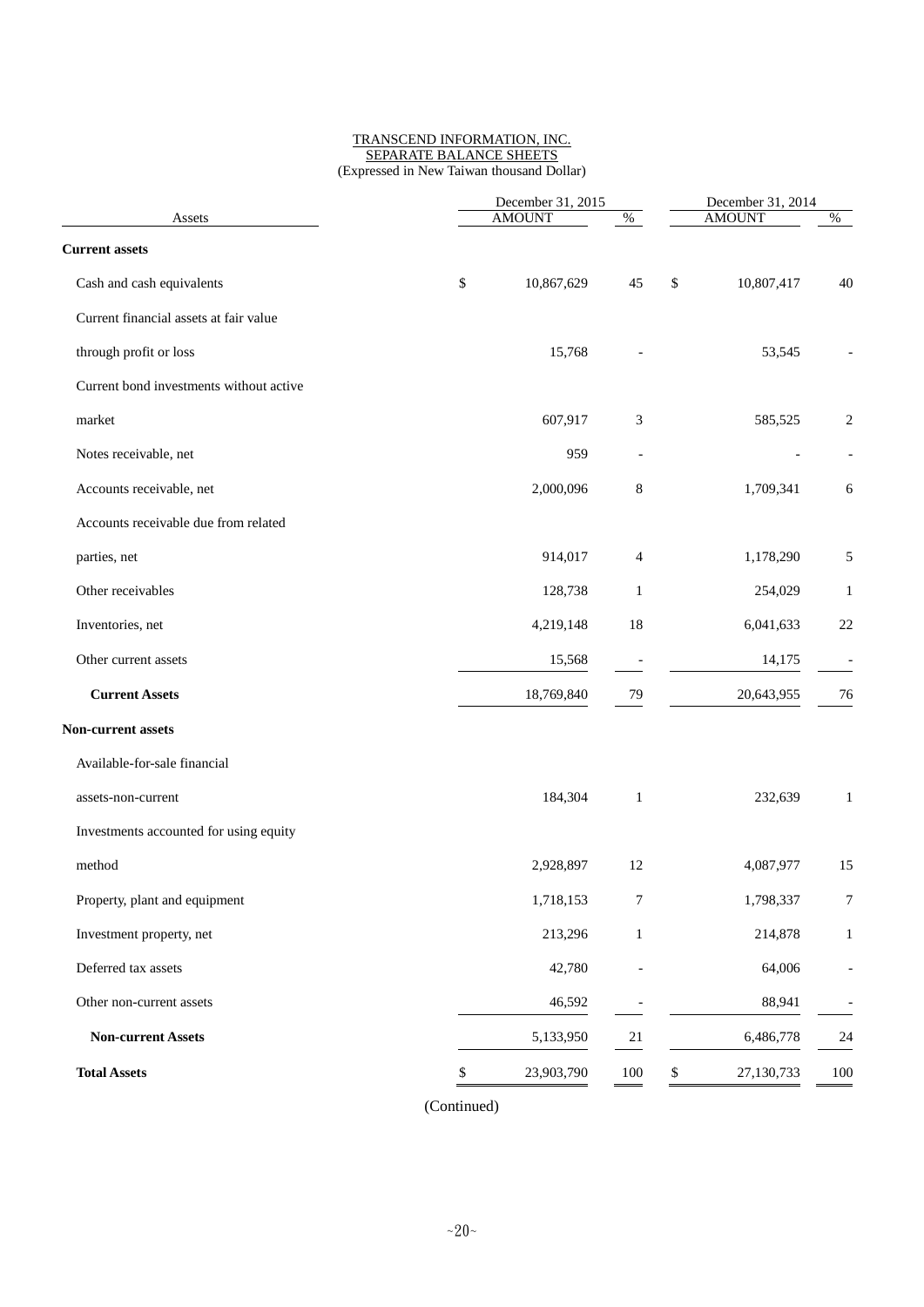#### TRANSCEND INFORMATION, INC. SEPARATE BALANCE SHEETS (Expressed in New Taiwan thousand Dollar)

| Liabilities and Equity                        |      | December 31, 2015<br><b>AMOUNT</b> | December 31, 2014<br><b>AMOUNT</b><br>$\%$ |                          |            |
|-----------------------------------------------|------|------------------------------------|--------------------------------------------|--------------------------|------------|
| <b>Current liabilities</b>                    |      |                                    | $\%$                                       |                          |            |
| Short-term borrowings                         | \$   | 492,375                            | $\overline{c}$                             | $\mathcal{S}$<br>506,400 |            |
| Financial liabilities at fair value through   |      |                                    |                                            |                          | 2          |
|                                               |      | 13                                 |                                            |                          |            |
| profit or loss - current                      |      |                                    |                                            | 7                        |            |
| Notes payable                                 |      |                                    |                                            |                          |            |
| Accounts payable                              |      | 1,495,689                          | 6                                          | 3,090,479                | 12         |
| Accounts payable to related parties           |      | 566,463                            | 3                                          | 1,679,508                | 6          |
| Other payables                                |      | 298,512                            | $\mathbf{1}$                               | 350,741                  | 1          |
| Other payables to related parties             |      | 86                                 | $\overline{a}$                             | 988                      |            |
| Current tax liabilities                       |      | 269,336                            | $\mathbf{1}$                               | 271,173                  | 1          |
| Other current liabilities                     |      | 2,134                              |                                            | 3,442                    |            |
| <b>Current Liabilities</b>                    |      | 3,124,608                          | 13                                         | 5,902,738                | 22         |
| <b>Non-current liabilities</b>                |      |                                    |                                            |                          |            |
| Deferred tax liabilities                      |      | 259,110                            | $\mathbf{1}$                               | 485,121                  | 2          |
| Other non-current liabilities                 |      | 17,991                             |                                            | 24,269                   |            |
| <b>Non-current Liabilities</b>                |      | 277,101                            | 1                                          | 509,390                  | $\sqrt{2}$ |
| <b>Total Liabilities</b>                      |      | 3,401,709                          | 14                                         | 6,412,128                | 24         |
| Share capital                                 |      |                                    |                                            |                          |            |
| Common stock                                  |      | 4,307,617                          | 18                                         | 4,307,617                | 16         |
| <b>Capital surplus</b>                        |      |                                    |                                            |                          |            |
| Capital surplus                               |      | 4,799,075                          | 20                                         | 4,799,075                | 18         |
| <b>Retained earnings</b>                      |      |                                    |                                            |                          |            |
| Legal reserve                                 |      | 3,426,756                          | 14                                         | 3,053,235                | 11         |
| Unappropriated retained earnings              |      | 7,990,324                          | 34                                         | 8,504,167                | 31         |
| Other equity interest                         |      |                                    |                                            |                          |            |
| Other equity interest                         |      | 21,691)                            |                                            | 54,511                   |            |
| <b>Total Equity</b>                           |      | 20,502,081                         | 86                                         | 20,718,605               | 76         |
| <b>Commitments and contingent liabilities</b> |      |                                    |                                            |                          |            |
| <b>Significant subsequent event</b>           |      |                                    |                                            |                          |            |
| <b>Total Liabilities and Equity</b>           | $\$$ | 23,903,790                         | 100                                        | \$<br>27,130,733         | 100        |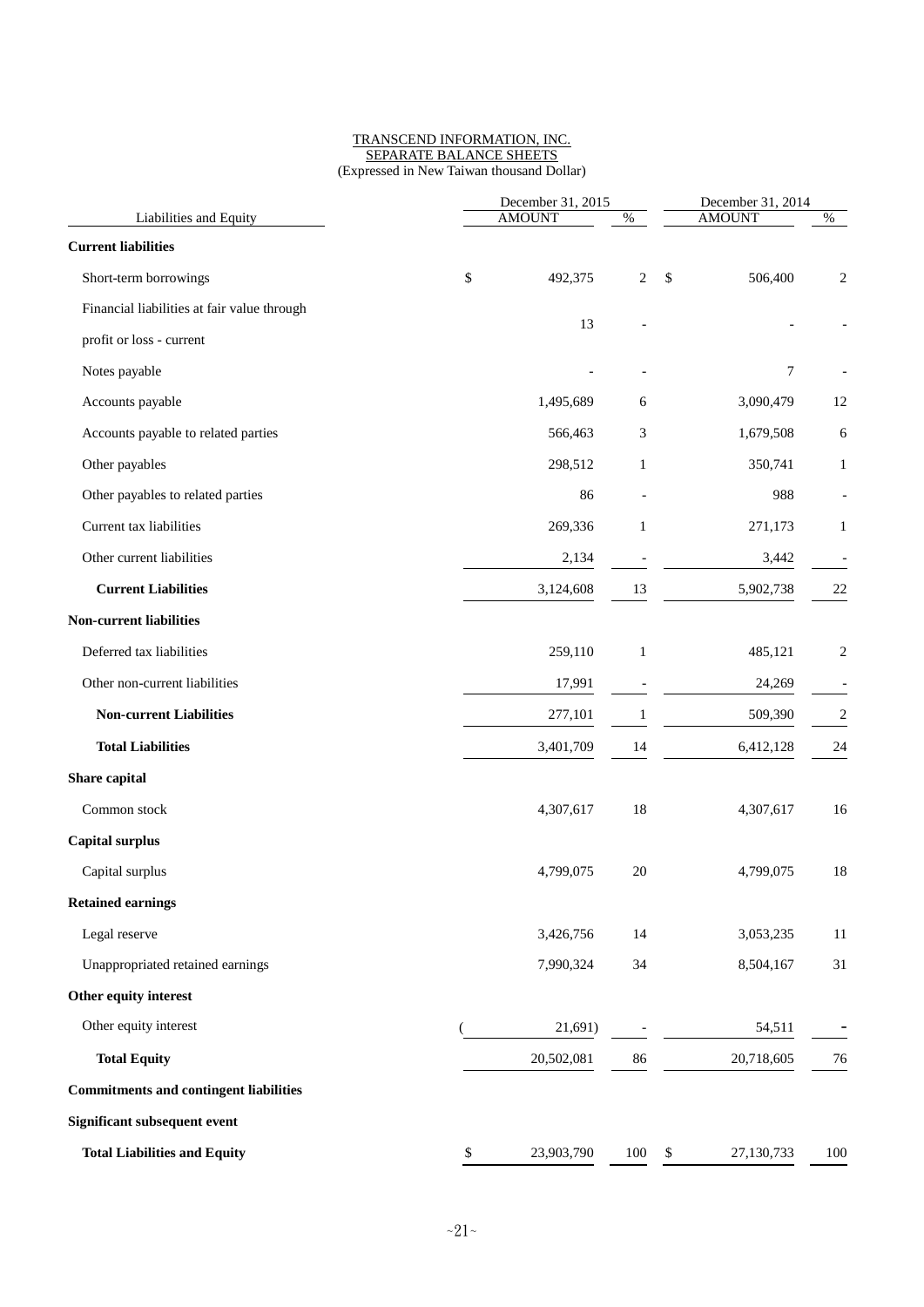#### TRANSCEND INFORMATION, INC. SEPARATE STATEMENTS OF INCOME (Expressed in New Taiwan thousand Dollar, except Earnings Per Share)

|                                          |               |               |                | For the years ended December 31, |                |
|------------------------------------------|---------------|---------------|----------------|----------------------------------|----------------|
|                                          |               | 2015          |                | 2014                             |                |
| Items                                    |               | <b>AMOUNT</b> | $\%$           | <b>AMOUNT</b>                    | $\%$           |
| <b>Operating Revenue</b>                 | \$            | 24,021,076    | 100<br>\$      | 26,325,967                       | 100            |
| <b>Operating Costs</b>                   |               | 20,267,171) ( | 84)            | 21,777,028) (                    | 83)            |
| <b>Gross Profit</b>                      |               | 3,753,905     | 16             | 4,548,939                        | 17             |
| Unrealized gain from                     |               |               |                |                                  |                |
| intercompany transaction                 |               | 34,559)       |                | 70,857)                          |                |
| Realized gain from intercompany          |               |               |                |                                  |                |
| transaction                              |               | 70,857        |                | 87,889                           |                |
| <b>Gross Profit, net</b>                 |               | 3,790,203     | 16             | 4,565,971                        | 17             |
| <b>Operating Expenses</b>                |               |               |                |                                  |                |
| Sales and marketing expenses             |               | $572,201$ (   | $2)$ (         | $629,163$ (                      | 2)             |
| General and administrative expenses      |               | $198,052$ (   | $1)$ (         | $205,987$ (                      | 1)             |
| Research and development expenses        |               | $134,062)$ (  | 1)             | $174,011)$ (                     | 1)             |
| <b>Total operating expenses</b>          |               | 904,315) (    | 4)             | $1,009,161)$ (                   | $\overline{4}$ |
| <b>Operating Profit</b>                  |               | 2,885,888     | 12             | 3,556,810                        | 13             |
| <b>Non-operating Income and Expenses</b> |               |               |                |                                  |                |
| Other income                             |               | 144,734       |                | 172,465                          | $\mathbf{1}$   |
| Other gains and losses                   |               | 502,588       | $\mathbf{2}$   | 430,406                          | $\sqrt{2}$     |
| Finance costs                            |               | 1,657)        | - (            | 6,248                            |                |
| Share of gain of associates and joint    |               |               |                |                                  |                |
| ventures accounted for under equity      |               |               |                |                                  |                |
| method                                   |               | 2,415)        |                | 151,325                          |                |
| Total non-operating income and           |               |               |                |                                  |                |
| expenses                                 |               | 643,250       | $\frac{2}{14}$ | 747,948                          | 3              |
| <b>Profit before Income Tax</b>          |               | 3,529,138     |                | 4,304,758                        | 16             |
| Income tax expense                       |               | 307,236)      | 1)             | 569,553)                         | 2)             |
| <b>Profit for the Year</b>               |               | 3,221,902     | \$<br>13       | 3,735,205                        | 14             |
| <b>Other Comprehensive Income</b>        |               |               |                |                                  |                |
| <b>Components of other</b>               |               |               |                |                                  |                |
| comprehensive income that will           |               |               |                |                                  |                |
| not be reclassified to profit or loss    |               |               |                |                                  |                |
| Losses on remeasurements of              |               |               |                |                                  |                |
| defined benefit plans                    | $($ \$        | 2,283)        | $-$ (\$)       | 86)                              |                |
| <b>Components of other</b>               |               |               |                |                                  |                |
| comprehensive income that will be        |               |               |                |                                  |                |
| reclassified to profit or loss           |               |               |                |                                  |                |
| Cumulative translation differences       |               |               |                |                                  |                |
| for foreign operations                   |               | 33,575)       |                | 92,968                           |                |
| Unrealized loss on                       |               |               |                |                                  |                |
| available-for-sale financial assets      |               | 48,335)       | $-$ (\$)       | 31,783)                          |                |
| Income tax on other                      |               |               |                |                                  |                |
| comprehensive income                     |               | 5,708         |                | 15,805)                          |                |
| <b>Total Comprehensive Income</b>        | \$            | 3,143,417     | 13<br>\$       | 3,780,499                        | 14             |
| <b>Earnings Per Share</b>                |               |               |                |                                  |                |
| <b>Basic earnings per share</b>          | $\frac{1}{2}$ |               | 7.48<br>\$     |                                  | 8.67           |
|                                          | \$            |               | 7.47<br>\$     |                                  | 8.66           |
|                                          |               |               |                |                                  |                |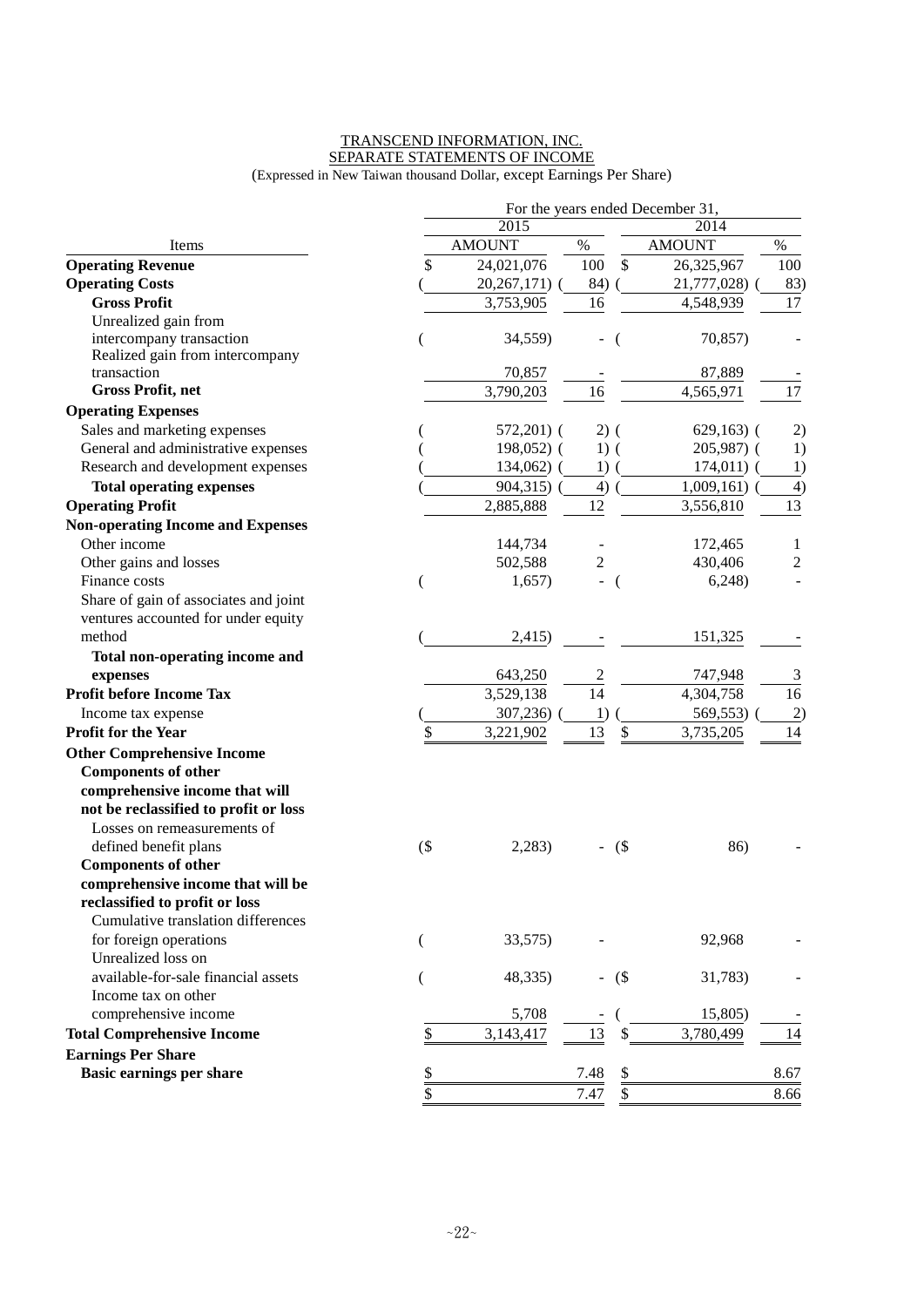## TRANSCEND INFORMATION, INC. SEPARATE STATEMENTS OF CHANGES IN EQUITY (Expressed in New Taiwan thousand Dollar)

|                                                |                 |                               | Capital Reserves                               |                                               |                           | <b>Retained Earnings</b>            |                                                                    | Other equity interest                                                   |                          |
|------------------------------------------------|-----------------|-------------------------------|------------------------------------------------|-----------------------------------------------|---------------------------|-------------------------------------|--------------------------------------------------------------------|-------------------------------------------------------------------------|--------------------------|
|                                                | Common stock    | Additional<br>paid-in capital | Capital surplus,<br>donated assets<br>received | Capital surplus,<br>net assets from<br>merger | Legal reserve             | Unappropriated<br>retained earnings | Currency<br>translation<br>differences of<br>foreign<br>operations | Unrealized gain or<br>loss on<br>available-for-sale<br>financial assets | Total equity             |
|                                                |                 |                               |                                                |                                               |                           |                                     |                                                                    |                                                                         |                          |
| For the year ended December 31, 2014           |                 |                               |                                                |                                               |                           |                                     |                                                                    |                                                                         |                          |
| Balance at January 1, 2014                     | \$4,307,617     | \$4,759,841                   | 4,106<br>$\mathcal{S}$                         | 35,128<br>-\$                                 | 2,733,339<br>\$           | 7,975,047<br><sup>\$</sup>          | 27,764<br>£.                                                       | (S<br>18,633)                                                           | \$19,824,209             |
| Appropriations of 2013 earnings: (Note 1)      |                 |                               |                                                |                                               |                           |                                     |                                                                    |                                                                         |                          |
| Legal reserve                                  |                 |                               |                                                | $\overline{\phantom{a}}$                      | 319,896                   | 319,896)                            |                                                                    |                                                                         |                          |
| Cash dividends                                 |                 |                               |                                                | $\overline{\phantom{a}}$                      | $\sim$                    | 2,886,103)                          | $\sim$                                                             | $\sim$                                                                  | 2,886,103                |
| Net income for the year                        | $\sim$          | ٠                             |                                                | $\overline{\phantom{a}}$                      | $\sim$                    | 3,735,205                           | $\sim$                                                             | $\sim$                                                                  | 3,735,205                |
| Other comprehensive income for the year        |                 |                               |                                                |                                               |                           | 86                                  | 77,163                                                             | 31,783                                                                  | 45,294                   |
| Balance at December 31, 2014                   | 4,307,617<br>S. | 4,759,841<br>\$               | 4,106<br>S                                     | 35,128<br>-S                                  | 3,053,235<br>S.           | 8,504,167<br>\$                     | 104,927                                                            | $50,416$ )<br>$($ \$                                                    | \$ 20,718,605            |
| For the year ended December 31, 2015           |                 |                               |                                                |                                               |                           |                                     |                                                                    |                                                                         |                          |
| Balance at January 1, 2015                     | 4,307,617<br>\$ | \$ 4,759,841                  | \$<br>4,106                                    | 35,128<br>\$                                  | 3,053,235<br>$\mathbf{s}$ | 8,504,167<br>\$                     | 104,927<br><sup>\$</sup>                                           | (S<br>$50,416$ )                                                        | \$ 20,718,605            |
| Appropriations of 2014 earnings: (Note 2)      |                 |                               |                                                |                                               |                           |                                     |                                                                    |                                                                         |                          |
| Legal reserve                                  |                 |                               |                                                | $\overline{\phantom{a}}$                      | 373,521                   | 373,521)                            |                                                                    |                                                                         | $\overline{\phantom{a}}$ |
| Cash dividends                                 |                 |                               |                                                |                                               | $\sim$                    | 3,359,941)                          | $\sim$                                                             | $\sim$                                                                  | 3,359,941                |
| Net income for the year                        | $\sim$          |                               |                                                |                                               | $\sim$                    | 3,221,902                           |                                                                    | $\overline{\phantom{a}}$                                                | 3,221,902                |
| Other comprehensive income (loss) for the year |                 |                               |                                                |                                               |                           | 2,283                               | 27,867)                                                            | 48,335                                                                  | 78,485                   |
| Balance at December 31, 2015                   | 4,307,617<br>\$ | \$ 4,759,841                  | 4,106                                          | 35,128<br>-S                                  | \$3,426,756               | 7,990,324                           | 77,060                                                             | 98,751)                                                                 | \$ 20,502,081            |

Note 1: Directors' remuneration amounting to \$5,192 and employees' remuneration (bonus) amounting to \$25,962 had been deducted from the separate statement of income in 2013.

Note 2: Directors' remuneration amounting to \$6,049 and employees' remuneration (bonus) amounting to \$30,243 had been deducted from the separate statement of income in 2014.

Click here to enter text.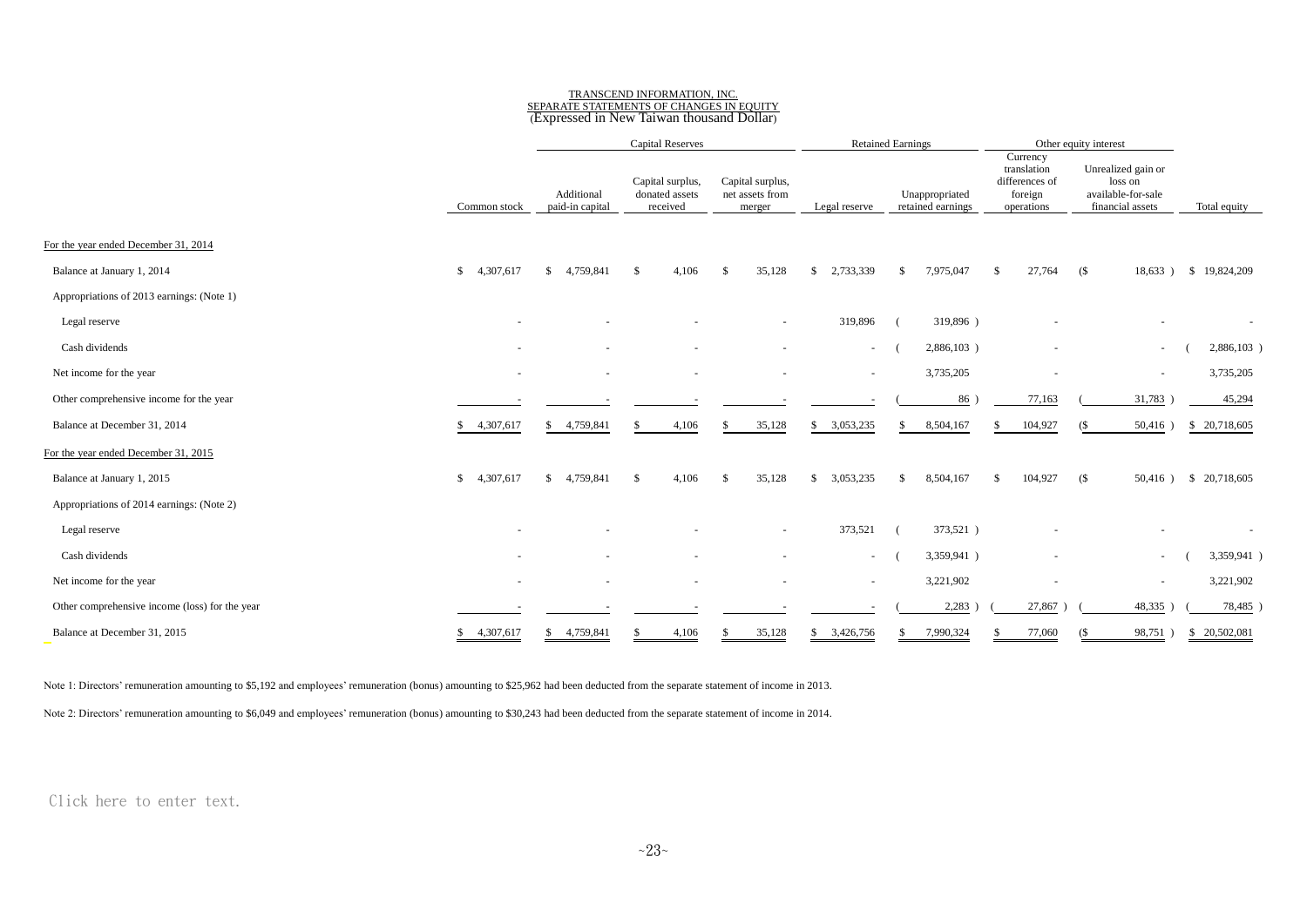#### TRANSCEND INFORMATION, INC. SEPARATE STATEMENTS OF CASH FLOWS (Expressed in New Taiwan thousand Dollar)

|                                                                              | Year ended December 31   |              |                |             |  |
|------------------------------------------------------------------------------|--------------------------|--------------|----------------|-------------|--|
|                                                                              |                          | 2015         |                | 2014        |  |
| <b>CASH FLOWS FROM OPERATING ACTIVITIES</b>                                  |                          |              |                |             |  |
| Profit before tax for the year                                               | \$                       | 3,529,138    | \$             | 4,304,758   |  |
| Adjustments to reconcile profit before tax to net cash provided by operating |                          |              |                |             |  |
| activities:                                                                  |                          |              |                |             |  |
| Income and expenses having no effect on cash flows                           |                          |              |                |             |  |
| Unrealized gain from intercompany transaction                                |                          | 34,559       |                | 70,857      |  |
| Realized gain from intercompany transaction                                  | $\overline{(}$           | 70,857)      |                | 87,889)     |  |
| Net gains on financial assets at fair value through profit or loss           |                          | 37,777       |                | 53,545)     |  |
| Gain on disposal of financial assets                                         | $\overline{\phantom{a}}$ | 343)         | $\overline{ }$ | $10,804$ )  |  |
| Share of gain of associates and joint ventures accounted for using equity    |                          |              |                |             |  |
| method                                                                       |                          | 2,415        |                | 151,325)    |  |
| Provision for bad debt expense                                               |                          | 3,550        |                | 12,463      |  |
| Depreciation expense                                                         |                          | 133,619      |                | 126,323     |  |
| Net loss on financial liabilities at fair value through profit or loss       |                          | 13           |                |             |  |
| Interest expense                                                             |                          | 1,657        |                |             |  |
| Interest income                                                              |                          | $136,145$ )  |                | $164,053$ ) |  |
| Dividend income                                                              |                          | $11,016$ )   |                | 13,781)     |  |
| Gain on disposal of property, plant and equipment                            |                          |              |                | 525)        |  |
| Changes in assets/liabilities relating to operating activities               |                          |              |                |             |  |
| Net changes in assets relating to operating activities                       |                          |              |                |             |  |
| Notes and accounts receivable                                                | $\overline{(}$           | $40,750$ )   | $\overline{ }$ | 137,464)    |  |
| Other receivables                                                            |                          | 118,351      |                | $11,555$ )  |  |
| Inventories                                                                  |                          | 1,822,485    |                | 1,378,460)  |  |
| Other current assets                                                         |                          | 1,393)       | $\overline{ }$ | 1,048)      |  |
|                                                                              | (                        |              |                |             |  |
| Net changes in liabilities relating to operating activities                  |                          | 2,707,842)   |                | 863,255     |  |
| Notes and accounts payable<br>Other payables                                 |                          | 52,229)      |                |             |  |
|                                                                              |                          |              |                | 73,637      |  |
| Other payables to related parties                                            |                          | 902)         |                | 988         |  |
| Other current liabilities                                                    |                          | $1,308$ ) (  |                | 1,173)      |  |
| Other non-current liabilities                                                |                          | 759          |                | 22,888      |  |
| Cash generated from operations                                               |                          | 2,661,538    |                | 3,513,542   |  |
| Cash dividends received                                                      |                          | 1,170,843    |                | 13,781      |  |
| Interest received                                                            |                          | 143,085      |                | 159,087     |  |
| Interest paid                                                                |                          | 1,657)       |                | 6,248)      |  |
| Income tax paid                                                              |                          | 508,078)     |                | 448,865)    |  |
| Net cash provided by operating activities                                    |                          | 3,465,731    |                | 3,231,297   |  |
| CASH FLOWS FROM INVESTING ACTIVITIES                                         |                          |              |                |             |  |
| Acquisition of bond investments without active markets                       | (                        | 751,339) (   |                | 765,473)    |  |
| Disposal of bond investments without active markets                          |                          | 729,290      |                | 265,265     |  |
| Acquisition of property, plant and equipment (including investment           |                          |              |                |             |  |
| property)                                                                    |                          | $51,853$ ) ( |                | 64,341)     |  |
| Proceeds from disposal of property, plant and equipment                      |                          |              |                | 695         |  |
| Increase in investments accounted for using equity method                    |                          |              |                | $103,008$ ) |  |
| (Increase) decrease in other non-current assets                              |                          | 42,349       |                | 70,564)     |  |
| Net cash used in investing activities                                        |                          | 31,553       |                | 737,426)    |  |
| CASH FLOWS FROM FINANCING ACTIVITIES                                         |                          |              |                |             |  |
|                                                                              |                          |              |                |             |  |
| Increase in short-term borrowings                                            |                          | $14,025$ )   |                | 211,260     |  |
| Payment of cash dividends (including cash distribution of capital reserve)   |                          | 3,359,941)   |                | 2,886,103)  |  |
| Net cash used in financing activities                                        |                          | 3,373,966)   |                | 2,674,843)  |  |
| (Decrease) increase in cash and cash equivalents                             |                          | 60,212       |                | 180,972)    |  |
| Cash and cash equivalents at beginning of year                               |                          | 10,807,417   |                | 10,988,389  |  |
| Cash and cash equivalents at end of year                                     | \$                       | 10,867,629   | \$             | 10,807,417  |  |

.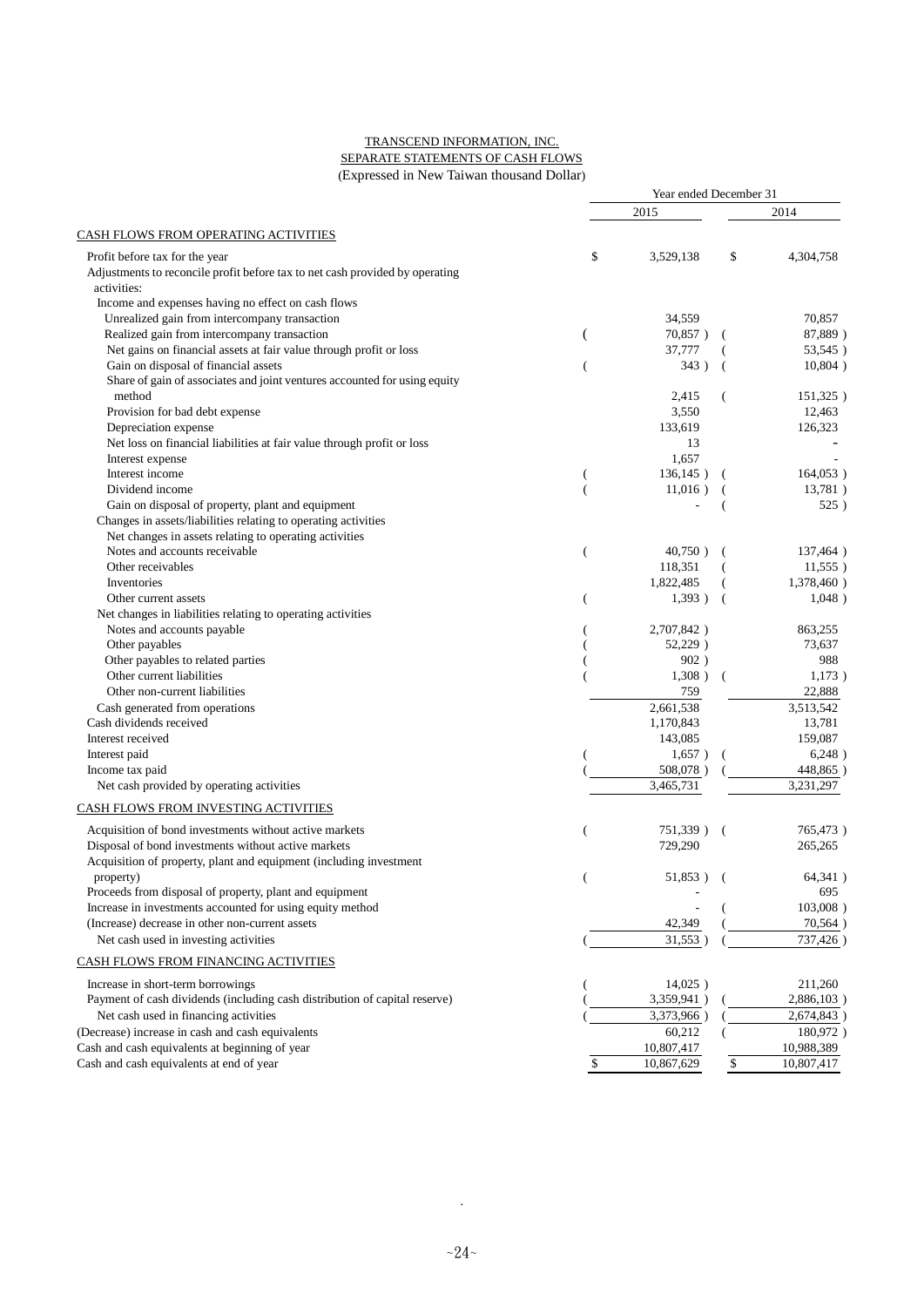**Attachment V**

## REPORT OF INDEPENDENT ACCOUNTANTS TRANSLATED FROM CHINESE

PWCR15000292

To the Board of Directors and Stockholders of Transcend Information, Inc.

We have audited the accompanying consolidated balance sheets of Transcend Information, Inc. and its subsidiaries as of December 31, 2015 and 2014 and the related consolidated statements of comprehensive income, of changes in equity, and of cash flows for the years then ended. These consolidated financial statements are the responsibility of the Company's management. Our responsibility is to express an opinion on these consolidated financial statements based on our audits.

We conducted our audits in accordance with the "Regulations Governing Auditing and Attestation of Financial Statements by Certified Public Accountants" and generally accepted auditing standards in the Republic of China. Those standards require that we plan and perform the audit to obtain reasonable assurance about whether the financial statements are free of material misstatement. An audit includes examining, on a test basis, evidence supporting the amounts and disclosures in the financial statements. An audit also includes assessing the accounting principles used and significant estimates made by management, as well as evaluating the overall financial statement presentation. We believe that our audits provide a reasonable basis for our opinion.

In our opinion, the consolidated financial statements referred to in the first paragraph present fairly, in all material respects, the financial position of Transcend Information, Inc. and its subsidiaries as of December 31, 2015 and 2014, and their financial performance and cash flows for the years then ended in conformity with the "Rules Governing the Preparations of Financial Statements by Securities Issuers" and the International Financial Reporting Standards, International Accounting Standards, IFRIC Interpretations, and SIC Interpretations as endorsed by the Financial Supervisory Commission.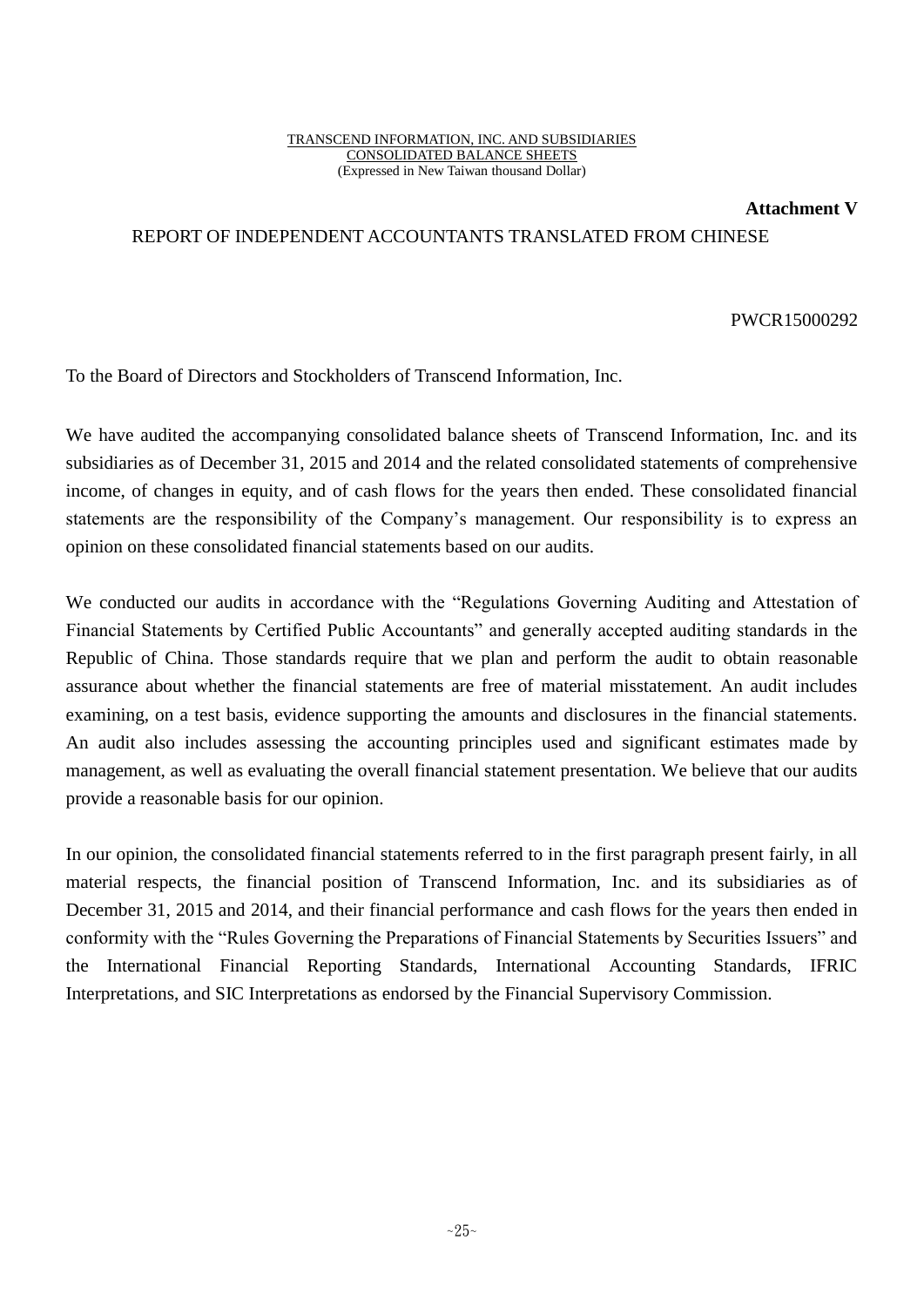We have also audited the parent company only financial statements of Transcend Information, Inc. (not presented herein) as of and for the years ended December 31, 2015 and 2014, and have expressed an unqualified opinion on such financial statements, respectively.

March 10, 2016

Taipei, Taiwan

Republic of China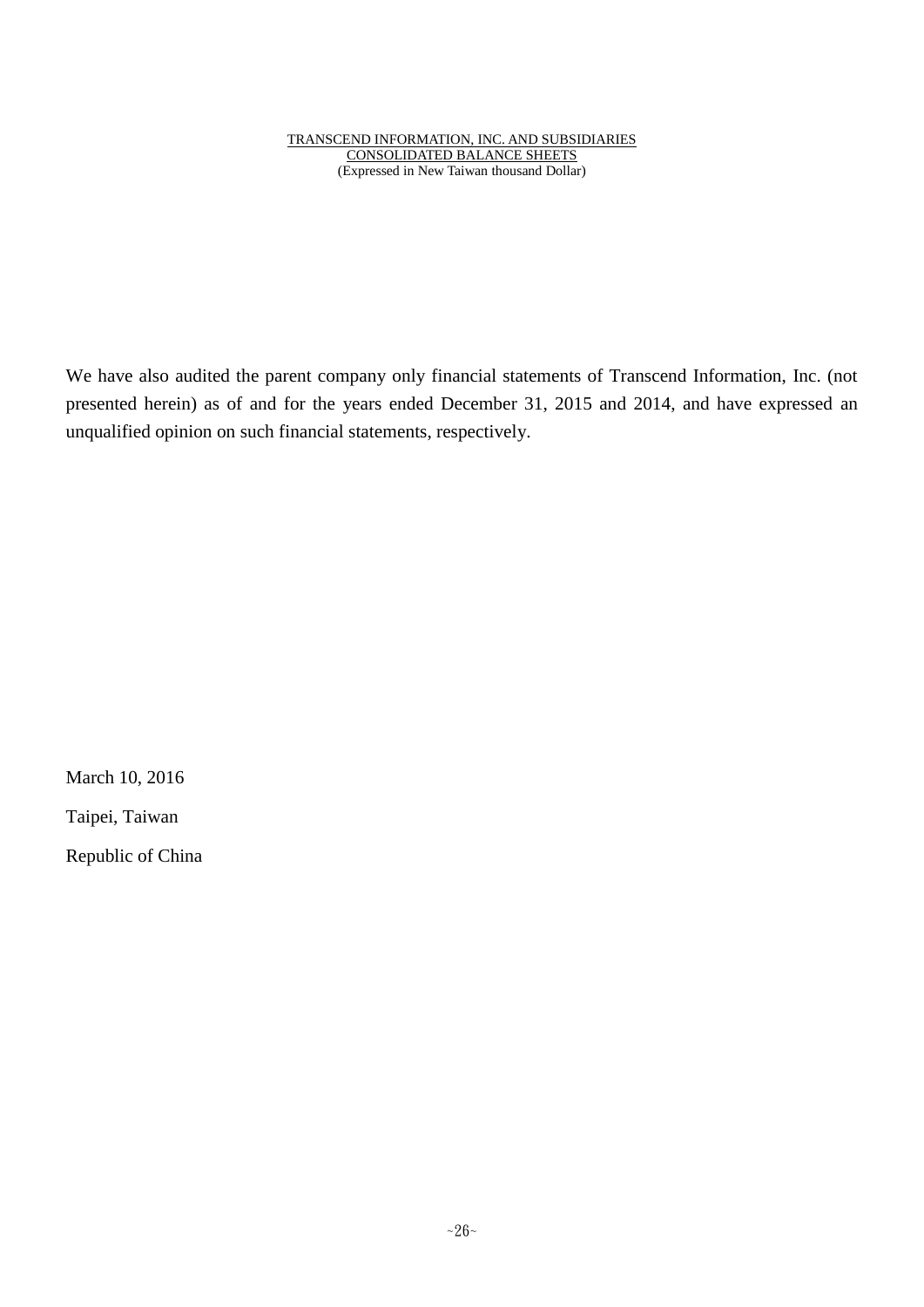|                                           | December 31, 2015 |               |                | December 31, 2014 |              |  |
|-------------------------------------------|-------------------|---------------|----------------|-------------------|--------------|--|
| Assets                                    |                   | <b>AMOUNT</b> | $\%$           | <b>AMOUNT</b>     | $\%$         |  |
| <b>Current assets</b>                     |                   |               |                |                   |              |  |
| Cash and cash equivalents                 | \$                | 11,195,368    | 46             | \$<br>11,565,344  | 44           |  |
| Current financial assets at fair value    |                   |               |                |                   |              |  |
| through profit or loss                    |                   | 15,768        |                | 53,545            |              |  |
| Current bond investments without active   |                   |               |                |                   |              |  |
| market                                    |                   | 897,180       | 4              | 637,025           | 3            |  |
| Notes receivable, net                     |                   | 959           | $\blacksquare$ |                   |              |  |
| Accounts receivable, net                  |                   | 3,203,340     | 13             | 2,993,131         | 11           |  |
| Accounts receivable- related parties, net |                   | 9,347         |                |                   |              |  |
| Other receivables                         |                   | 129,031       | 1              | 283,316           | 1            |  |
| Inventories, net                          |                   | 4,513,756     | 19             | 6,364,987         | 24           |  |
| Other current assets                      |                   | 52,486        |                | 44,515            |              |  |
| <b>Current Assets</b>                     |                   | 20,017,235    | 83             | 21,941,863        | 83           |  |
| Non-current assets                        |                   |               |                |                   |              |  |
| Available-for-sale financial              |                   |               |                |                   |              |  |
| assets-non-current                        |                   | 184,304       | $\mathbf{1}$   | 232,639           | 1            |  |
| Investments accounted for using equity    |                   |               |                |                   |              |  |
| method                                    |                   | 317,555       | $\mathbf{1}$   | 332,593           | 1            |  |
| Property, plant and equipment, net        |                   | 2,995,091     | 13             | 3,160,974         | 12           |  |
| Investment property, net                  |                   | 290,581       | $\mathbf{1}$   | 298,614           | $\mathbf{1}$ |  |
| Deferred tax assets                       |                   | 72,777        |                | 92,319            | 1            |  |
| Other non-current assets                  |                   | 185,706       | $\mathbf{1}$   | 234,238           | $\mathbf{1}$ |  |
| <b>Non-current Assets</b>                 |                   | 4,046,014     | 17             | 4,351,377         | 17           |  |
| <b>Total Assets</b>                       | \$                | 24,063,249    | $100\,$        | \$<br>26,293,240  | 100          |  |
|                                           |                   |               |                |                   |              |  |

(Continued)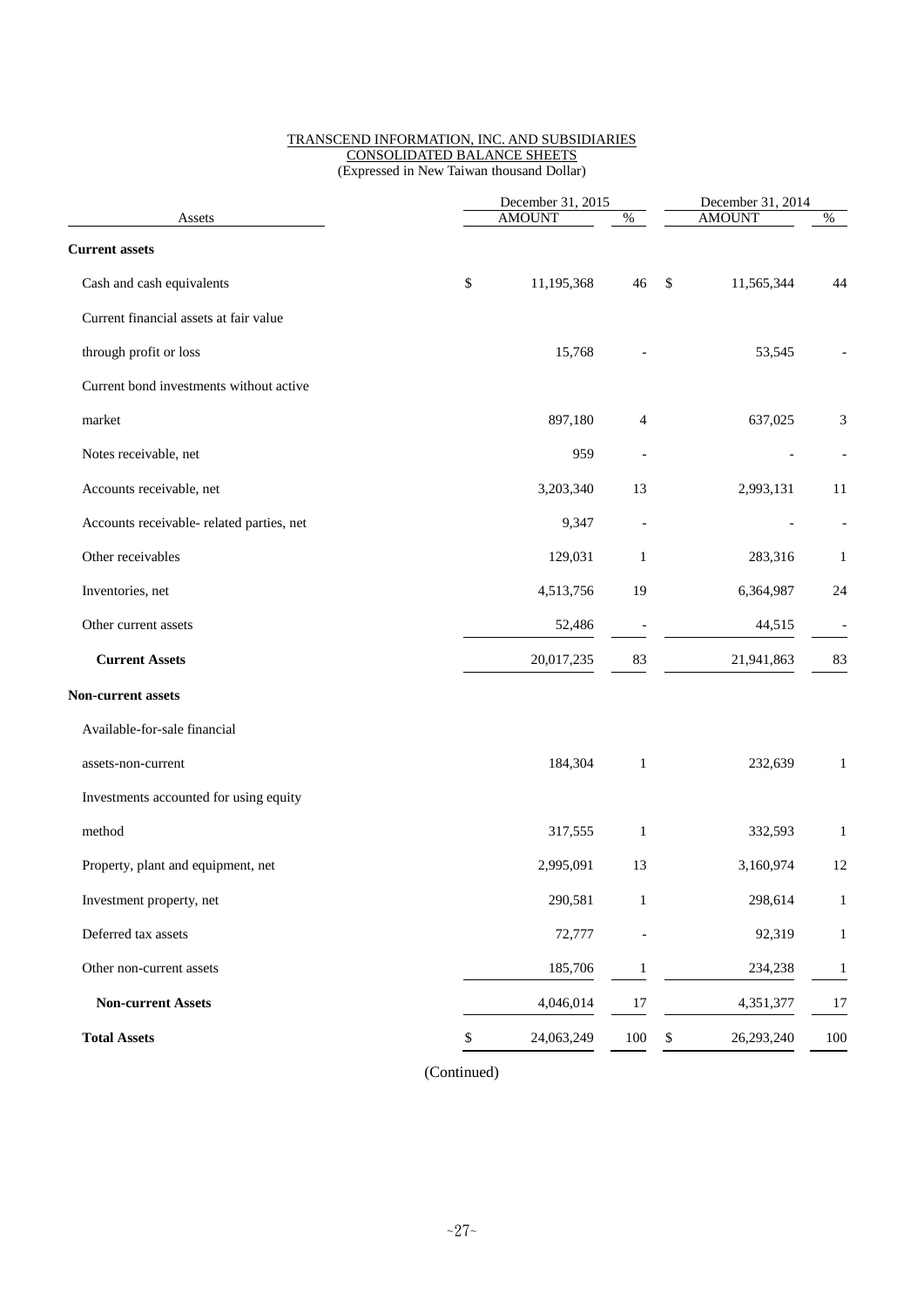| December 31, 2014 |                                            |  |
|-------------------|--------------------------------------------|--|
|                   | $\%$                                       |  |
|                   |                                            |  |
|                   | 4                                          |  |
|                   |                                            |  |
|                   |                                            |  |
|                   |                                            |  |
|                   | 12                                         |  |
| 74,185            |                                            |  |
| 475,052           | 2                                          |  |
| 319,927           | 1                                          |  |
| 60,063            |                                            |  |
| 5,035,066         | 19                                         |  |
|                   |                                            |  |
| 485,378           | 2                                          |  |
| 54,191            |                                            |  |
| 539,569           | $\overline{c}$                             |  |
| 5,574,635         | 21                                         |  |
|                   |                                            |  |
| 4,307,617         | 16                                         |  |
|                   |                                            |  |
| 4,799,075         | 18                                         |  |
|                   |                                            |  |
| 3,053,235         | 12                                         |  |
| 8,504,167         | 32                                         |  |
|                   |                                            |  |
| 54,511            | 1                                          |  |
|                   |                                            |  |
| 20,718,605        | 79                                         |  |
| 20,718,605        | 79                                         |  |
|                   |                                            |  |
|                   |                                            |  |
|                   |                                            |  |
|                   |                                            |  |
|                   | <b>AMOUNT</b><br>903,300<br>8<br>3,202,531 |  |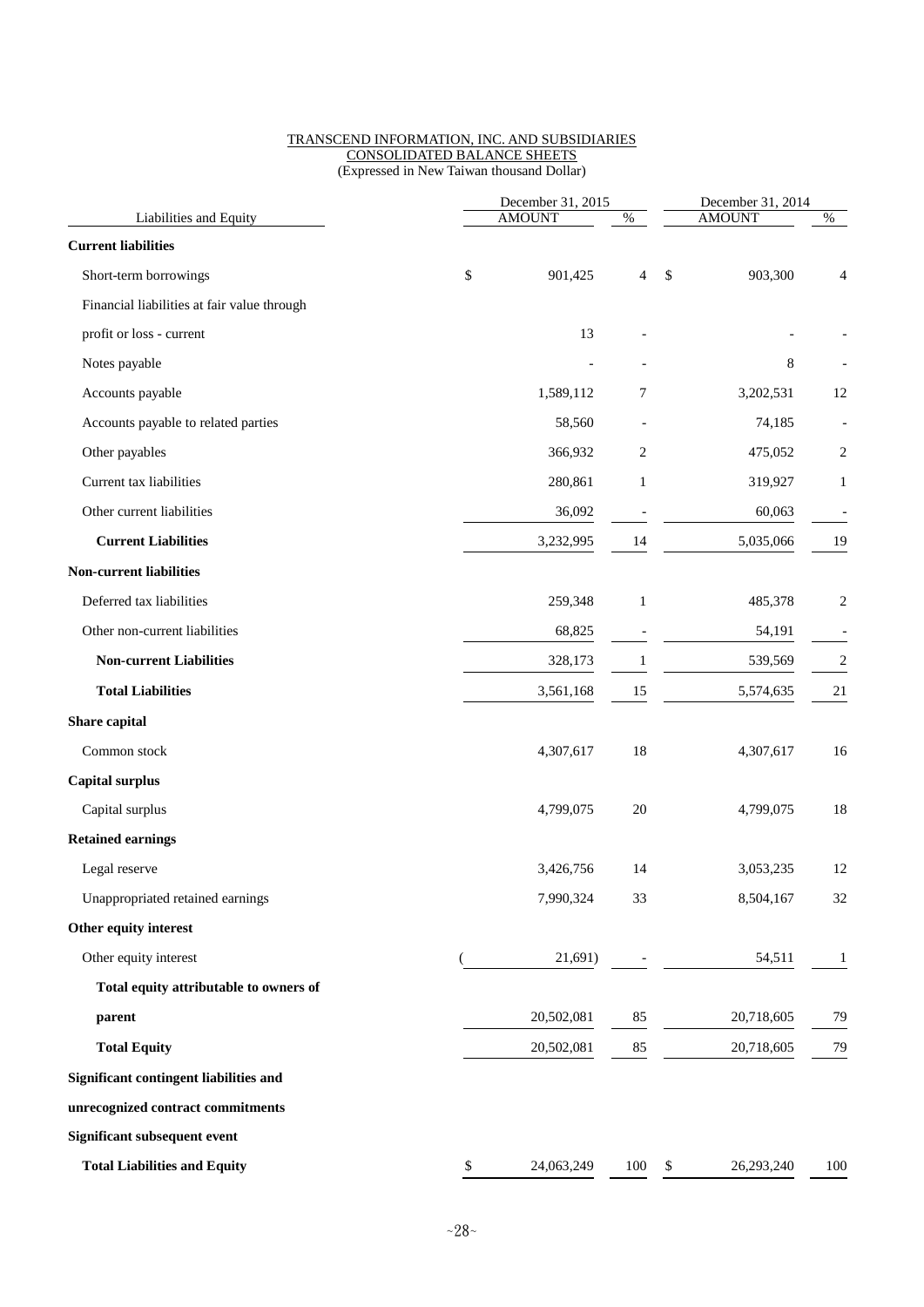## TRANSCEND INFORMATION, INC. AND SUBSIDIARIES CONSOLIDATED STATEMENTS OF INCOME

(Expressed in New Taiwan thousand Dollar, except Earnings Per Share)

|                                          |        |                 |                 |     | Year ended December 31 |                   |
|------------------------------------------|--------|-----------------|-----------------|-----|------------------------|-------------------|
|                                          |        | 2014 (Restated) |                 |     |                        |                   |
| Items                                    |        | <b>AMOUNT</b>   | $\%$            |     | <b>AMOUNT</b>          | $\%$              |
| <b>Operating Revenue</b>                 | \$     | 24,913,287      | 100             | \$  | 27,219,495             | 100               |
| <b>Operating Costs</b>                   |        | 20,211,736)     | 81)             |     | 21,678,630)            | 80)               |
| <b>Gross Profit</b>                      |        | 4,701,551       | 19              |     | 5,540,865              | 20                |
| <b>Operating Expenses</b>                |        |                 |                 |     |                        |                   |
| Sales and marketing expenses             |        | $1,096,006$ (   | $4)$ (          |     | $1,180,034$ (          | $\left( 4\right)$ |
| General and administrative expenses      |        | 419,887) (      | $2)$ (          |     | 439,532) (             | 1)                |
| Research and development expenses        |        | 134,062)        | 1)              |     | 174,011                | 1)                |
| <b>Total operating expenses</b>          |        | 1,649,955)      | 7)              |     | 1,793,577)             | 6)                |
| <b>Operating Profit</b>                  |        | 3,051,596       | 12              |     | 3,747,288              | 14                |
| <b>Non-operating Income and Expenses</b> |        |                 |                 |     |                        |                   |
| Other income                             |        | 162,637         | 1               |     | 193,524                | 1                 |
| Other gains and losses                   |        | 517,669         | 2               |     | 460,021                | 1                 |
| Finance costs                            |        | 3,636           |                 |     | 8,209)                 |                   |
| Share of (loss) gain of associates and   |        |                 |                 |     |                        |                   |
| joint ventures accounted for under       |        |                 |                 |     |                        |                   |
| equity method                            |        | 15,038)         |                 |     | 8,330                  |                   |
| Total non-operating income and           |        |                 |                 |     |                        |                   |
| expenses                                 |        | 661,632         | 3               |     | 653,666                | $\overline{c}$    |
| <b>Profit before Income Tax</b>          |        | 3,713,228       | $\overline{15}$ |     | 4,400,954              | 16                |
| Income tax expense                       |        | 491,326)        | 2)              |     | 665,749)               | 2)                |
| <b>Profit for the Year</b>               | \$     | 3,221,902       | 13              | \$  | 3,735,205              | 14                |
| <b>Other Comprehensive Income</b>        |        |                 |                 |     |                        |                   |
| <b>Components of other</b>               |        |                 |                 |     |                        |                   |
| comprehensive income that will not       |        |                 |                 |     |                        |                   |
| be reclassified to profit or loss        |        |                 |                 |     |                        |                   |
| Losses on remeasurements of              |        |                 |                 |     |                        |                   |
| defined benefit plans                    | $($ \$ | 2,283           |                 | (\$ | 86)                    |                   |
| <b>Components of other</b>               |        |                 |                 |     |                        |                   |
| comprehensive income that will be        |        |                 |                 |     |                        |                   |
| reclassified to profit or loss           |        |                 |                 |     |                        |                   |
| Cumulative translation differences       |        |                 |                 |     |                        |                   |
| for foreign operations                   |        | 33,575)         |                 |     | 92,968                 |                   |
| Unrealized loss on available-for-sale    |        |                 |                 |     |                        |                   |
| financial assets                         |        | 48,335)         |                 |     | 31,783)                |                   |
| Income tax on other comprehensive        |        |                 |                 |     |                        |                   |
| income                                   |        | 5,708           |                 |     | 15,805)                |                   |
| <b>Total Comprehensive Income</b>        | \$     | 3,143,417       | 13              |     | 3,780,499              | 14                |
| Net Profit attributable to:              |        |                 |                 |     |                        |                   |
| Owners of parent                         | \$     | 3,221,902       | 13              | \$  | 3,735,205              | 14                |
| <b>Comprehensive Income attributable</b> |        |                 |                 |     |                        |                   |
| to:                                      |        |                 |                 |     |                        |                   |
| Owners of parent                         | \$     | 3,143,417       | 13              |     | 3,780,499              | 14                |
| <b>Earnings Per Share</b>                |        |                 |                 |     |                        |                   |
| <b>Basic earnings per share</b>          | \$     |                 | 7.48            | \$  |                        | 8.67              |
| Diluted earnings per share               | \$     |                 | 7.47            | \$  |                        | 8.66              |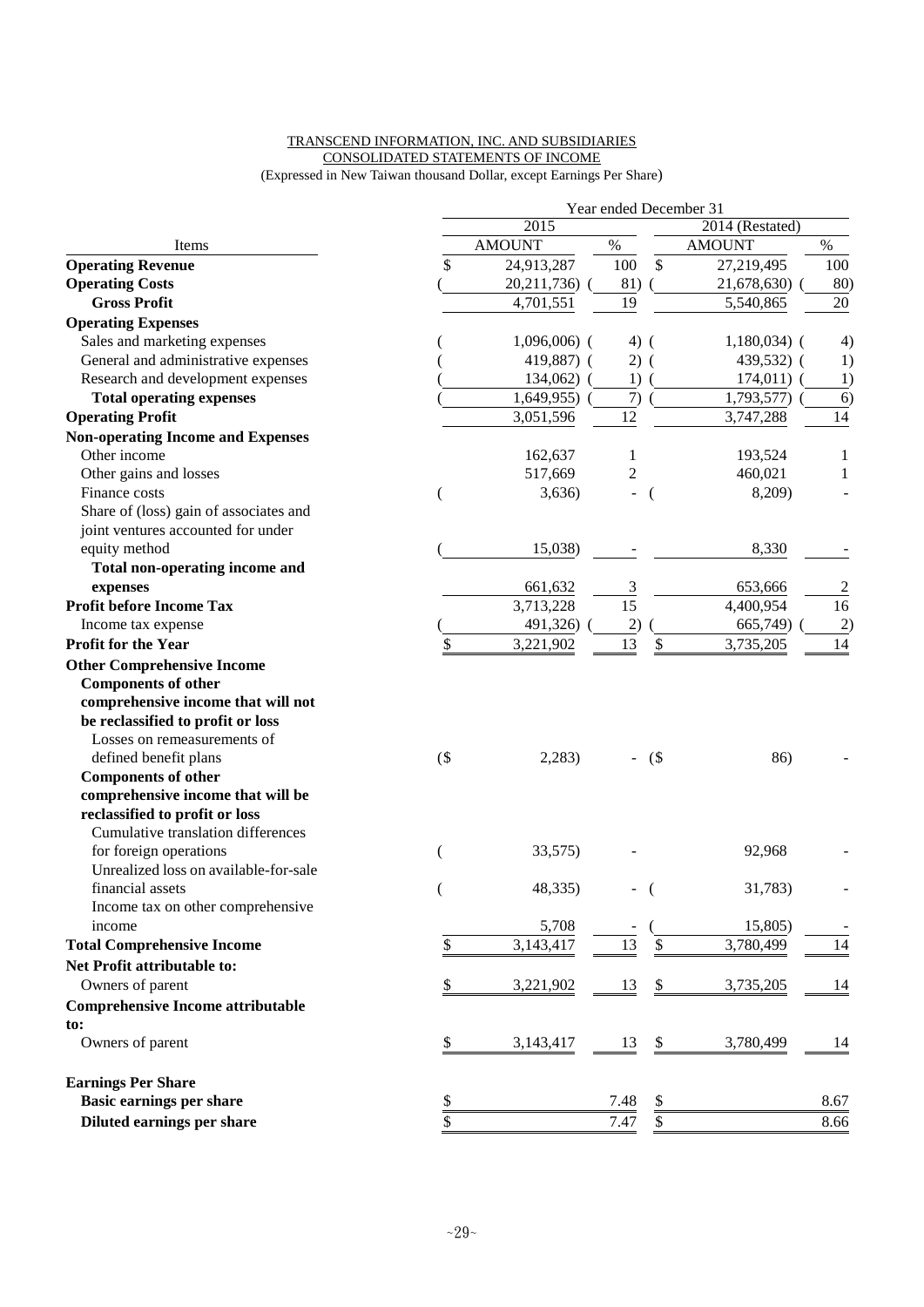#### TRANSCEND INFORMATION, INC. AND SUBSIDIARIES CONSOLIDATED STATEMENTS OF CHANGES IN EQUITY

(Expressed in New Taiwan thousand Dollar)

|                                                | Equity attributable to owners of the parent |                                                     |                                                |                                               |                           |                                     |                                                                    |                                                                         |                       |
|------------------------------------------------|---------------------------------------------|-----------------------------------------------------|------------------------------------------------|-----------------------------------------------|---------------------------|-------------------------------------|--------------------------------------------------------------------|-------------------------------------------------------------------------|-----------------------|
|                                                |                                             | <b>Capital Reserves</b><br><b>Retained Earnings</b> |                                                |                                               |                           |                                     | Other equity interest                                              |                                                                         |                       |
|                                                | Common stock                                | Additional<br>paid-in capital                       | Capital surplus,<br>donated assets<br>received | Capital surplus,<br>net assets from<br>merger | Legal reserve             | Unappropriated<br>retained earnings | Currency<br>translation<br>differences of<br>foreign<br>operations | Unrealized gain or<br>loss on<br>available-for-sale<br>financial assets | Total equity          |
| Year ended December 31, 2014                   |                                             |                                                     |                                                |                                               |                           |                                     |                                                                    |                                                                         |                       |
| Balance at January 1, 2014                     | 4,307,617<br>$\mathbb{S}$                   | \$4,759,841                                         | 4,106<br>-\$                                   | 35,128<br>-\$                                 | 2,733,339<br>$\mathbb{S}$ | 7,975,047<br>-\$                    | 27,764<br>-S                                                       | (S<br>18,633)                                                           | \$19,824,209          |
| Appropriation of 2013 earnings                 |                                             |                                                     |                                                |                                               |                           |                                     |                                                                    |                                                                         |                       |
| Legal reserve                                  |                                             |                                                     |                                                | $\sim$                                        | 319,896                   | 319,896)                            |                                                                    |                                                                         |                       |
| Cash dividends                                 |                                             |                                                     |                                                |                                               | $\sim$                    | 2,886,103)                          |                                                                    | $\overline{\phantom{a}}$                                                | 2,886,103             |
| Net income for the year                        |                                             |                                                     |                                                |                                               | $\overline{\phantom{a}}$  | 3,735,205                           |                                                                    | $\overline{\phantom{a}}$                                                | 3,735,205             |
| Other comprehensive income (loss) for the year |                                             |                                                     |                                                |                                               |                           | 86 <sup>°</sup>                     | 77,163                                                             | 31,783                                                                  | 45,294                |
| Balance at December 31, 2014                   | 4,307,617<br>\$                             | 4,759,841<br>S.                                     | 4,106                                          | 35,128<br>-8                                  | 3,053,235<br>\$           | 8,504,167<br>.S                     | 104,927                                                            | $50,416$ )<br>(S                                                        | \$ 20,718,605         |
| Year ended December 31, 2015                   |                                             |                                                     |                                                |                                               |                           |                                     |                                                                    |                                                                         |                       |
| Balance at January 1, 2015                     | 4,307,617<br>\$                             | \$4,759,841                                         | 4,106<br>-\$                                   | 35,128<br>-\$                                 | 3,053,235<br>$\mathbb{S}$ | 8,504,167<br>\$                     | 104,927<br>-S                                                      | (S                                                                      | 50,416) \$ 20,718,605 |
| Appropriations of 2014 earnings                |                                             |                                                     |                                                |                                               |                           |                                     |                                                                    |                                                                         |                       |
| Legal reserve                                  |                                             |                                                     |                                                |                                               | 373,521                   | 373,521)                            |                                                                    |                                                                         |                       |
| Cash dividends                                 |                                             |                                                     |                                                |                                               | $\sim$                    | 3,359,941)                          |                                                                    | $\overline{\phantom{a}}$                                                | 3,359,941)            |
| Net income for the year                        |                                             |                                                     |                                                |                                               | $\overline{\phantom{a}}$  | 3,221,902                           |                                                                    | $\overline{\phantom{a}}$                                                | 3,221,902             |
| Other comprehensive loss for the year          |                                             |                                                     |                                                |                                               |                           | 2,283                               | 27,867                                                             | 48,335                                                                  | 78,485                |
| Balance at December 31, 2015                   | 4,307,617<br>\$                             | \$4,759,841                                         | 4,106                                          | 35,128                                        | 3,426,756<br>\$           | 7,990,324                           | 77,060                                                             | 98,751)<br>(S                                                           | \$ 20,502,081         |

.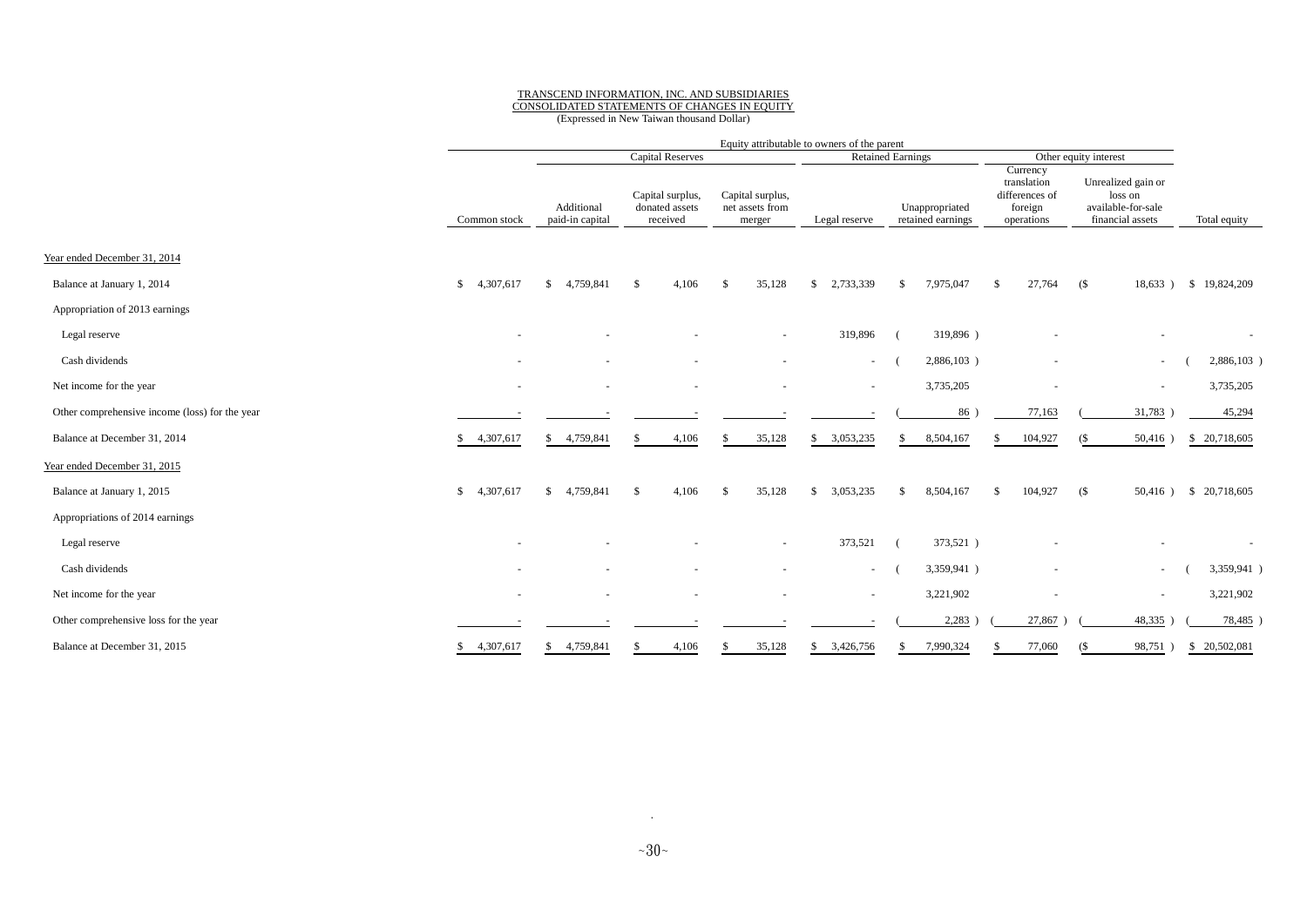#### TRANSCEND INFORMATION, INC. AND SUBSIDIARIES CONSOLIDATED STATEMENTS OF CASH FLOWS (Expressed in New Taiwan thousand Dollar)

|                                                                                             | Year ended December 31 |                     |     |                     |  |  |
|---------------------------------------------------------------------------------------------|------------------------|---------------------|-----|---------------------|--|--|
|                                                                                             |                        | 2015                |     | 2014                |  |  |
| <b>CASH FLOWS FROM OPERATING ACTIVITIES</b>                                                 |                        |                     |     |                     |  |  |
| Consolidated profit before tax for the year                                                 | \$                     | 3,713,228           | \$  | 4,400,954           |  |  |
| Adjustments to reconcile profit before tax to net cash provided by operating<br>activities: |                        |                     |     |                     |  |  |
| Income and expenses having no effect on cash flows                                          |                        |                     |     |                     |  |  |
| Net loss (gain) on financial assets at fair value through profit or loss                    |                        | 37,778              |     | 53,545)             |  |  |
| Gain on disposal of financial assets                                                        |                        | 4,888)              |     | 13,023)             |  |  |
| Share of loss (gain) of associates and joint ventures accounted for using                   |                        |                     |     |                     |  |  |
| equity method                                                                               |                        | 15.038              |     | 8,330               |  |  |
| Provision for bad debt expense                                                              |                        | 2,549               |     | 13,200              |  |  |
| Net loss on financial liabilities at fair value through profit or loss                      |                        | 13                  |     |                     |  |  |
| Depreciation<br>Interest income                                                             |                        | 243,897<br>143,861) |     | 236,547<br>176,359) |  |  |
| Interest expense                                                                            | (                      | 3,636               |     | 8,209               |  |  |
| Dividend income                                                                             | €                      | $11,016$ )          | - ( | 13,781)             |  |  |
| Loss on disposal of property, plant and equipment                                           |                        | 960                 |     | 1,800               |  |  |
| Changes in assets/liabilities relating to operating activities                              |                        |                     |     |                     |  |  |
| Net changes in assets relating to operating activities                                      |                        |                     |     |                     |  |  |
| Notes receivable                                                                            |                        | 959)                |     | 4,158               |  |  |
| Accounts receivable                                                                         |                        | 213,426)            |     | 274,609)            |  |  |
| Accounts receivable - related parties                                                       |                        | 9,347)              |     |                     |  |  |
| Other receivables                                                                           |                        | 118,240             |     | 23,247)             |  |  |
| Inventories                                                                                 |                        | 1,851,231           |     | 1,289,048           |  |  |
| Other current assets                                                                        | €                      | 7,971)              |     | $8,204$ )           |  |  |
| Net changes in liabilities relating to operating activities                                 |                        |                     |     |                     |  |  |
| Notes payable                                                                               |                        | 8)                  |     | $1,207$ )           |  |  |
| Accounts payable                                                                            |                        | 1,613,419)          |     | 532,947             |  |  |
| Accounts payable - related parties                                                          |                        | 15,625)             |     | 28,384              |  |  |
| Other payables                                                                              |                        | 108,120)            |     | 81,242              |  |  |
| Other current liabilities                                                                   |                        | 23,971)             |     | 10,050              |  |  |
| Other non-current liabilities                                                               |                        | 12,351              |     | 4,756               |  |  |
| Cash generated from operations                                                              |                        | 3,846,310           |     | 3,460,894           |  |  |
| Cash dividends received                                                                     |                        | 11,016              |     | 13,781              |  |  |
| Interest received                                                                           |                        | 179,906             |     | 170,818             |  |  |
| Interest paid                                                                               |                        | 3,636)              |     | 8,209)              |  |  |
| Income tax paid                                                                             |                        | 731,172)            |     | 525,162)            |  |  |
| Net cash provided by operating activities                                                   |                        | 3,302,424           |     | 3,112,122           |  |  |
| CASH FLOWS FROM INVESTING ACTIVITIES                                                        |                        |                     |     |                     |  |  |
| Proceeds from disposal of bond investments without active markets                           |                        | 1,463,601           |     | 364,425             |  |  |
| Acquisition of bond investments without active markets                                      |                        | 1,722,585)          |     | 862,978)            |  |  |
| Acquisition of property, plant and equipment (including investment                          |                        |                     |     |                     |  |  |
| property)                                                                                   | (                      | 87,083)             |     | 23,399)             |  |  |
| Proceeds from disposal of property, plant and equipment                                     |                        | 381                 |     | 9,939               |  |  |
| Increase in investments accounted for using equity method                                   |                        |                     |     | 103,008)            |  |  |
| Decrease (increase) in other non-current assets                                             |                        | 48,532              |     | 70,658              |  |  |
| Net cash used in investing activities                                                       |                        | 297,154)            |     | 685,679             |  |  |
| CASH FLOWS FROM FINANCING ACTIVITIES                                                        |                        |                     |     |                     |  |  |
| (Decrease) increase in short-term borrowings                                                |                        | 14,025)             |     | 343,560             |  |  |
| Payment of cash dividends                                                                   |                        | 3,359,941)          |     | 2,886,103           |  |  |
| Net cash used in financing activities                                                       |                        | 3,373,966)          |     | 2,542,543           |  |  |
| Effect of foreign exchange rate changes                                                     |                        | 1,280)              |     | 41,939              |  |  |
| Decrease in cash and cash equivalents                                                       |                        | 369,976)            |     | 74,161              |  |  |
| Cash and cash equivalents at beginning of year                                              |                        | 11,565,344          |     | 11,639,505          |  |  |
| Cash and cash equivalents at end of year                                                    | \$                     | 11,195,368          | \$  | 11,565,344          |  |  |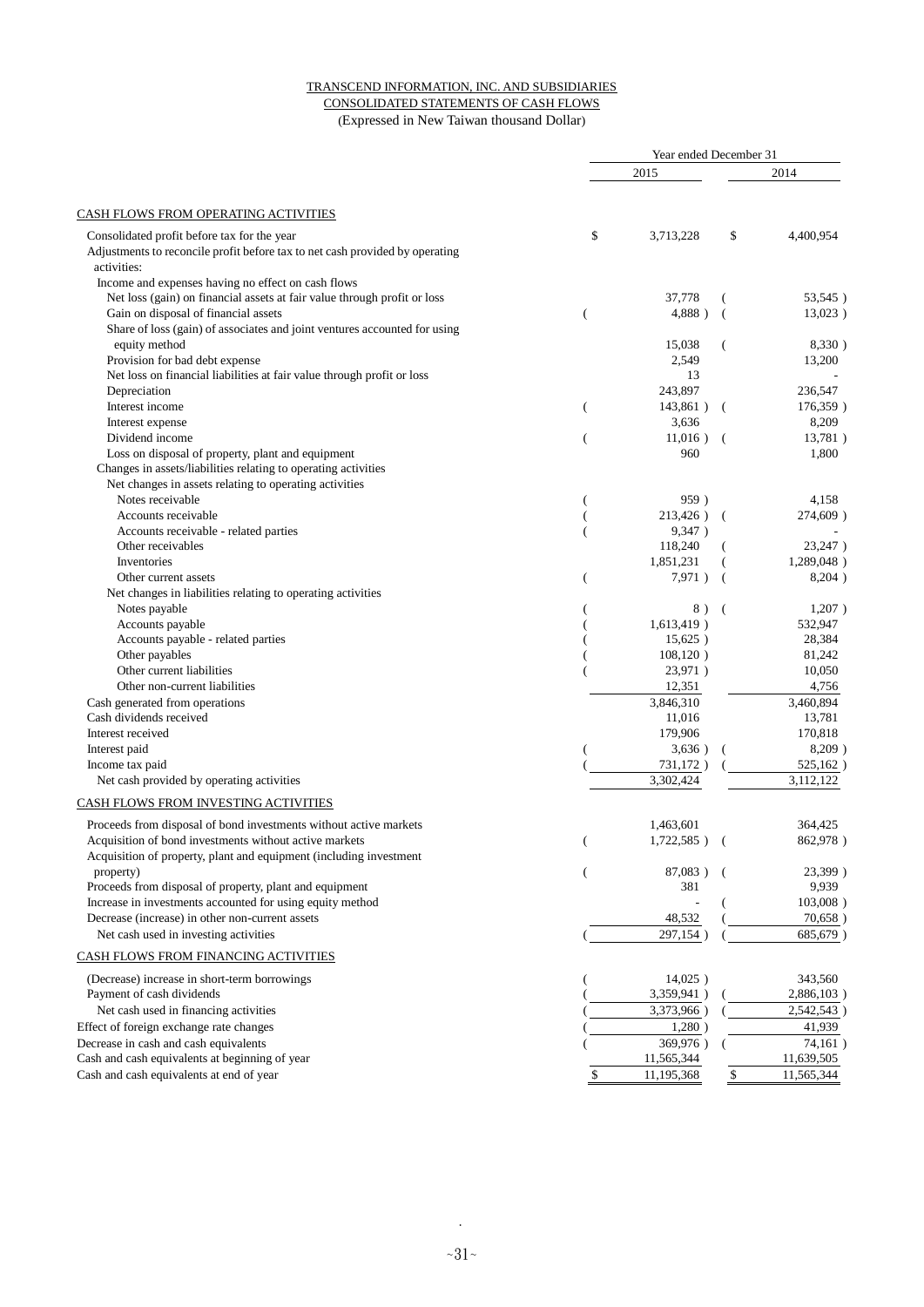# TRANSCEND INFORMATION INC. RULES AND PROCEDURES OF SHAREHOLDERS' MEETING

- Article 1: Except for the regulation, regular Shareholders' Meeting of the Company (the "Meeting") shall be conducted in accordance with these Rules and Procedures.
- Article 2: An attendance book shall be prepared for signing in of the attended shareholders in the Shareholders' Meeting, or attended shareholders shall submit the attendance card for the purpose of signing in. The number of shares represented by attended shareholders shall be calculated in accordance with the attendance book signing by the shareholders and the attendance cards submitted by the shareholders.
- Article 3: The attendance and voting of Shareholders' Meeting shall be calculated based on the shares.
- Article 4:The Meeting shall be held at the head office of the Company or at any other appropriate place that is convenient for the shareholders to attend. The time to start the Meeting shall not be earlier than 9:00 a.m. or later than 3:00 p.m.
- Article 5: The Chairman of the Board of Directors shall be the chairman presiding at the Meeting in the case that the Meeting is convened by the Board of Directors. If, for any reason, the Chairman of the Board of Directors cannot preside at the Meeting, the Vice Chairman of the Board of Directors shall preside at the Meeting. If, no Vice Chairman or for any reason, the Vice Chairman of the Board of Directors cannot preside at the Meeting, the chairman may designate one managing director to do so on the chairman's behalf. If there is no managing director, the chairman may designate one director to preside at the Meeting. If the chairman does not designate a representative, the managing directors or directors shall mutually select a chair from among themselves..

If the Meeting is convened by any other person entitled to convene the Meeting, such person shall be the chairman to preside at the Meeting. When two or more parties meet this description, they shall mutually select a chair from among themselves.

- Article 6: The Company may appoint designated counsel, CPA or other related persons to attend the Meeting. Persons handling affairs of the Meeting shall wear identification cards or badges.
- Article 7: The process of the Meeting shall be tape-recorded or videotaped and these tapes shall be preserved for at least one year.
- Article 8: Chairman shall call the Meeting to order at the time scheduled for the Meeting. If the number of shares represented by the shareholders present at the Meeting has not yet constituted the quorum at the time scheduled for the Meeting, the chairman may postpone the time for the Meeting. The postponements shall be limited to two times at the most and Meeting shall not be postponed for longer than one hour in the aggregate. If after two postponements no quorum can yet be constituted but the shareholders present at the Meeting represent more than one - third of the total outstanding shares, tentative resolutions may be made in accordance with Section 1 of Article 175 of the Company Law of the Republic of China.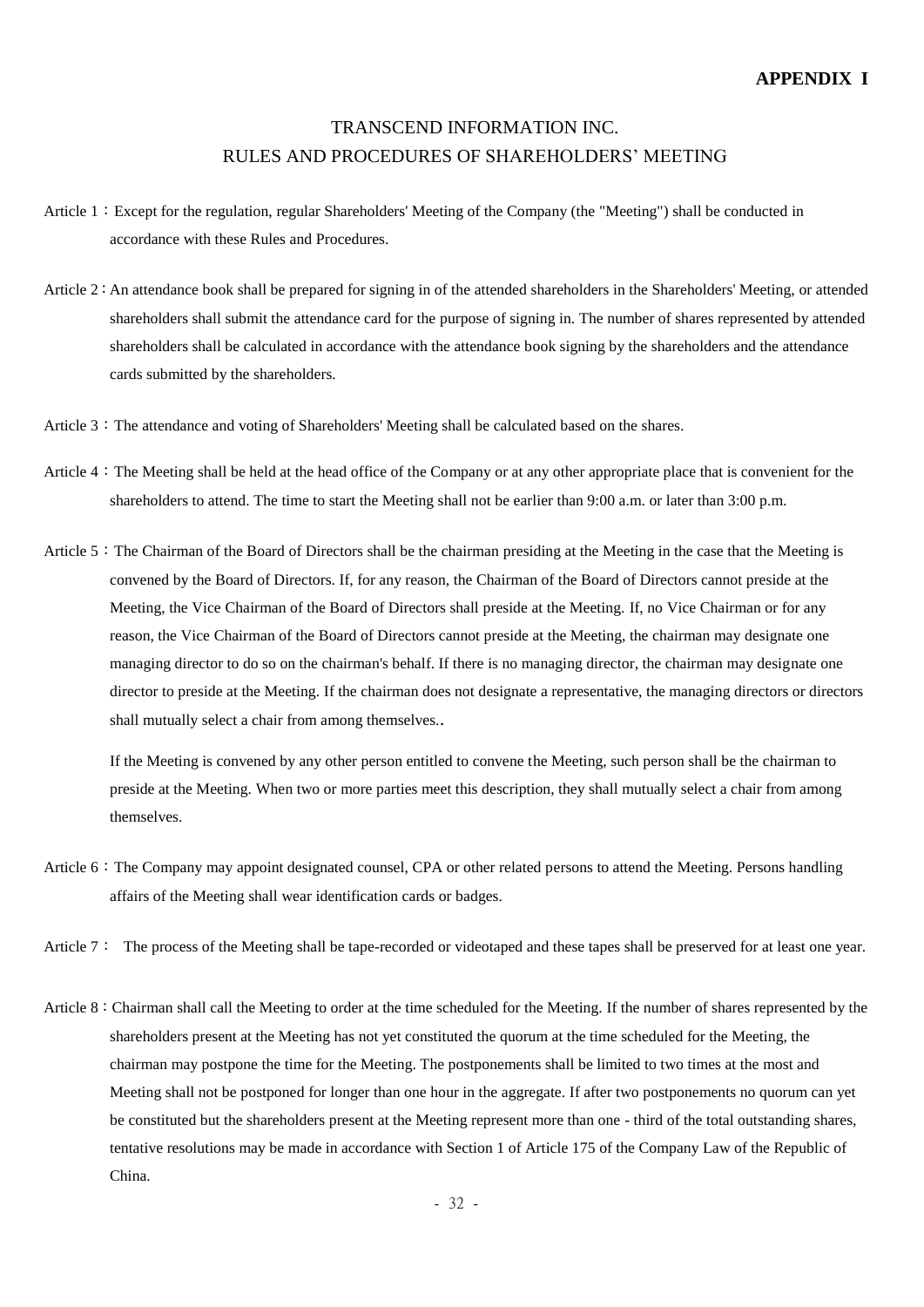If during the process of the Meeting the number of outstanding shares represented by the shareholders present becomes sufficient to constitute the quorum, the chairman may submit the tentative resolutions to the Meeting for approval in accordance with Article 174 of the Company Law of the Republic of China.

Article 9:The agenda of the Meeting shall be set by the Board of Directors if the Meeting is convened by the Board of Directors. Unless otherwise resolved at the Meeting, the Meeting shall proceed in accordance with the agenda.

The above provision applies mutatis mutandis to cases where the Meeting is convened by any person, other than the Board of Directors, entitled to convene such Meeting.

Unless otherwise resolved at the Meeting, the chairman cannot announce adjournment of the Meeting before all the discussion items (including special motions) listed in the agenda are resolved.

The shareholders cannot designate any other person as chairman and continue the Meeting in the same or other place after the Meeting is adjourned. However, in the event that the Chairman adjourns the Meeting in violation of these Rules and Procedures, the shareholders may designate, by a majority of votes represented by attended shareholders, one person as chairman to continue the Meeting.

Article  $10:$  When a shareholder present at the Meeting wishes to speak, a Speech Note should be filled out with summary of the speech, the shareholder's number (or the number of Attendance Card) and the name of the shareholder. The sequence of speeches by shareholders should be decided by the chairman.

If any shareholder present at the Meeting submits a Speech Note but does not speak, no speech should be deemed to have been made by such shareholder. In case the contents of the speech of a shareholder are inconsistent with the contents of the Speech Note, the contents of actual speech shall prevail.

Unless otherwise permitted by the chairman and the shareholder in speaking, no shareholder shall interrupt the speeches of the other shareholders, otherwise the chairman shall stop such interruption.

- Article 11: Unless otherwise permitted by the chairman, each shareholder shall not, for each discussion item, speak more than two times (each time not exceeding 5 minutes). In case the speech of any shareholder violates the above provision or exceeds the scope of the discussion item, the chairman may stop the speech of such shareholder.
- Article  $12:$  Any legal entity designated as proxy by a shareholder(s) to be present at the Meeting may appoint only one representative to attend the Meeting.

If a corporate shareholder designates two or more representatives to attend the Meeting, only one representative can speak for each discussion item.

Article 13: After the speech of a shareholder, the chairman may respond himself/herself or appoint an appropriate person to respond.

Article 14: The chairman may announce to end the discussion of any resolution and go into voting if the Chairman deems it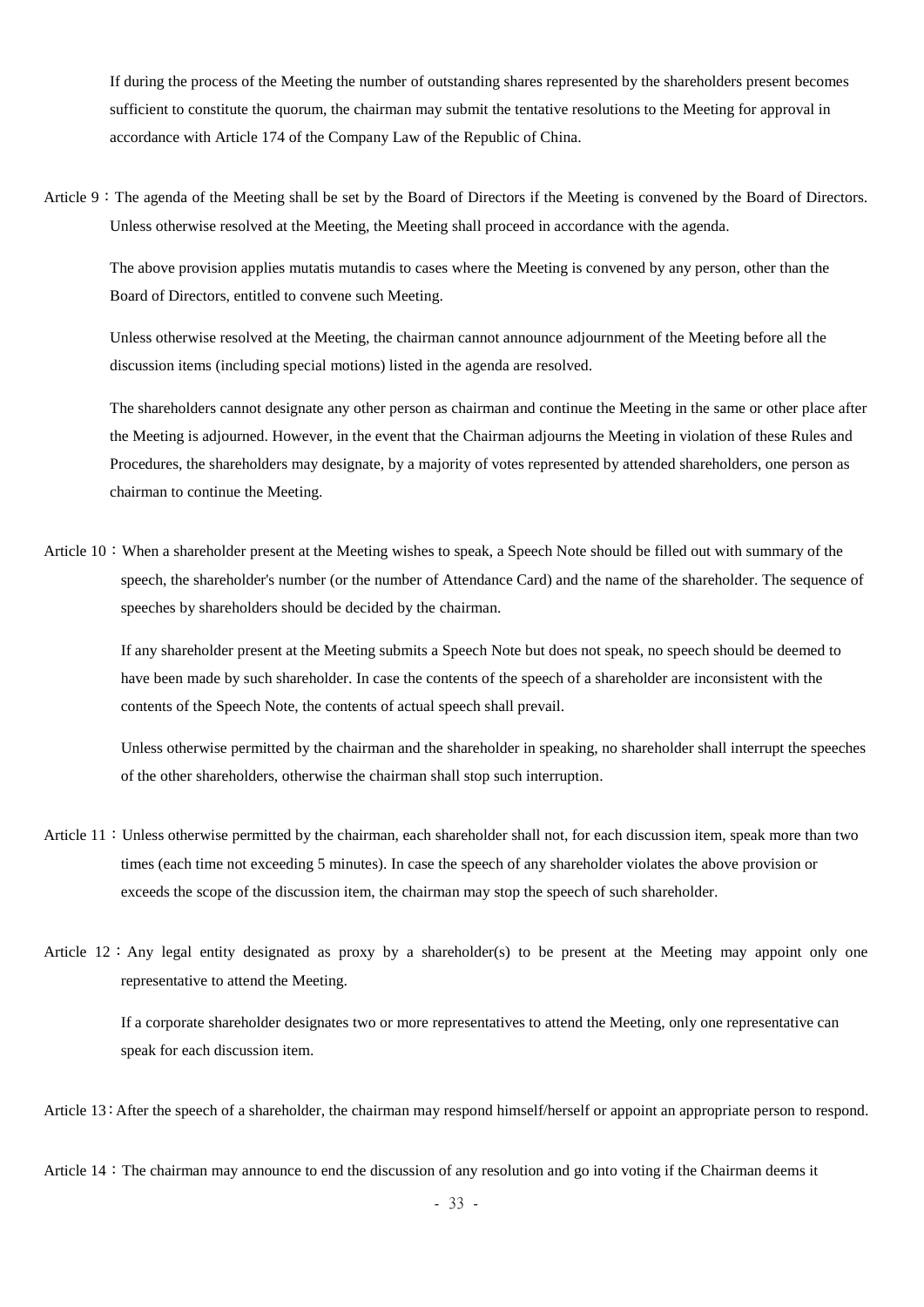appropriate.

Article  $15$ : The person(s) to check and the person(s) to record the ballots during a vote by casting ballots shall be appointed by the chairman. The person(s) checking the ballots shall be a shareholder(s).

The result of voting shall be announced at the Meeting and placed on record.

- Article  $16:$  During the Meeting, the chairman may, at his discretion, set time for intermission.
- Article 17: Except otherwise specified in the Company Law or the Articles of Incorporation of the Company, a resolution shall be adopted by a majority of the votes represented by the shareholders present at the Meeting. The resolution shall be deemed adopted and shall have the same effect as if it was voted by casting ballots if no objection is voiced after solicitation by the chairman.
- Article  $18:$  If there is amendment to or substitute for a discussion item, the chairman shall decide the sequence of voting for such discussion item, the amendment or the substitute. If any one of them has been adopted, the others shall be deemed vetoed and no further voting is necessary.
- Article 19: The chairman may conduct the disciplinary officers or the security guard to assist in keeping order of the Meeting place. Such disciplinary officers or security guards shall wear badges marked "Disciplinary Officers" for identification purpose.
- Article 20: These Rules and Procedures shall be effective from the date it is approved by the Shareholders' Meeting. The same applies in case of revision.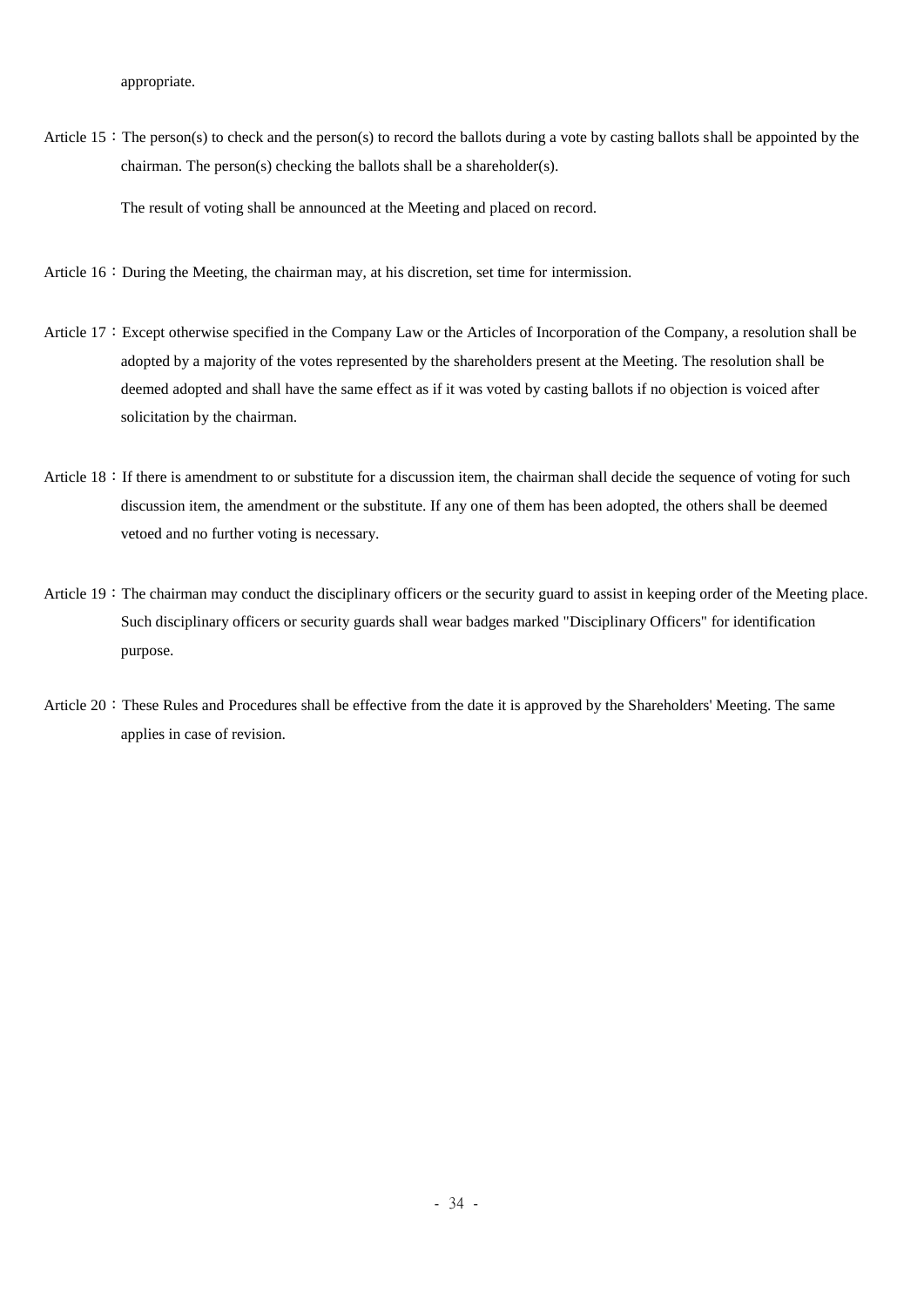# TRANSCEND INFORMATION INC. ARTICLES OF INCORPORATION (prior to the revision)

## **Section I - General Provisions**

Article 1:The Corporation shall be incorporated, as a company limited by shares, under the Company Law of the Republic of China, and its name shall be 創見資訊股份有限公司 in the Chinese language, and Transcend Information, Inc. in the English language.

Article  $2:$  The scope of business of the Corporation shall be as follows:

- 1. CC01110 Computers and Computing Peripheral Equipments Manufacturing
- 2. CC01120 Data Storage Media Manufacturing and Duplicating
- 3. F113050 Wholesale of Computing and Business Machinery Equipment
- 4. F118010 Wholesale of Computer Software
- 5. F119010 Wholesale of Electronic Materials
- 6. F401010 International Trade
- 7. I301010 Software Design Services
- 8. CC01080 Electronic Parts and Components Manufacturing
- 9. F401021 Restrained Telecom Radio Frequency Equipments and Materials Import
- 10. CC01101 Restrained Telecom Radio Frequency Equipments and Materials Manufacturing
- 11. ZZ99999 In addition to licensing business, business law may prohibit or restrict non-business.
- Article 3: The Corporation shall have its head office in Taipei City, Taiwan, Republic of China, and shall be free, upon the resolutions of Board of Directors to set up branch offices in Republic of China and abroad wherever and whenever the Corporation deems it necessary or advisable to carry out any or all of its activities.
- Article 4:The total amount of the Corporation's reinvestment shall not be subject to the restriction of not more than forty percent of the Corporation's paid-up capital as provided in the Company Law but shall not be more than the Corporation's paid-up capital. The Corporation may provide endorsement and guarantee and act as a guarantor. Any matters regarding the reinvestment shall be resolved in accordance with the resolutions of the Board of Directors.
- Article 5: Public announcements of the Corporation shall be made in accordance with the Article 28 of the Company Act.

## **Section II - Capital Stock**

Article 6: The total capital stock of the Corporation shall be in the amount of 5,000,000,000 New Taiwan Dollars, divided into 500,000,000 shares, at ten New Taiwan Dollars each. The Board of directors is authorized to issue the shares in separate installments as required. A total of 25,000,000 shares among the above total capital stock should be reserved for issuing employee stock options. The Board of directors is authorized to issue employee stock options from time to time.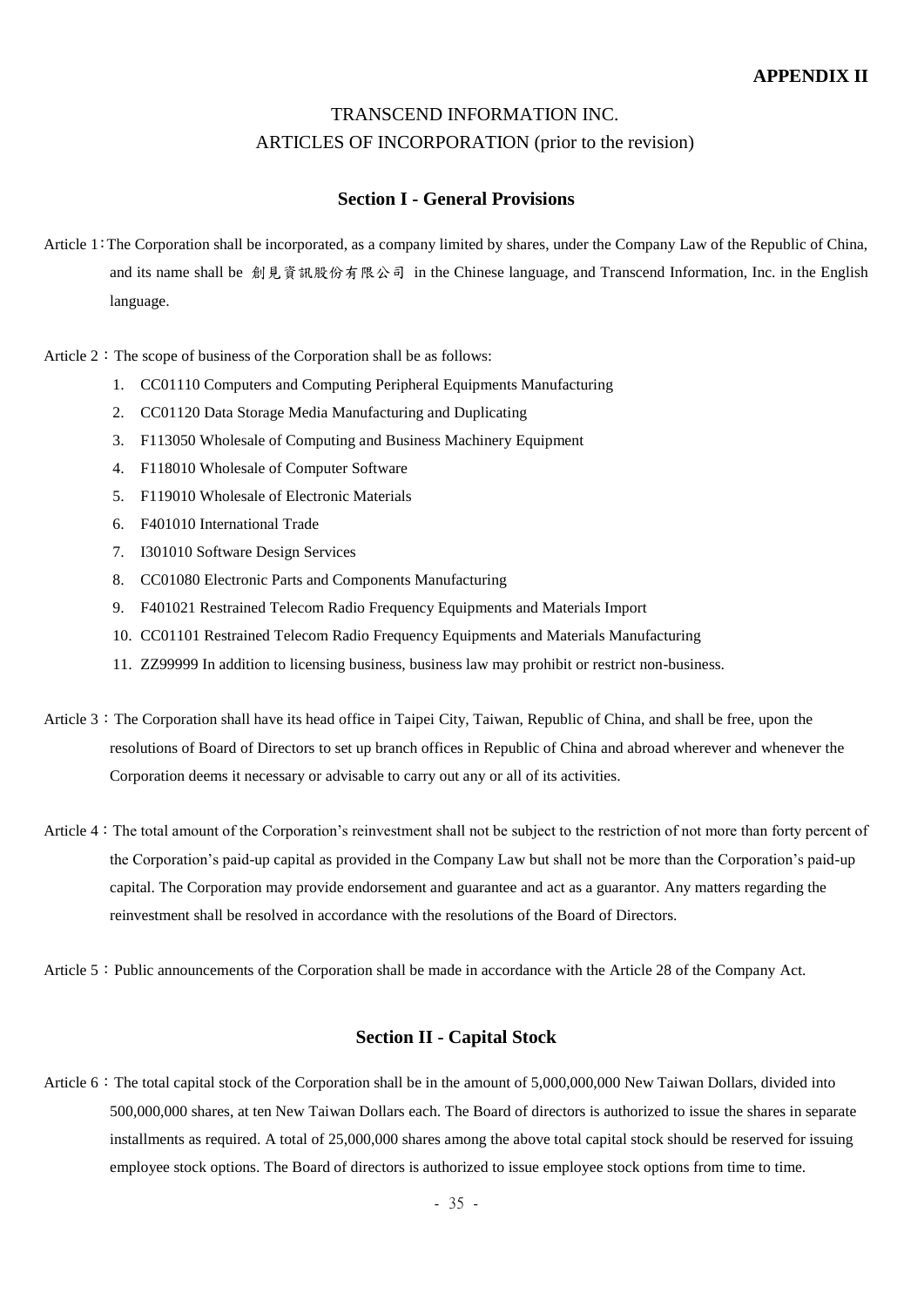- Article  $6-1$ : If the Corporation issue employee stock options on the exercise price under the market price, it shall be issued after the resolution of the Shareholders' meetings in accordance with relevant rules and regulations of the Republic of China.
- Article  $6-2$ : The Corporation may issue shares without printing share certificate(s), but shares issued shall be registered with a securities depository enterprise.
- Article 7: All stock transaction conducted by shareholders of the Corporation shall follow the "Guidelines for Stock Operations for Public Companies".
- Article  $8:$  Registration for transfer of shares shall be suspended 60 days immediately before the date of regular meeting of shareholders, and 30 days immediately before the date of any special meeting of shareholders, or within 5 days before the day on which dividend, bonus, or any other benefit is scheduled to be paid by the Corporation.

## **Section III - Shareholders' meetings**

- Article 9: Shareholders' meetings of the Corporation are of two types, namely: (1) regular meetings and (2) special meetings. Regular meetings shall be convened within 6 months after the close of each fiscal year. special meetings may be convened in accordance with applicable laws and regulations whenever necessary. Written notices shall be sent to all shareholders for the convening of shareholders' meetings, at least 30 days in advance, in case of regular meetings; and at least 15 days in advance, in case of special meetings.
- Article  $10:$  If a shareholder is unable to attend a meeting, he/she may appoint a proxy to attend it by using the proxy form issued by the Company and specifying the scope of proxy. Shareholder attendance by proxy shall be subject to the Company Law and also to the Regulations Governing the Use of Proxies for Attendance at Shareholder Meetings of Public Companies issued by the competent authority.
- Article 11: Each share of stock shall be entitled to one vote.
- Article 12: Except as provided in the Company Law of the Republic of China, shareholders' meetings may be held if attended by shareholders more than one half of the total issued and outstanding capital stock of the Corporation, and resolutions shall be adopted at the meeting with the concurrence of a majority of the votes held by shareholders present at the meeting. Pursuant to Article 177-1 of the Company Act, the shareholders may vote via written form or an electronic voting system, and the manner or voting shall be clearly stated in each meeting notice.

## **Section IV - Directors**

Article 13: The Corporation shall have seven to eleven Directors. The Board of Directors is authorized to determine the number of Directors, to be elected by the shareholders meeting from among candidates with legal capacity. The term of office for Directors shall be 3 years, and all Directors shall be eligible for re-election. Once the term of office is expired and it can't elect directors immediately, directors can extend and continue the performance of their duties until the election of directors to take office. The aggregate shareholding percentages of the entire bodies of directors shall comply with the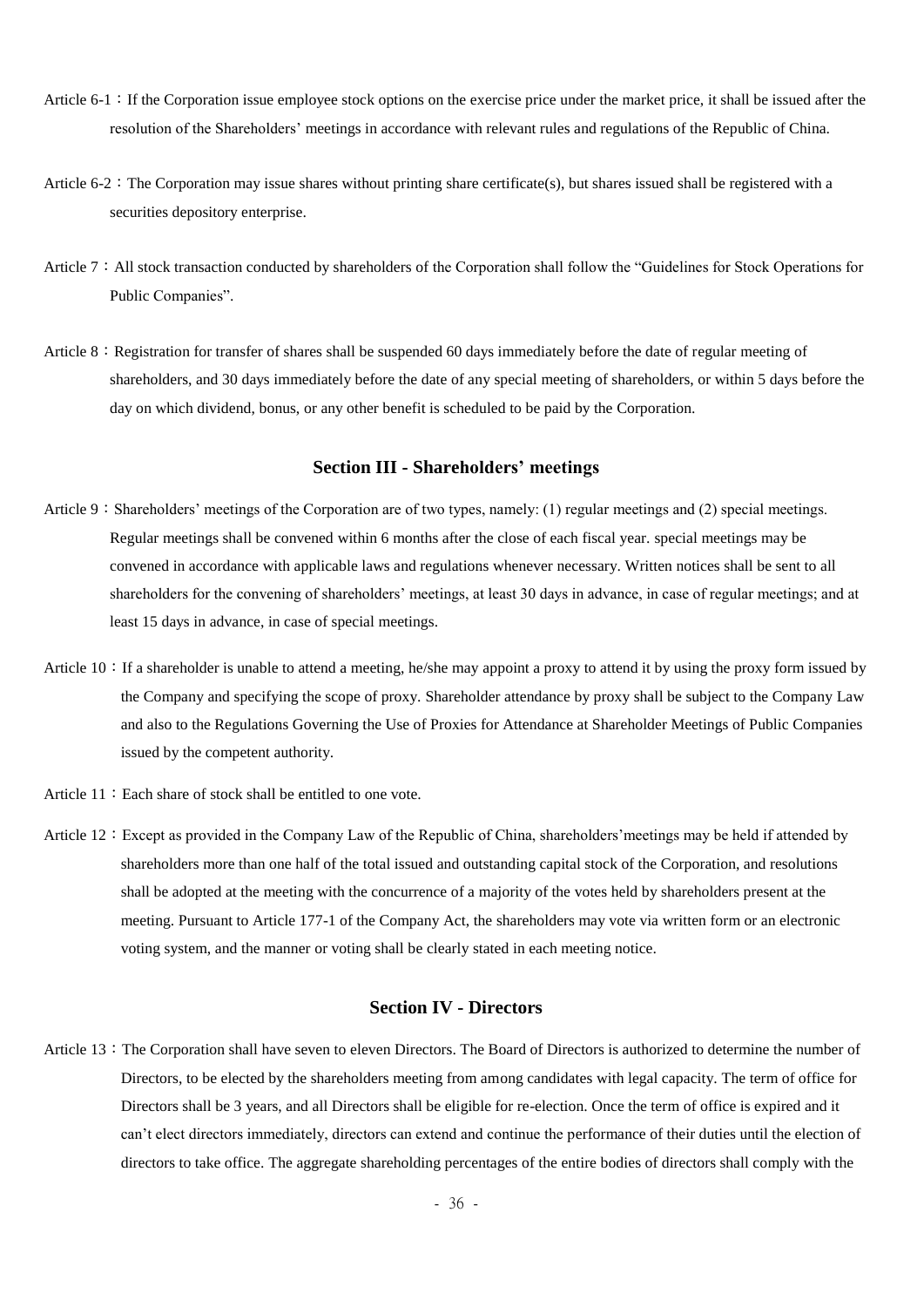regulations prescribed by the securities supervisory authorities. The board of directors is authorized to resolve the rates of directors' remuneration based on the extent of their participation in the Company's business operations or value of their contribution, at a level consistent with general practices in the industry. The company may acquire liability insurance for all directors within their term of office, and the board of directors is authorized to resolute the scope of insurance.

- Article 13-1: To harmonize with Article 14-2 of the Securities and Exchange Act, there shall be at least three independent directors among the Company's directors. A candidate nomination system shall be adopted, and the shareholders meeting shall elect all directors (including independent directors) from among those listed on the slate of director candidates. The relevant regulations of the competent securities authority shall be followed regarding the professional qualifications, shareholding, moonlighting restrictions, nomination and election, and other compliance requirements regarding independent directors.
- Article 13-2: In compliance with Articles 14-4 of the ROC Securities and Exchange Law, the Corporation shall establish an Audit Committee, which shall consist of all independent directors. The Audit Committee shall exercise their functions in accordance with the ROC Company Law, Securities and Exchange Law, other relevant regulations and the procedure of corporation.

Article 13-3: (Deleted)

- Article 14: The board of directors shall consist of the directors of the company, and the chairman of the board of directors shall be elected from among the directors by a majority of directors in attendance at a meeting attended by at least two-thirds of the directors. The chairman of the board of directors shall represent the Company in external matters. The board of director may set up any functional committee.
- Article 15: Board of Directors Meetings shall be convened by the Chairman of the Board of Directors. Except as otherwise provided in the Company Law of the Republic of China, a meeting of the Board of Directors may be held if attended by a majority of total Directors and resolutions shall be adopted with the concurrence of the majority of the Directors present at the meeting.
- Article  $15-1$ : Each director shall be given at least 7 days advance notice of the convening of a board of directors meeting of the Corporation. In emergency circumstances, however, a meeting may be convinced on shorter notice. The meeting notice referred to in the preceding paragraph shall specify the reasons for convening the meeting, and shall be made in writing, by e-mail, or by facsimile.
- Article 16:The Chairman of the Board of Directors shall preside over all meetings of the Board of Directors. If the Chairman of the Board of Directors is on leave or cannot exercise powers or perform duties for any reason, an acting chairman shall be designated in accordance with Article 208 of the Company Act. Directors shall attend meetings of the board of directors in person. If a director is unavailable to attend a meeting in person, the director may appoint a proxy for the given meeting specifying the scope of the authorized powers to authorize another director to attend the meeting on the director's behalf, provided that a director may represent only one other director at a meeting.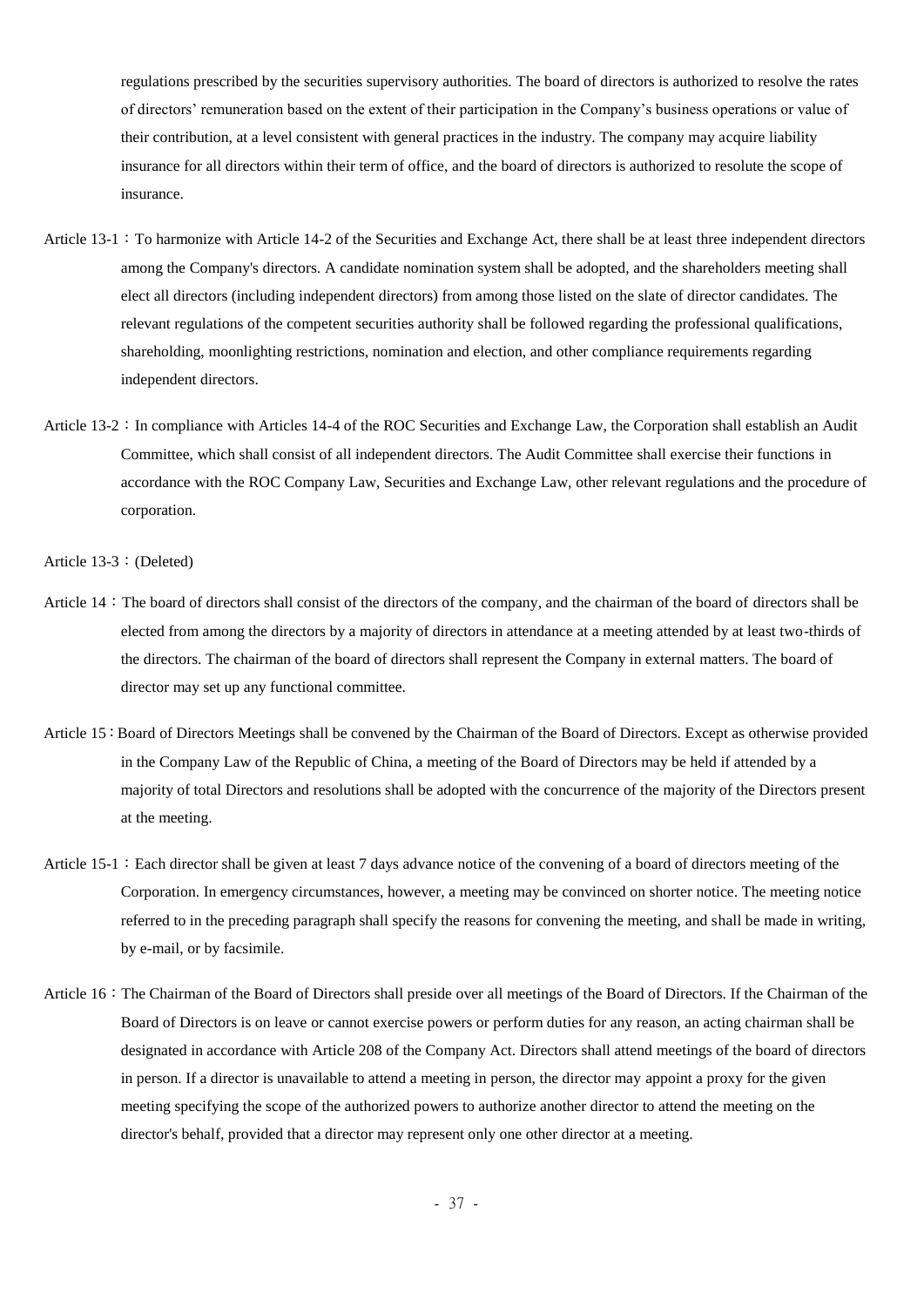Article  $17:$  The Board of the Directors is organized by directors, the duties are as follows:

- 1. To propose concerning appropriation of net profits or covering of losses.
- 2. To propose increasing or decreasing capital
- 3. To establish or dissolve branches
- 4. To approve budget and final reports
- 5. Other duties in accordance with Company Act or given by the resolution of shareholders'meeting

Article 18:(Deleted)

Article 19:(Deleted)

#### **Section V - Managerial Officers**

Article 20: The Company may have managerial officers, whose appointment, dismissal, and remuneration shall be handled in accordance with Article 29 of the Company Act.

## **Section VI - Accounting**

- Article 21: After the close of each fiscal year, the Board of Directors shall prepare 1.Business Report 2. Financial Statements and 3.Proposal Concerning Appropriation of Net Profits or Covering of Losses, and submitted to the regular shareholders' meeting for acceptance:
- Article  $22:$  If the Company has earnings after the annual final accounting, it shall be allocated in the following order:
	- 1. To pay taxes.
	- 2. To cover accumulated losses, if any.
	- 3. To appropriate 10% legal reserve unless the total legal reserve accumulated has already reached the amount of the Company's authorized capital.
	- 4. To set aside special reserve in accordance with the regulations
	- 5. To reserve certain amount, on the premise that there is no effect on the Company's normal operations and no violation of regulations, for maintaining stability of dividends.
	- 6. To pay remuneration to directors and supervisors at 0.2% of the balance after withholding the amounts under subparagraphs 1 to 5.
	- 7. To pay bonus to employees at 1% minimum of the balance after withholding the amounts under subparagraphs 1 to 5. (The employees to receive stock bonus may include Transcend's employees and employees serving with affiliates who meet specific requirements. Such specific requirements shall be prescribed by the board of directors.)
	- 8. For any remainder, the board of directors shall propose allocation ratios and propose them at the shareholders' meeting.

Regarding the special reserve under subparagraphs 4, the Company shall set aside special reserve, equal to the debit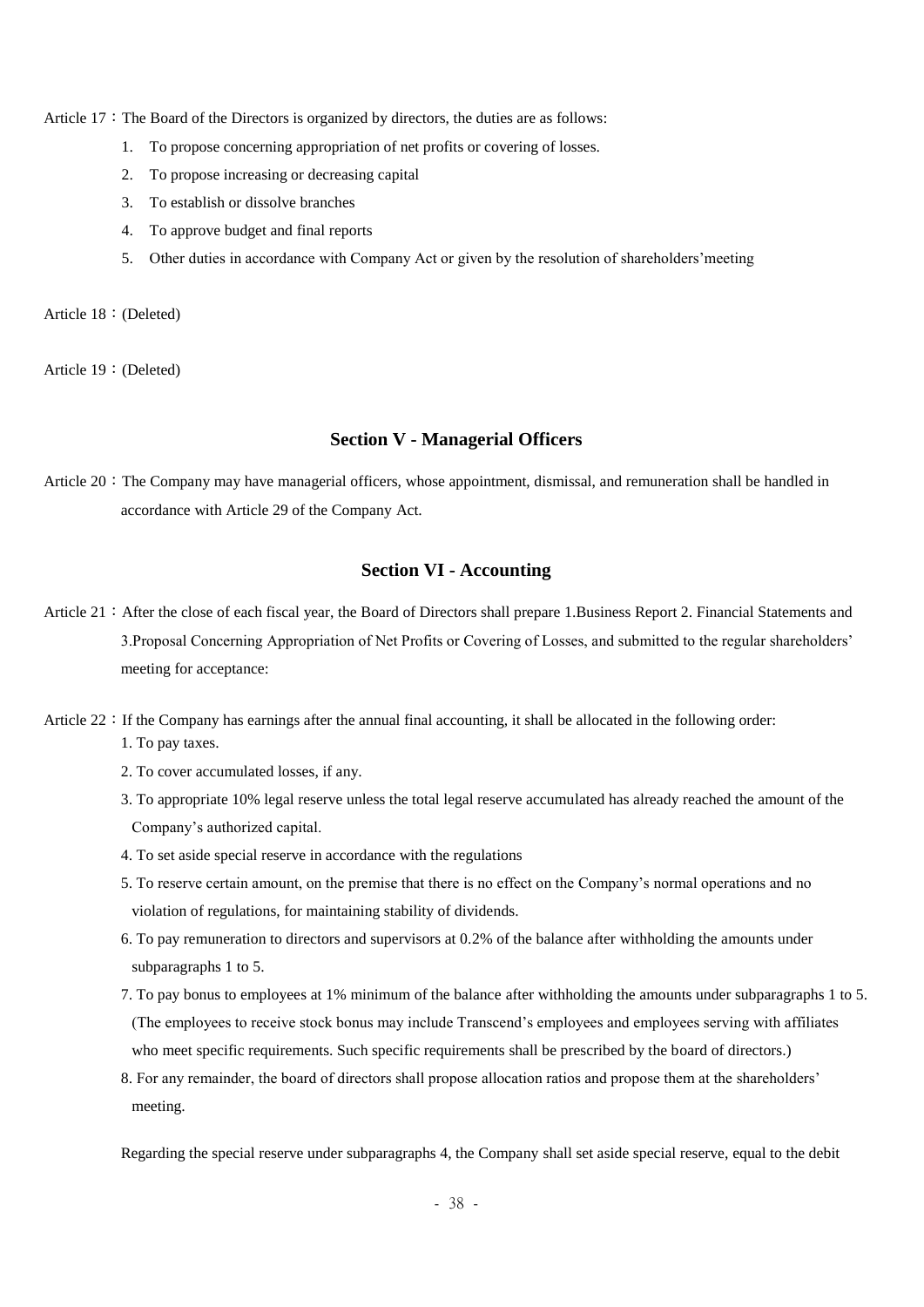balance which happen at the current year on other equity items (including Unrealized loss on financial instrument, cumulative translation adjustment, and unrecognized pension cost, which can be combined if there are unrealized gain.), from the current earnings after tax and unappropriated retained earnings prior year. If the debit balance is cumulative before, the Company shall set aside special reserve not to distribute it from the unappropriated retained earnings prior year. When debit balance on other equity items is reversed subsequently, the reversed amount could be included in the distributable earnings.

Article 22-1:The Company distributes dividends taking into consideration the Company's economic environment and growth phases, future demands of funds, long-term financial planning, and the cash flows that the stockholders desire. Cash dividends shall account for at least 5% of the total dividend distributed.

## **Section VII - Supplementary Provisions**

Article 23: In regard to all matters not provided for in these Articles of Incorporation, the Company Act of the Republic of China shall govern.

Article 24: These Articles of Incorporation were adopted on August 23, 1989. The first amendment was made on January 28, 1991. The second amendment was made on May 25, 1992. The third amendment was made on September 1, 1992. The fourth amendment was made on July 30, 1994. The fifth amendment was made on June 8, 1995. The sixth amendment was made on July 8, 1997. The seventh amendment was made on August 15, 1997. The eighth amendment was made on September 12, 1997. The ninth amendment was made on June 20, 1998. The 10th amendment was made on September 15, 1998. The 11th amendment was made on June 12, 1999. The 12th amendment was made on April 15, 2000. The 13th amendment was made on April 9, 2001. The 14th amendment was made on June 10, 2002. The 15th amendment was made on June 3, 2003. The 16th amendment was made on June 11, 2004. The 17th amendment was made on June 13, 2005. The 18th amendment was made on June 14, 2006. The 19th amendment was made on June 11, 2007. The 20th amendment was made on June 13, 2008. The 21th amendment was made on June 16, 2009. The 22th amendment was made on June 17, 2010. The 23th amendment was made on June 10, 2011.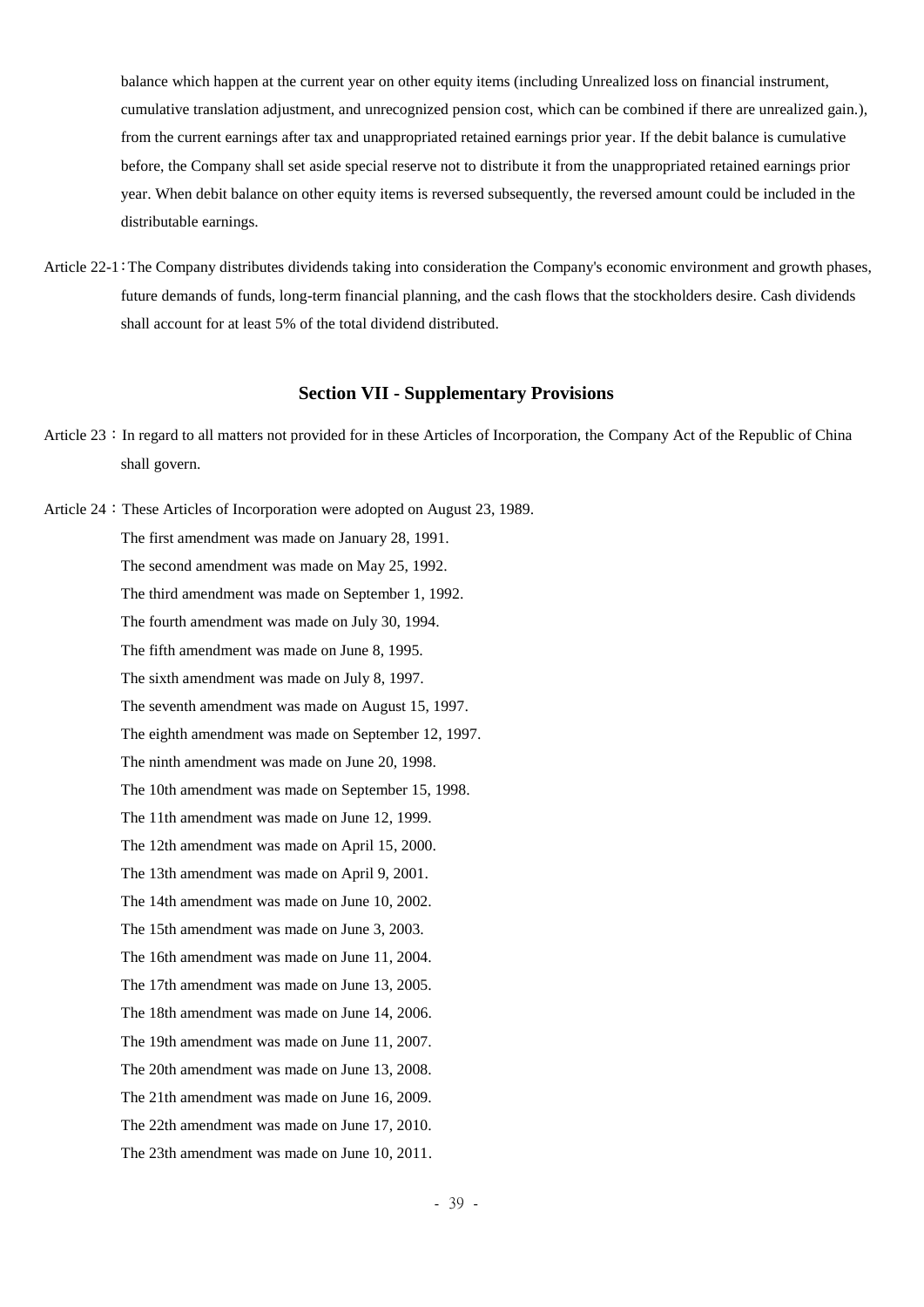The 24th amendment was made on January 5, 2012.

The 25th amendment was made on June 13, 2013.

The 26th amendment was made on June 12, 2014.

Transcend Information Inc. Chairman: Shu, Chung-Wan